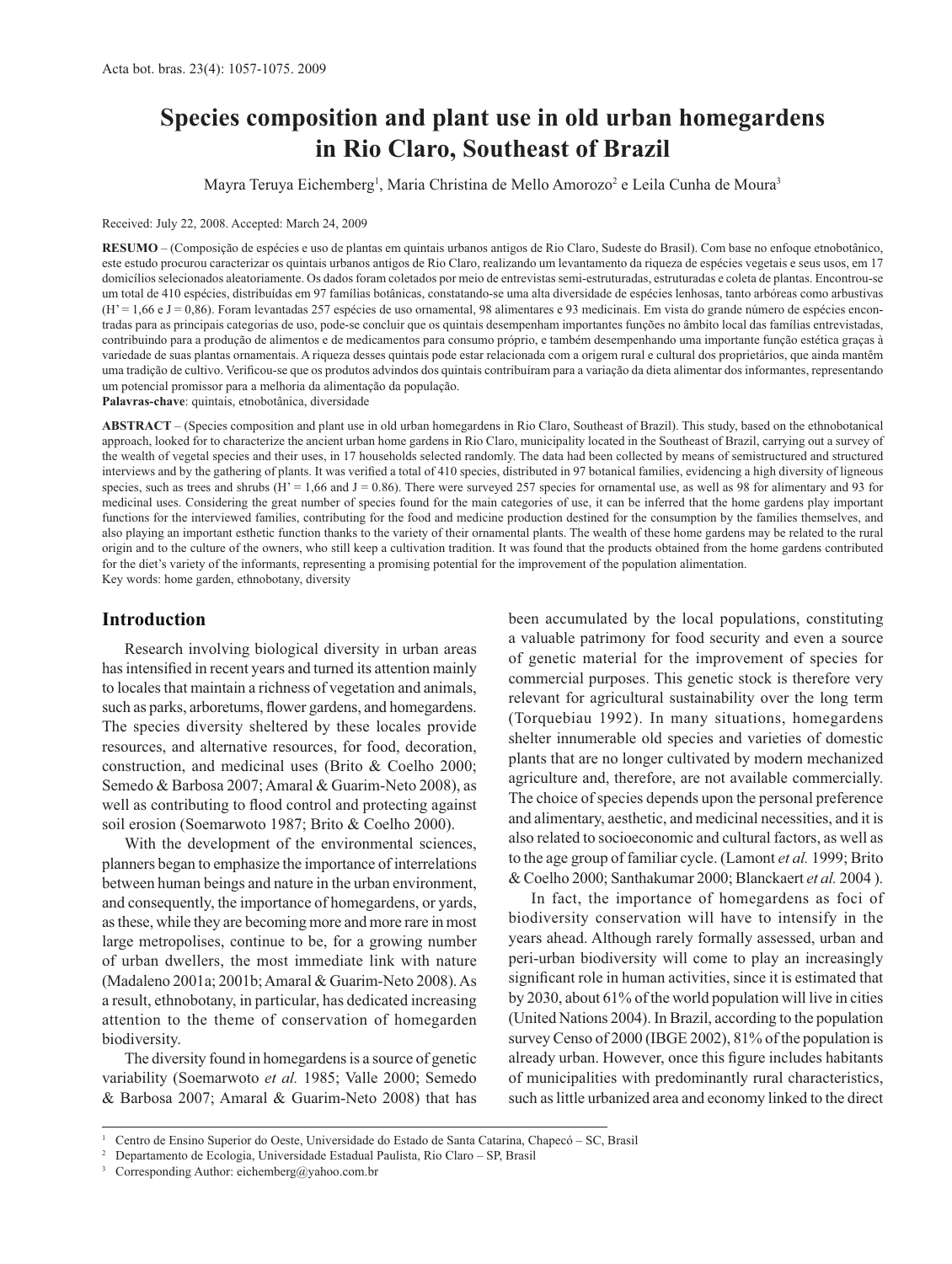use of the natural resources, some authors believe that this IBGE figure is overestimated, and that 60% Brazilians live, effectively, in the urban web (Veiga 2003).

The municipality of Rio Claro is located at an advanced agroindustrial region, in which predominate the great monocultures, and its population lives, almost in its totality, in the urban area. Within this context, homegardens may be on their way to constituting the last holdout of the rich agrobiodiversity created and maintained by local and neighboring farmers.

The objective of this paper paper was to realize an ethnobotanic survey in old urban homegardens in Rio Claro with respect to the following main aspects: a) the composition of cultivated plants and their respective uses; b) the diversity of tree and shrub species present in each homegarden; c) the floristic similarity among homegarden; and d) the correlation between species richness and each one of the following variables: homegardens age, size of the homegarden, and monthly family income.

## **Material and method**

#### Study area

The municipaliy of Rio Claro is located in central São Paulo (22º24´S and 47º31´W) 180 km from the state capital, São Paulo (Fig. 1). The climate in the region is tropical, with two well-defined seasons ("Cwa"<sup>4</sup>, according to the Köppen classification). The vegetative cover is formed of tropical broadleaf forest and gallery forest, but in restricted areas. The savannah is practically extinct (Matias 1989). Soil use in the municipality is dedicated mainly to sugar cane plantations, orange groves, and pastureland, with a small amount used for the cultivation of other crops, such as corn, rice, and cotton.

The population of Rio Claro is 168,087, 96% of which is concentrated in the urban area (IBGE 2002). The economically active inhabitants are employed mainly in industry, which is concentrated in the northern region of the city, and commercial activities, distributed throughout the city, followed by liberal professionals and self-employed. The elderly population resides mainly in the older neighborhoods of the city where the longer-term residents are also concentrated.

#### Method

Households with older homegardens located in the urban region of Rio Claro were sampled. These older homegardens correspond to the green areas of households within the city limits and are characterized by the presence of tree and shrub species that have been maintained for 25 years or longer, and whose residents are more than 50 years old.

Based on the map of the evolution of urban space in Rio Claro (Troppmair 1992) (Fig.2), neighborhoods that had been formed until the year 1945 were selected, totaling seven neighborhoods. It was assumed that older homes with preserved homegardens would be found in these neighborhoods. Of the 380 squares on the map that satisfied these requisites, corresponding to 380 city blocks, 60 were randomly selected using a standard table of random numbers. By means of field recognition, it was verified which were the dwellings that had old homegardens. Of those squares that were randomly selected, only 22 satisfied the above criteria. During the first two months of field work, five of the households covered their homegardens with cement or cut all the trees. Thus, the final sample was reduced to a total of 17 households.



Figure 1. Map showing the location of the muncipality of Rio Claro.



Figure 2. Map of the evolution of urban space in Rio Claro. The shaded area corresponds to the neighborhoods formed until 1945 (Troppmair, 1992).

Five men and 12 women were interviewed. All of them were descendent of immigrants from Western Europe that came to Brazil to work in coffee farms around 1840. All the informants were born in the State of São Paulo, Brazil. The most part of them (77,3%) comes from the region of Rio Claro or from neighbour areas. The interviewees were grouped according to two origins. One of the groups included dwellers from rural origin, and their parents, or themselves, the interviewees, were workers from coffee farms. The other group includes the interviewees which were born in urban areas, but that also had a rural heritage conveyed by their parents and grandparents.

<sup>&</sup>lt;sup>4</sup> In this climate classification system, the letter "C" signifies the mean temperature of the coldest month varies from 3°C to 18°C; w, that winter is the dry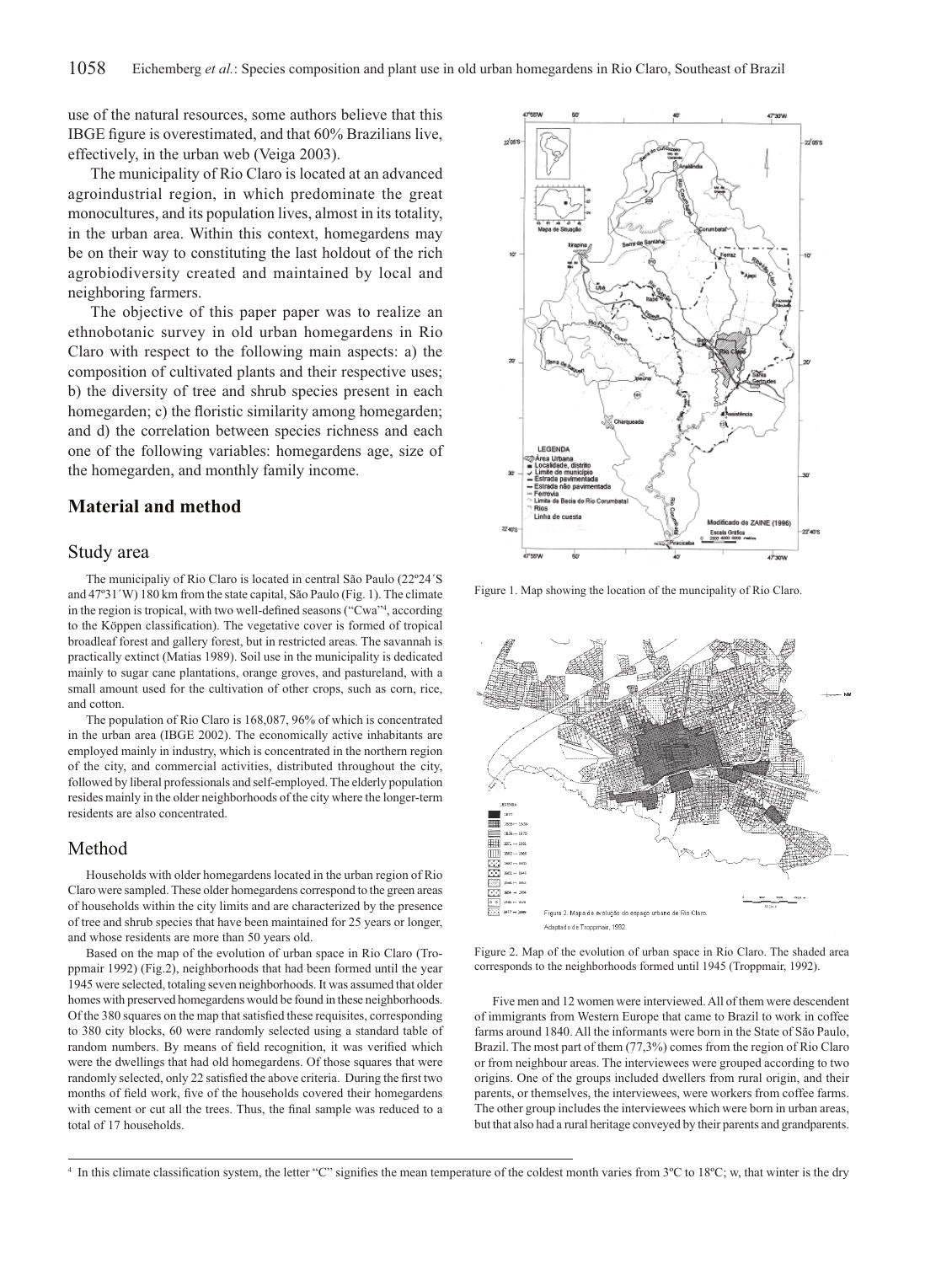The majority of the interviewees was constituted of people retired (59%) from service and commerce sectors, and the remaining people were housewives (41%). The monthly familiar income of 29% of the interviewees was lesser than 2.5 minimum wages (1SM  $\cong$  U\$ 191,00), and the income of 52% of the interviewees corresponds to a salary range from 2.5 to 5 minimum wages. Only 18% of the interviewees had an income between 5 and 7 minimum wages. Similar data are found in the Southeastern Region of Brazil, in which about 60% of the families receive an income in the range from 2 to 5 minimum wages per month (IBGE 2002).

Among the interviewees, the schooling was low: 9% were analphabets and 64% had not finished basic education. (between 1 and 8 years of schooling).

The studied population possessed their own houses, with average time of occupation of 47.4 years (in a range that extends from 26 to 70 years). With regards to urbanization, all the houses of the sample had access to electric energy, basic sanitation, and garbage collection.

The data collection period extended over thirteen months, from October, 2001 to November, 2002. An inventory of the plants present in the homegardens was carried out via semi-structured interviews (Bernard 1988), to collect information on the vernacular names of the plants and their uses and functions, which were categorized as follows: alimentary, medicinal, ornamental, and other uses. The vegetal species samples were recorded, collected, and included in the *Herbarium Rioclarense* (HRCB). Identification was done by comparison, using basic references, as well as visits to herbariums. The following botanists and specialists were also consulted: Antônio Furlan, Marco Antonio de Assis, Vinícius A. Dittrich and Cristiano Marcelo Viana Cardoso, of the Departamento de Botânica, Instituto de Biociências da UNESP, Rio Claro/SP; José Orlando de Figueiredo and Roseli B. Torres, both of the Instituto Agronômico of Campinas/SP.

For the tree and shrub species diversity analysis, all the individuals present were counted and the Shannon-Wiener Index (H´ - base 10) was applied, which combines the components of richness (number of species) and abundance, and Pielou Index (J') of equitability (relation of abundance among species), according to Krebs (1989). The diversity analyses corroborate the importance of homegardens in the maintenance of diversity and conservation of cultivated plant varieties, stimulating the realization of comparative studies of the number, composition, and organizational pattern of plant species in different regions.

To evaluate floristic similarity, with respect to the absence/presence of plant species in the homegardens studied, the Sørensen coefficient of similarity (Krebs 1989) was used, which makes it possible to verify the extent to which the homegardens are floristically similar by comparing the number of species they have in common. For the analysis of similarity, the homegardens were grouped into three categories: large  $(>1,000 \text{ m}^2)$ , medium (600 m<sup>2</sup> to 999 m<sup>2</sup>), and small (<600 m<sup>2</sup>).

For the correlation between species richness and the following variables: homegarden age, size of the homegarden, and monthly family income, the Kendall-Tau correlation test was applied (Siegel 1975).

#### **Results and discussion**

Species structure and composition

The homegardens studied were found to be complex units of production, with great plant richness composed of a mixture of native and exotic species. In the 17 homegardens studied, 410 species were found, distributed among 97 botanical families (Appendix 1), with the following four being the most represented in terms of number of species: Lamiaceae, Asteraceae, Araceae, and Liliaceae (Fig. 3).

The species were grouped in four categories of use, with the most frequent being predominantly *ornamental* (approximately 63% of the species), followed by *alimentary* (24%), and *medicinal* (23%). The condimental use is included in the alimentary category. The species categorized as *other uses* corresponded to 4.0%. For 12% of the species, two or more uses were indicated.



Figure 3. Most-represented botanical families in number of species per category of use.

The small number of studies on vegetation richness in urban homegardens in southeastern Brazil, and the absence of a standardized sampling procedure in the studies, makes comparison with the present study difficult. The few studies that focus on urban homegardens are related to their importance as a source of food. There are some studies from the Amazon about homegardens that allow verification of useful species which are cultivated there, including trees, shrubs, herbs, and vines, such as: Padoch & De Jong (1991), who studied 21 homegardens in river communities of Santa Rosa in the Peruvian Amazon; Brito (1996), which included 13 agroforestry homegardens in the north of Mato Grosso; and Lima and Saragoussi (2000), who studied 16 homegardens in a floodplain region near Manaus, Amazonas, the last two in Brazil. In these studies, the most representative families in numbers of species found were: Rutaceae, Euphorbiaceae, Araceae, Asteraceae, and Solanaceae. Although these families were also recorded in the present study, there were variations in the species composition, partly due to those that were locally cultivated or natural to the region, and also due to socioeconomic and cultural factors, as well as family traditions (Soermarwoto *et al.* 1985; Gliessman 1990; Padoch & De Jong 1991; Soermarwoto & Conway 1991; Lamont *et al.* 1999; Brito 1996; Santhakumar 2000; Madaleno 2001b).

Plants belonging to the three main categories of use were found in all the homegardens sampled, considering the main use cited by the informants for each species (Tab. 1).

Although the shape, size and number of species varied for each homegarden, correlation analyses indicated no statistically significant associations between species richness and lot size (Kendall-Tau =  $0.20$ , p =  $0.13$ ) and monthly family income (Kendall-Tau =  $0.22$ ,  $p = 0.20$ ). We could think that the greater the lot size, the greater the species richness (Lamont *et al.* 1999), although this relation was not found in this study, nor in the study conducted by Albuquerque *et al.* (2005) on the structure of homegardens in the Brazilian Northeast. Probably, the advanced age of the interviewees is a limiting factor for the cultivation of a greater number of species in bigger homegardens. In the same way, as the familiar income of the domiciles did'nt change too much, the richness of species also did'nt change significantly.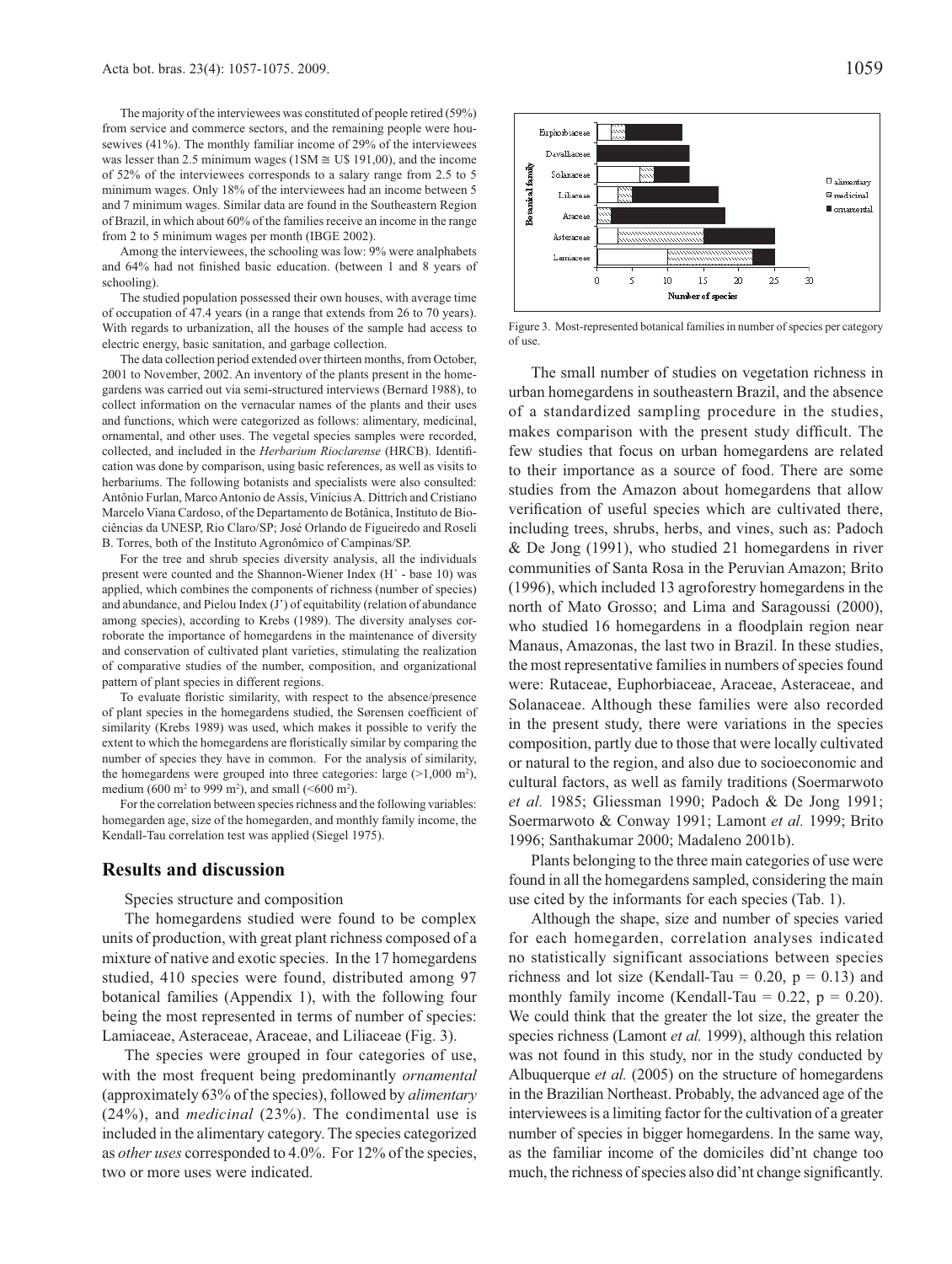| Homegarden                | Total  | Ornamental | Medicinal      | Alimentary | Other uses       | Size $(m^2)$             |
|---------------------------|--------|------------|----------------|------------|------------------|--------------------------|
| 14                        | 130    | 70         | 29             | $28\,$     | $\mathfrak{Z}$   | 1,040                    |
| $02\,$                    | 124    | 93         | 6              | 19         | 6                | 1,400                    |
| 01                        | 88     | 34         | $\tau$         | 44         | 3                | 715                      |
| 05                        | 83     | 22         | 20             | 36         | 5                | 528                      |
| 13                        | 82     | 61         | 5              | 12         | $\overline{4}$   | 516                      |
| $07\,$                    | 81     | $48\,$     | 18             | 12         | 3                | 600                      |
| 17                        | 76     | 38         | 13             | 21         | $\overline{4}$   | 428                      |
| ${\bf 08}$                | 71     | 34         | $\tau$         | 30         | $\mathbf{0}$     | 1,080                    |
| 06                        | 63     | 32         | $\tau$         | 22         | $\sqrt{2}$       | 2,000                    |
| 11                        | 59     | 40         | $\overline{3}$ | 15         | $\mathbf{1}$     | 506                      |
| $10\,$                    | 52     | 21         | 12             | 19         | $\boldsymbol{0}$ | 440                      |
| 15                        | 50     | 14         | 9              | 27         | $\boldsymbol{0}$ | 910                      |
| 09                        | 41     | 12         | 6              | 20         | 3                | 572                      |
| 16                        | $40\,$ | 15         | 14             | $10\,$     | $\mathbf{1}$     | 450                      |
| 03                        | 36     | 18         | 5              | 12         | $\mathbf{1}$     | 800                      |
| 12                        | 33     | $\tau$     | 6              | 20         | $\mathbf{0}$     | 484                      |
| 04                        | 28     | 10         | 6              | 12         | $\boldsymbol{0}$ | 616                      |
| Total                     | 410    | 257        | 93             | 98         | 16               | $\overline{\phantom{a}}$ |
| Mean                      | 67     | 33.4       | 10.1           | 21.2       | 2.1              | 769.7                    |
| <b>Standard Deviation</b> | 29.6   | 23.5       | $6.8\,$        | 9.4        | 1.9              | 418.1                    |

Table 1. Number of species found, categorized according to main use, in older urban homegardens in Rio Claro.

However, the correlation analysis did reveal a significant association between species richness and age of the homegardens (Kendall-Tau =  $0.43$ ,  $p = 0.0071$ ). This signifies that the older the homegarden, the greater the number of plant species found in it. This result corroborated by study carried out by Coomes & Ban (2004). The acquisition and maintenance of plants over time may be one explanation for this result, together with individual, traditional, and cultural factors of the informants (Rico-Gray *et al.* 1990; Caballero 1992).

The similarity index showed little variation among the groups: 53% between large and medium, 52% between large and small, and 57% between medium and small homegardens. The ease of obtaining and/or cultivating some plants may be important factors in the determination of the basic composition of these homegardens. On the other hand, the differences are, probably, related to personal differences between the owners of these homegardens.

The physiognomy of the homegardens, in turn, may be determined by the species diversity of the trees and shrubs present in each homegarden. This presence is characteristic of tropical homegardens, and in the present study, we aimed to survey the diversity of the ligneous species. The Shannon-Wiener diversity index (H´ - base 10) value obtained for the older urban homegardens in Rio Claro was 1.66, which included 86 species, totaling 444 individuals from 36 families, with the most representative in terms of number of species being Rutaceae (10), Myrtaceae (9), and Rosaceae (9).

In agroforestry homegardens in Aripuanã, plants from all the habits were surveyed and their diversity corresponded to an index of 2.22, which represents a high diversity (Brito 1996). The Shannon-Wiener index for the homegardens studied in Rio Claro could be as high as those reported by Brito in homegardens in Aripaunã if all species found, and not only the tree and shrub species, were included.

With respect to equitability, the Pielou (J) index found was 0.86, indicating low species dominance, and also indicating that the relation of species abundance in the homegardens tended to be equitable.

 One of the factors that could explain the species diversity found in these homegardens is related to the origin of the informants, who came from the rural areas and developed their own adaptive strategies to cope with the new environment and new economic context in the city. To meet their food needs, they implanted a form of urban agriculture, which explains the presence of fruit trees and the diversity of hardwood species (Winklerprins 2002; Semedo & Barbosa 2007).

#### Ornamental plants

The ornamental plant category was the most representative in number of species, with 257 species recorded, distributed among 77 families. The ornamental species richness would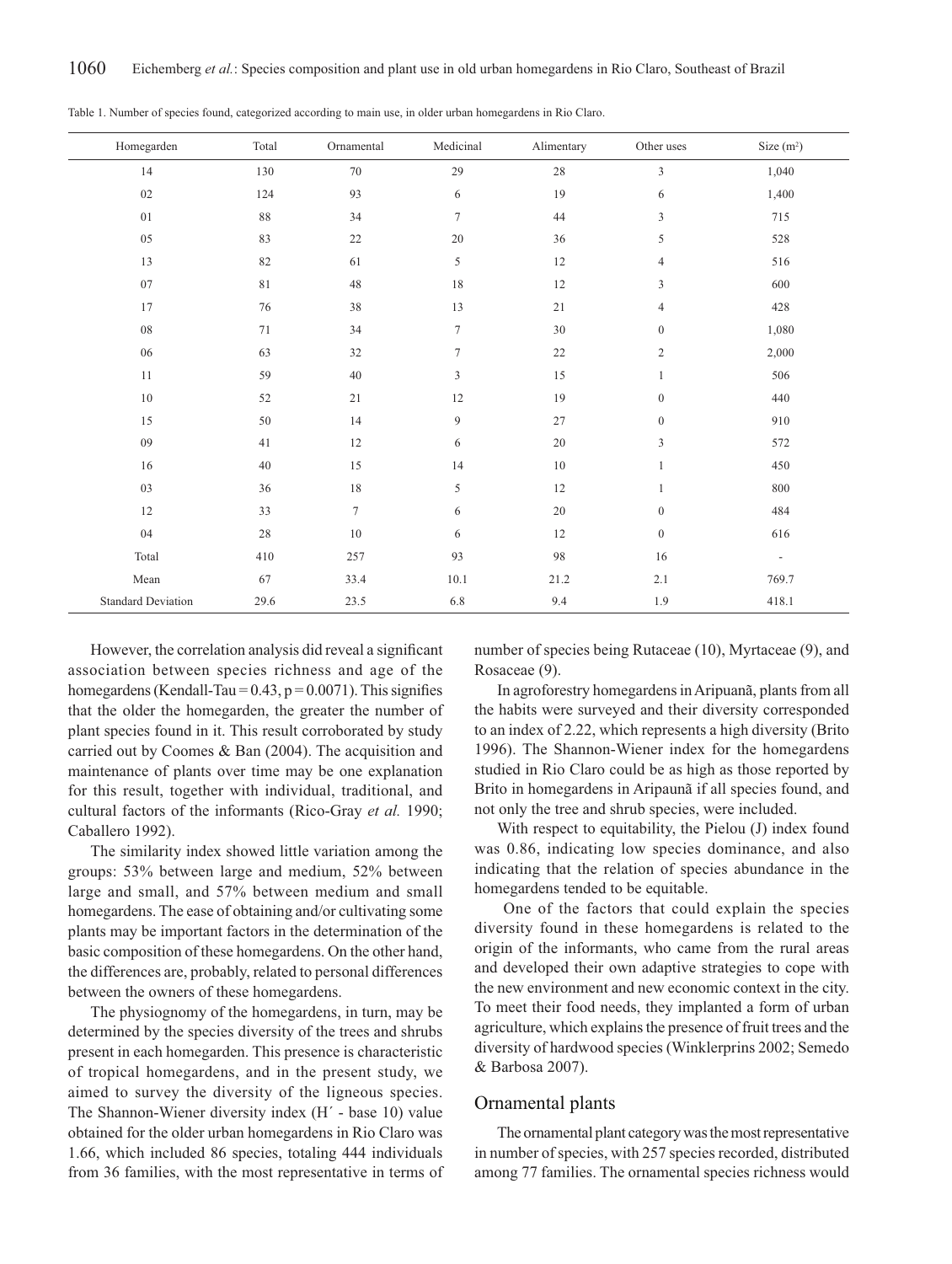be greater if orchids and ferns of the family Polypodiaceae were included; these were present in 10 homes, but it was not possible to identify them. The existence of many hybrids, the absence of reproductive structures, and in some cases, the impossibility of collecting botanical material are three problems faced by ethnobotanists studying plants cultivated in homegardens, particularly ornamental plants.

One factor that may be related to the greater ornamental species richness is the strong female presence in the care of the homegardens sampled. The women manifest greater involvement in the cultivation of ornamental plants (an average of 40.5 species per homegarden) than do the men (an average of 19.8 species per homegarden)**,** and show more interest and more concern for the aesthetics of the household. According to Nair (1993), the high number of ornamental plants is associated with the aesthetic role of homegardens in cities, since they are not used for subsistence in urban areas, except among low income populations (Niñez 1984). Thus, the number of ornamental plants has increased in areas near, as well as in, urban areas in response to the process of modernization and the large supply of these plants in cities (Moura & Andrade 2007). This phenomenon has also been observed in regions where the cultivation of plants in homegardens follows a millennial tradition, as is the case of the Mayans, according to studies carried out by Rico Gray *et al.* (1990) and Caballero (1992) on the Yucatan Peninsula, Mexico.

The economic situation is another factor that may partially explain this result, since none of the interviewees depended solely on their homegardens for food. Therefore, they can seek plants from other categories to cultivate in their homegardens. However, the present study do not contemplate very different levels of income in the sampling, which would have made it possible to verify the existence of this relationship. Comparative studies of urban homegardens that include different social classes could contribute to this verification.

#### Food plants

A variety of species cultivated for eating were found in all the homegardens studied, mainly fruits, and smaller amounts of vegetables. In the food category, 98 species were found pertaining to 37 families. The number of species ranged from 10 to 44, corresponding to a mean of 21 species per homegarden.

The botanical families with the higher numbers of species in this category were: Lamiaceae, represented by 10 species; Rutaceae and Myrtaceae, with 9 species each; and Solanaceae, with 6 species. All the alimentary species from the family Lamiaceae were used as condiments, indicating their important role in diversifying the flavor of food. The families Rutaceae, Solanaceae and Myrtaceae were also reported in studies by Brito (1996) carried out in northern Mato Grosso, and by Lima and Saragoussi, in the central

Amazon, who recognized their presence as representative of the number of food species, especially fruit trees. Despite being in such different regions, there appears to be a group of common exotic species, such as mango *(Mangifera indica*), papaya (*Carica papaya*), avocado (*Persea americana*), coconut (*Cocos nuccifera*), and some species of *Citrus*. In addition to these, other fruit trees have been reported in studies of tropical homegardens, such as species of the genera *Spondias, Annona, Psidium* and *Anacardium*  (Rico-Gray 1990; Padoch & De Jong 1991; Lamont *et al.* 1999; Lima & Saragoussi 2000; Albuquerque *et al.* 2005; Semedo & Barbosa 2007). This similarity may be related to the process of Iberian colonization, which resulted in the introduction of various species in Brazil, as well as the large migratory flow among various regions of the country, which would have quickly disseminated these species in homegarden spaces.

In the homegardens studied, the families Rutaceae and Myrtaceae were represented by species of fruit trees. The Myrtaceae family includes plants whose fruits are rarely, or relatively rarely, commercialized, such as the grumixama (*Eugenia brasiliensis*), the strawberry guava (*Psidium cattleianum*), the rose apple (*Syzygium jambos*), the cabelluda, or yellow jaboticaba (*Myrciaria glomerata*), the uvalha (*Eugenia pyriformis*) and cherry of the Rio Grande (*Eugenia involucrata*), suggesting the important role of homegardens as a source of alternative foods. All the species are native to Brazil, with the exception of the rose apple, which although it is native to India and some of the Malaysian Islands, adapted so well to tropical conditions in South America that it appears as if it were native to Brazil (Silva & Tassara 2001). In other regions of the country, such as the Amazon, native species are represented by other families, such as the sapodilla *Achras sapota* (Sapotaceae), various species of *Theobroma* (Sterculiacaeae), and pejibaye (*Bactris gasipaes*) and other palm trees (Arecaceae).

It is interesting to note that these native species, originally from the savannah or other Brazilian vegetation formations, are also found in homegardens, suggesting the importance of these homegardens as a useful source of plant germplasm. With respect to genetic potential, the number of fruit species existing in Brazil exceeds 100, many of which are not conveniently exploited. Homegardens could also be spaces to experiment with native fruit trees that the majority of Brazilians are unfamiliar with, or others that have not yet adapted to the conditions in which they are cultivated, but which are on their way to doing so, thus making possible their acclimatization and domestication (Murrayama 1973; Winklerprins 2002). But together with the germplasm conserved in the homegardens, it is extremely important to maintain the knowledge regarding these species and varieties (Valle 2000).

With respect to fruit species of the Rutaceae family, the relatively high number of varieties of the genus *Citrus* was noteworthy (13), corresponding to 8 species,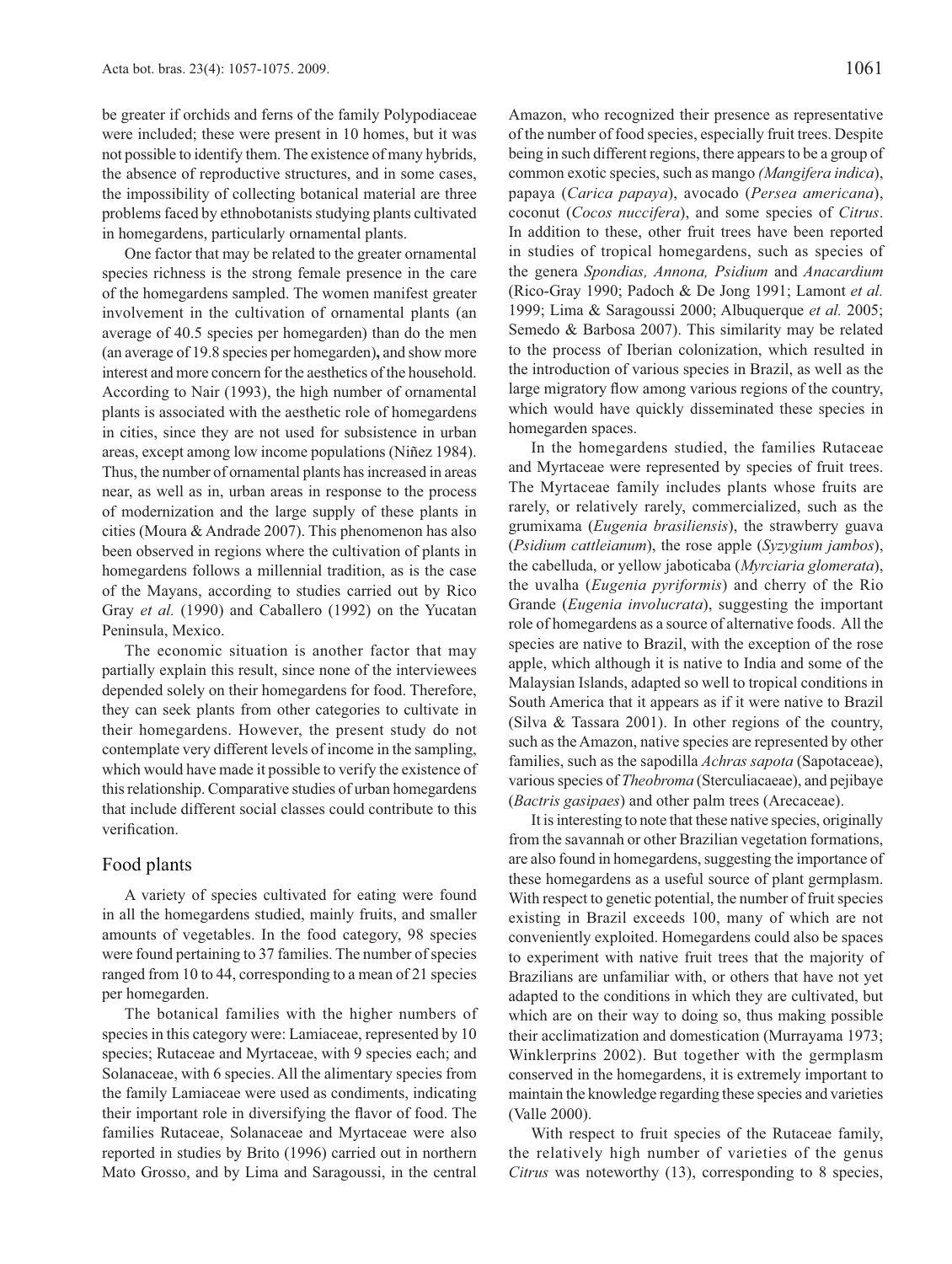twice the number found by Brito (1996) in a study of 13 homegardens in Aripuanã, in the state of Mato Grosso. For the homeowners, the presence of this genus in their homegardens represents a fundamental source of Vitamin C in their diets. Corroborating these findings, Ambrósio *et al.* (1996), studying 13 rural homegardens in Vera Cruz, in the State of São Paulo, found that the sole sources of the Vitamins A and C in the diets of the informants were the fruit trees planted in their homegardens.

The acerola, which was the third most frequent fruit, is a relative newcomer to Brazil, its popularity having spread as a result of a large campaign to increase awareness regarding its advantages, possible uses, and methods of cultivation, based on studies showing that it contains 100 times the amount of Vitamin C contained in oranges and limes (Carpentieri-Pípolo *et al.* 2000). As expected, publicity regarding this fact gained the immediate attention of the population (Silva & Tassara 2001). In the homegardens studied, the frequency of acerola (82%) reveals the willingness of homeowners to plant new species in their homegardens that can enrich their diet when they are appropriately informed and stimulated to do so. Thus, while homeowners tend to keep traditional species planted in their homegardens, they also reveal themselves to be open to the introduction of new species, if well-structured campaigns and programs are employed to publicize the advantages and virtues of these new species, thus providing incentives for their cultivation.

It is interesting to note that the species cultivated in the homegardens sampled are, for the most part, common throughout the country. The presence of these species in homegardens in various regions of Brazil, urban and non-urban, may point to the possibility for exchange and diffusion of genetic material of fruit trees – a possibility worth exploring, especially in relation to potentially useful species (Lamont *et al.* 1999; Brito & Coelho 2000; Lima & Saragoussi 2000; Clement *et al.* 2001; Albuquerque *et al.* 2005; Semedo & Barbosa 2007).

Despite the great richness of food species found in the older urban homegardens in Rio Claro, it was found that they were underutilized as a food security resource for homeowners, signifying a loss in food production. The presence of food plants indicates the potential for contributing to greater variation in the flavors and composition of the diet. But it should not be forgotten that, despite their underutilization, the presence and consumption of food from homegardens indicate their importance as sources of vitamins and micronutrients, as corroborated by studies carried out in Manaus by Amorozo (1981), in rural homegardens in Vera Cruz, São Paulo, studied by Ambrósio *et al.* (1996), and in urban homegardens in Boa Vista, Roraima (Semedo & Barbosa 2007), and in Rosário Oeste, Mato Grosso (Amaral & Guarim-Neto 2008).

In various regions of the world, homegardens have the function of guaranteeing subsistence, and even complementing the household income (Niñez 1984;

Cleveland & Soleri 1989; Rico-Gray *et al.* 1990; Padoch & De Jong 1991; Caballero 1992; Brito & Coelho 2000; FAO 2004). In Brazil, to provide adequate food security for residents of households with homegardens, governmental and educational initiatives would be necessary that promote publicity programs in the media and encourage appreciation and improvement of these traditional systems of production. Only such initiatives would be able to have an impact on the awareness of the population capable of bringing homegardens back from the situation of near abandonment to which they have been relegated and recover a dynamism compatible with their immense productive potential.

#### Medicinal plants

The medicinal plant category consisted of 93 species, from which 32% are native from Brazil, 61% are exotic, and 7% were not identified. Theses species are distributed among 39 families, with Lamiaceae and Asteraceae presenting the largest number of species, corresponding to 34% of the total medicinal plants found in the homegardens (Appendix 1). These families were also found to be the most representative in homegardens studied by Brito (1996), in Mato Grosso, and by Silva-Almeida & Amorozo (1998), in a district of Rio Claro. In these studies, 53 and 55 medicinal species, respectively, were found being cultivated. Thus, it can be concluded that the homegardens studied shelter a high richness of medicinal plants, a fact that may be associated with the age group of the informants, as the mean age of the sample was 73 years. In general, the elderly retain more knowledge about the use of medicinal plants, largely due to their accumulated experience, as well as their own need to use them, given their advanced age.

Most of the medicinal species present in the homegardens studied were herbs (69%), followed by trees (15%) and shrubs (13%). Amorozo & Gély (1988) also found that herbs were the most common medicinal plants used in the region of the Lower Amazon. The same has been reported in other studies, such as Jacomassi & Piedade (1994), Silva-Almeida & Amorozo (1998), and Brito (1996). The great majority of medicinal species found were exotic, introduced by European immigrants, and adapted well to homegardens, being incorporated into popular knowledge.

The most frequent medicinal plants in the homegardens sampled were used mainly as sedatives (rosemary, lemongrass, and mint), analgesics for sore throat (ginger root and pomegranate), remedies for liver and stomach problems (boldo and carqueja), respiratory problems (epazote), and healing wounds (aloe). Rosemary, lemongrass, boldo, pennyroyal, and mint were also the species most reported by Jacomassi & Piedade (1994). The authors comment that this is probably due to the fact that these plants are used to meet basic day-to-day needs. Similar results were also found by other authors in studies realized in other regions of the country, for example in the Southeast and South (Castellucci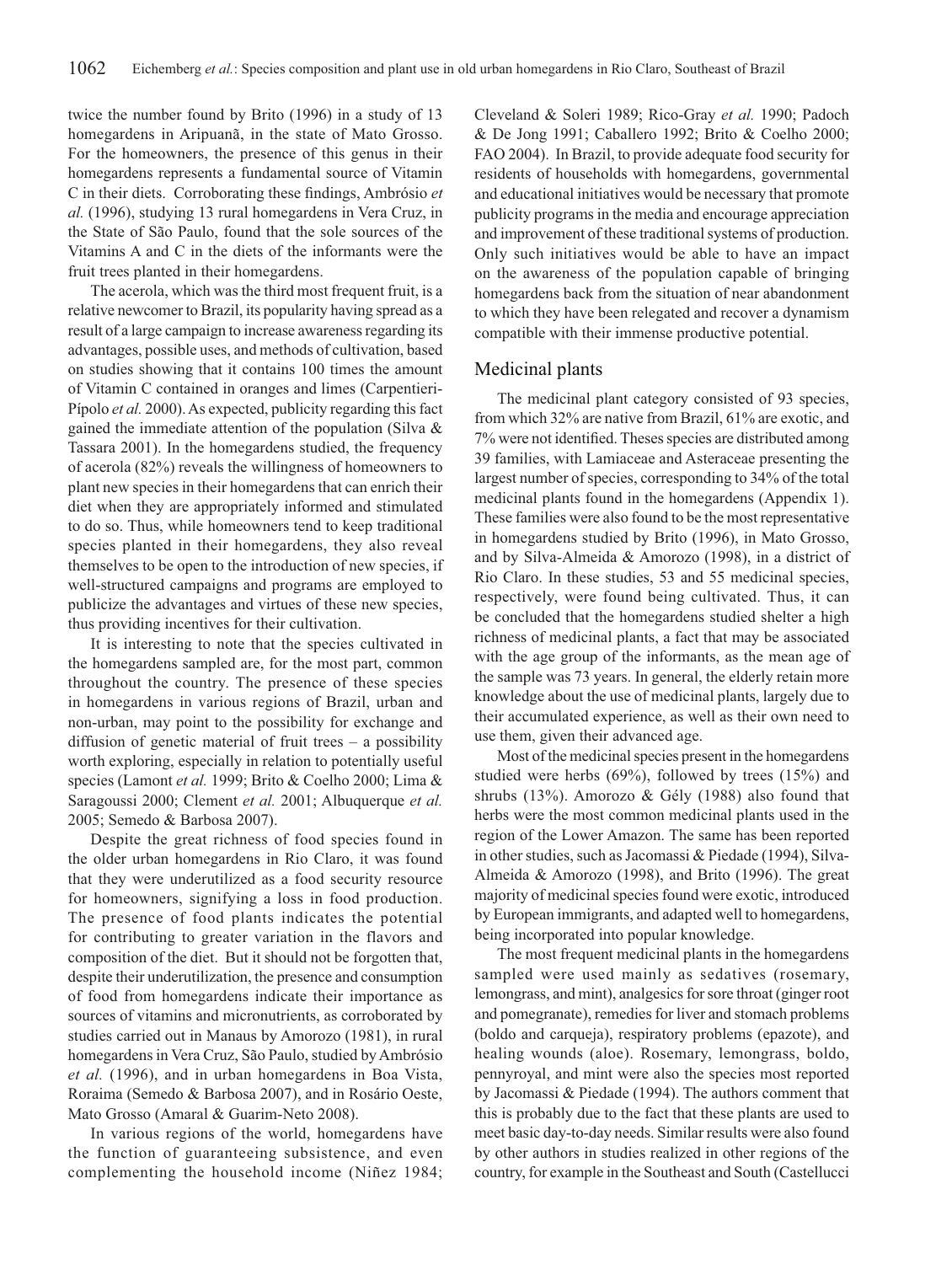*et al.* 2000; Dorigoni *et al.* 2001; Garlet & Irgang 2001; Pilla *et al.* 2006). Some of these species have scientifically proven pharmacological properties, such as boldo (*Plectranthus barbatus*) and mint (*Mentha* sp.) (Panizza *et al.* 1982; Manns 1995). Other species found in the homegardens are equally well-known in various parts of the world, such as *Cymbopogon citratus* (lemongrass) and *Melissa officinalis* (balm-mint), both used as sedatives (Cruz 1982).

Among their different uses, the large majority of the medicinal plants found in the homegardens are consumed as teas, prepared by decoction (42%) and also by infusion (18%). The part of the plant most commonly used in preparation is the leaf (76%), but other parts were also observed being used (root, stem, flower, fruit, and seed).

Ailments for which the largest number of plant species were used were related to the digestive system (32), nervous system (12), and respiratory system (11). The species whose therapeutic effect acted on the nervous system were used mainly as sedatives, and also to address sleep disorders and alleviate day-to-day stress, common in urban areas. In other places in Brazil, the most common use of medicinal plants is for the treatment of ailments of the digestive and respiratory systems (Amorozo & Gély 1988; Hanazaki *et al.* 1996; Silva-Almeida & Amorozo 1998; Amorozo 2002).

Plants such as pennyroyal, *Mentha pulegium,* and mint, *Mentha* sp., were cited for the treatment of six ailments, including digestive system problems, worms, colds, and also as sedatives. Mint was also cited for the treatment of high blood pressure and pennyroyal for cough. According to Cruz (1982), pennyroyal and mint have always been traditional plants widely used by Brazilian families.

The production of medicinal plants in homegardens has relevant importance as an alternative for populations with limited access to modern medical services (Silva-Almeida & Amorozo 1998). Although the population sampled resides in an urban area, the plants with therapeutic properties that grow in their homegardens represent a readily available resource for common, less serious afflictions, such as colds and indisposition, partially guaranteeing the well-being of the residents. The high cost of medicine and private health care is another factor that stimulates local production of the remedies grown in homegardens.

#### **Conclusions**

Old urban homegardens in Rio Claro revealed themselves to be locales with great vegetation richness, as the study of 17 of these homegardens showed the presence of 410 species distributed among 97 botanical families.

The study also showed that the richness, similarity, and diversity of plant species found in the homegardens studied are associated with the cultural background common to the homeowners, as well as the preferences and experiences acquired by them throughout their lives.

Another aspect that should be highlighted is the important role of the aesthetic function in the cultivation of plants in urban homegardens, made evident by the large number of ornamental species observed in this study. The important role of women in the cultivation of these plants and consequent diffusion of this vegetation richness should also be emphasized.

The richness found in the homegardens studied is not restricted to the number of species but manifests itself, as well, in the large number of varieties of fruit trees. Many of these fruits are neither commonly available in markets nor cultivated by commercial agriculture. A clear example of this is the large number of varieties of the genus *Citrus* that are preserved locally only because people plant them in their homegardens. In addition, the presence of fruits that originated in the savannah and other Brazilian vegetative formations, which in the studied region are threatened with extinction due to the pressures of large-scale agricultural activities, points to the relevant role of homegardens in the conservation of native species that originated from these habitats.

Most of the plants surveyed are exotic and widely disseminated throughout Brazil. Given the receptivity of homeowners to the introduction of new species, as clearly illustrated by the case of the acerola, dissemination of equal proportions could occur with native species if educational campaigns were implemented to encourage the population. If this receptivity were stimulated and reinforced, for example via Internet sites that map the presence of a wide range of varieties in a range of urban homegardens, this could encourage the diffusion of seedlings and seeds as well as the appreciation and dissemination of fruit varieties endowed with exceptional flavor or nutritional characteristics, for example, and perhaps even provide incentive for the establishment of alternative markets of non-conventional fruits and medicinal plants. In this sense, ethnobotanical studies allied with governmental and educational initiatives diffused by the media, could provide support for the implantation of regional programs that aim to intensify and improve the exploitation of homegardens. Such support could include incentives for the cultivation of food and medicinal plants, be they native or exotic.

The presence of fruit trees whose lineage has been conserved over the years would be enough to justify the relevance of homegardens as conservation systems for plant resources and germplasm of cultivated plants. The revitalization of the use of homegardens would be of invaluable importance for the conservation of rare species, as well as for the provision not only of resources with obvious utility to urban populations, but also of little known or little used alimentary, medicinal, and ornamental resources that could multiply the number of conventional uses of plants cultivated in homegardens.

In the meantime, the future of homegardens is uncertain. Their continued use, and even their existence, may be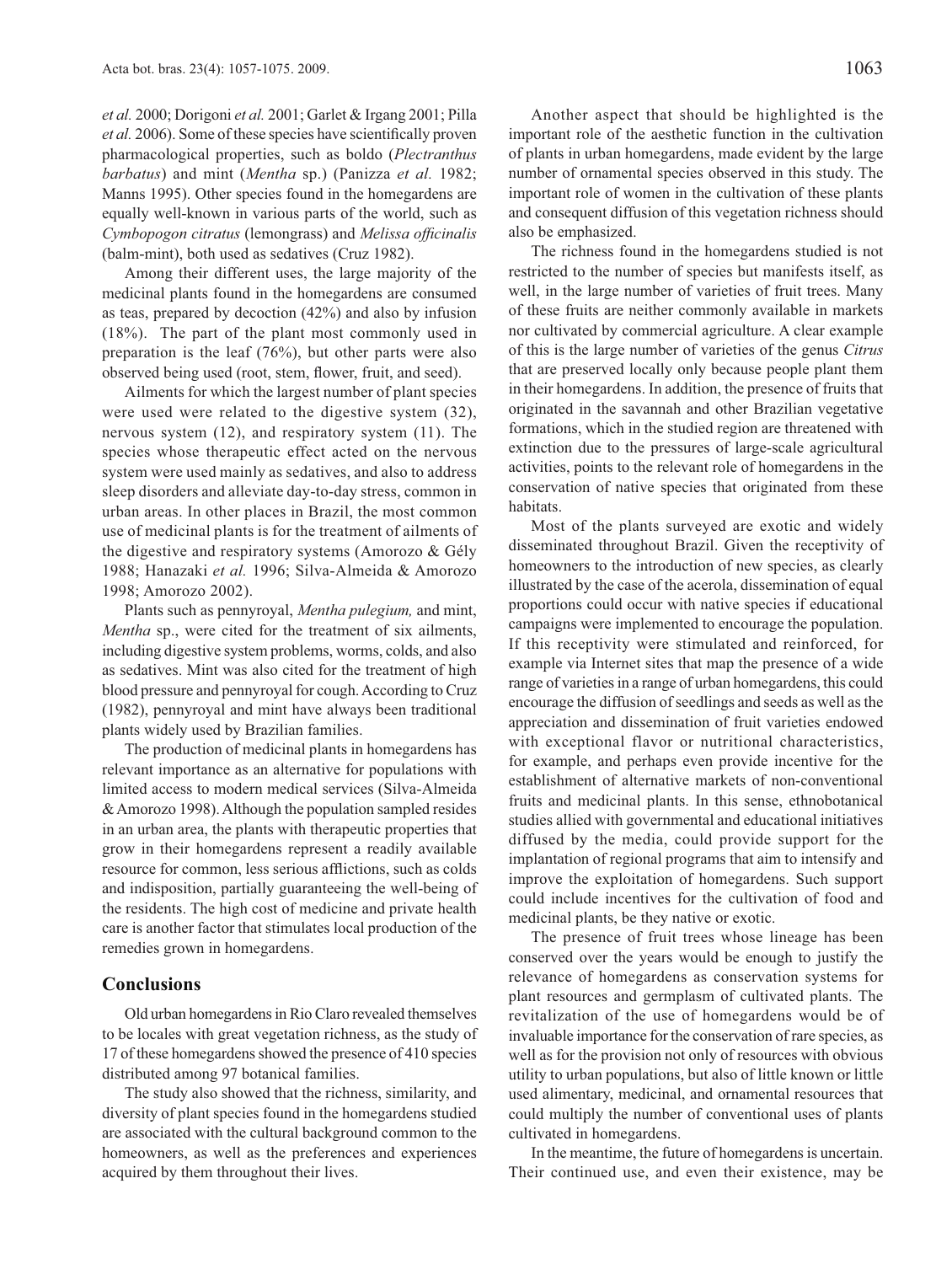threatened due to the rapid changes occurring in their physical aspects (for example, their deactivation for the construction of garages or cemented areas, like the five homegardens deactivated during our study that composed part of our original sample) and urban land use pressure, as well as the rupture in the tradition of cultivation and care of these homegardens by new generations that are increasingly giving in to the pressures of economic development and new lifestyles, and are turning their backs to their homegardens. The present study raises the somber perspective that these homegardens, in spite of their great richness, effective and potential, could disappear from the urban scene, and with them, all the knowledge involved in their care. This valuable knowledge will be distinguished unless this prediction changes, this invaluable store is recorded and disseminated, and new generations are motivated to recover and re-energize the productive capacity of homegardens.

#### **Acknowledgements**

The authors would like to thank CAPES (Coordenação de Aperfeiçoamento Pessoal e Social) for the financial support and research scholarship, as well as the reviewers Newton Roberval Eichemberg, Maria de Lourdes Eichenberger and Anne Kepple.

### **References**

- Albuquerque, U. P.; Andrade, L. H. C. & Caballero, J. 2005. Structure and floristics of homegardens in Northeastern Brazil. Journal of Arid **Environments 62(3)**: 491-506.
- Amaral, C. N. & Guarim-Neto, G. 2008. Os quintais como espaços de conservação e cultivo de alimentos: um estudo na cidade de Rosário Oeste (Mato Grosso, Brasil). **Boletim do Museu Paraense Emílio Goeldi 3(3):** 329-341.
- Amorozo, M. A. M. 1981. Alimentação em um bairro pobre de Manaus, Amazonas. **Acta Amazonica 11(3)**: 5-43.
- Amorozo, M. C. M. 2002. Uso e diversidade de plantas medicinais em Santo Antonio do Leverger, MT, Brasil. **Acta Botanica Brasilica 16(2):** 189-203.
- Amorozo, M. C. M. & Gély, A. 1988. Uso de plantas medicinais por caboclos do baixo Amazonas, Barcarena, PA, Brasil. **Boletim do Museu Paraense Emílio Goeldi (4):** 47-131.
- Bernard, H.R. 1988. **Research Methods in Anthropology: qualitative and quantitative approaches**. Walnut Creek, C.A. AltaMira Press.
- Blanckaert, I.; Swennen, R.L.; Flores, M. P.; López, R. R. & Saade, R. L. 2004. Floristic composition, plant uses and management practices in homegardens of San Rafael Coxcatlán, Valley of Tehuacán-Cuicatlán, Mexico. **Journal of Arid Environments 57**: 39-62.
- Brito, M. A. & Coelho, M. F. B. 2000. Os quintais agroflorestais em regiões tropicais – unidades auto-sustentáveis. **Revista Agricultura Tropical 4(1)**: 1-21.
- Caballero, J. 1992. Maya homegardens: past, present and future. **Etnoecológica 1:** 35-54.
- Carpentieri-Pípolo, V.; Destro, D.; Prete, C. E. C; Gonzales, M. G. N; Popper, I.; Zanatta, S. & Da Silva, F. A. M. 2000. Seleção de genótipos parentais de acerola com base na divergência genética multivariada**. Pesquisa Agropecuária Brasileira 35(8):** 1613-1619.
- Castellucci, S.; Lima, M. I. S.; Nivaldo, N. & Marques, G. W. 2000. Plantas medicinais relatadas pela comunidade residente na estação ecológica de Jataí, município de Luís Antônio/SP: uma abordagem Etnobotânica. **Revista Brasileira de Plantas Medicinais 3(1):** 51-60.
- Clement, C. R.; Noda, H.; Noda, S.N.; Martins, A. L. U. & Silva, G. C. 2001. Recursos frutícolas na várzea e na terra firme em onze comunidades rurais do Alto Solimões, Amazonas, Brasil. **Acta Amazonica 31(3):** 521-527.
- Cleveland, D. A. & Soleri, D. 1989. Dryland household gardens in development. **Arid-Lands-Newsletter 29:** 5-9.
- Coomes, O. T. & Ban, N. 2004. Cultivated plant species diversity in home gardens of an Amazonian peasant village in northeastern Peru. **Economic Botany 58(3):** 420–434.
- Cruz, G. L. 1982. **Dicionário de plantas úteis do Brasil**. Rio de Janeiro. Civilização Brasileira.
- Dorigoni, P. A.; Ghedini, P. C.; Fróes, L. F.; Baptista, K. C.; Ethur, A. B. M.; Baldisserotto, B.; Burguer, M. E.; Almeida, C. E.; Lopes, A. M. V. & Záchia, R. A. 2001. Levantamento de dados sobre plantas medicinais de uso popular no município de São João do Polêsine, RS - Relação entre enfermidades e espécies utilizadas. **Revista Brasileira de Plantas Medicinais 4(1):** 69-80.
- Food And Agriculture Organization Of The United Nations (FAO). 2004. **Household food security and community nutrition**. http://www.fao. org/es/ESN/nutrition/household\_gardens\_en.stm
- Garlet, T.M.B. & Irgang, B.E. 2001. Plantas medicinaisutiliz adas na medicina popular por mulheres trabalhadoras rurais de Cruz alta, Rio Grande do Sul, Brasil. **Revista Brasileira de Plantas Medicinais**   $4(1) \cdot 9 - 18$
- Hanazaki, N., Leitão-Filho, H. F. & Begossi, A. 1996. Uso de recursos na mata Atlântica: o caso da Ponta do Almada (Ubatuba, Brasil). **Interciência 21(6):** 268-276.
- Heywood, V. H. 1997. Information needs in biodiversity assessments from genes to ecossystems. In: Hawksworth, P. M. K. & Clarke, S. D. **Biodiversity information***:* **needs and options.** New York: CAB International.
- Instituto Brasileiro de Geografia e Estatística (IBGE). 2002. **Brasil em números***.* V. 10. Rio de Janeiro.
- Jacomassi, E. & Piedade, L. H. 1994. A importância das plantas com finalidades terapêuticas e suas aplicações na cidade de Goioerê - PR. **Revista UNIMAR 16(2):** 335-353.
- Krebs, C. J. 1989. **Ecological methodology**. Harper & Row.
- Lamont, S. R.; Eshbaugh, W. H. & Greenberg, A. M. 1999. Species composition, diversity, and use of homegardens among three Amazonian villages. **Economic Botany 53(3):** 312-326.
- Lima, R. M. B. & Saragoussi, M. 2000. Floodplain home gardens on the central amazon in Brazil. In: Junk, W. J.; Ohly, J. J.; Piedade, M. T. F. & Soares, M. G. M. **The Central Amazon Floodplain***:* **actual use and options for a sustainable management**. Leiden. Backhuys Publishers.
- Madaleno, I. M. 2001a. Cities of the future: urban agriculture in the third millenium. **Food, nutrition and agriculture 29:** 1-8.
- Madaleno, I. M. 2001b. Urban agriculture supportive policies from two distant cities: Lisbon (Portugal) and Presidente Prudente (Brazil). **Urban Agriculture Magazine 4:** 38-39.
- Manns, D. 1995. Linalool and cineole type glucosides from *Cunila spicata*. **Phytochemistry 39(5):** 1115-1118.
- Martins, F. R. 1991. **Estrutura de uma Floresta Mesófila**. Campinas: UNICAMP.
- Moura, C. L. & Andrade, L. H. C. 2007. Etnobotânica em quintais urbanos nordestinos: um estudo no bairro da Muribeca, Jaboatão dos Guararapes – PE. **Revista Brasileira de Biociências 5(**supl. 1): 219-221.
- Murrieta, R. S. S. 2001. Dialética do sabor: alimentação, ecologia e vida cotidiana em comunidades ribeirinhas da Ilha de Ituqui, Baixo Amazonas, Pará. **Revista de Antropologia 44(2):** 1-28.
- Nair, P. K. R. 1993. **An introduction to agroforestry** . ICRAF/KLUWER, Academic Publishers.
- Niñez, V. K. 1984. Household gardens: theoretical considerations on an old survival strategy. **Potatoes in Food Systems Research Series 1:** 1-41.
- Niñez, V. K.. 1985. Introduction: household gardens and small-scale food production. **Food and Nutrition Bulletin 7(3):** 1-5.
- Padoch, C. & De Jong, W. 1991. The house gardens of Santa Rosa: diversity and variability in an amazonian agricultural system. **Economic Botany 45:** 166-75.
- Panizza, S. 1982. Emprego medicinal de plantas importadas e sucedâneas que ocorrem no Brasil. **Revista de Ciências Farmacêuticas 4:** 27-38.
- Pilla, M. A.; Amorozo, M. C. M. & Furlan, A. 2006. Obtenção e uso das plantas medicinais no distrito de Martim Francisco, Município de Mogi-Mirim, SP, Brasil. **Acta Botanica Brasilica 20(4):** 789-802.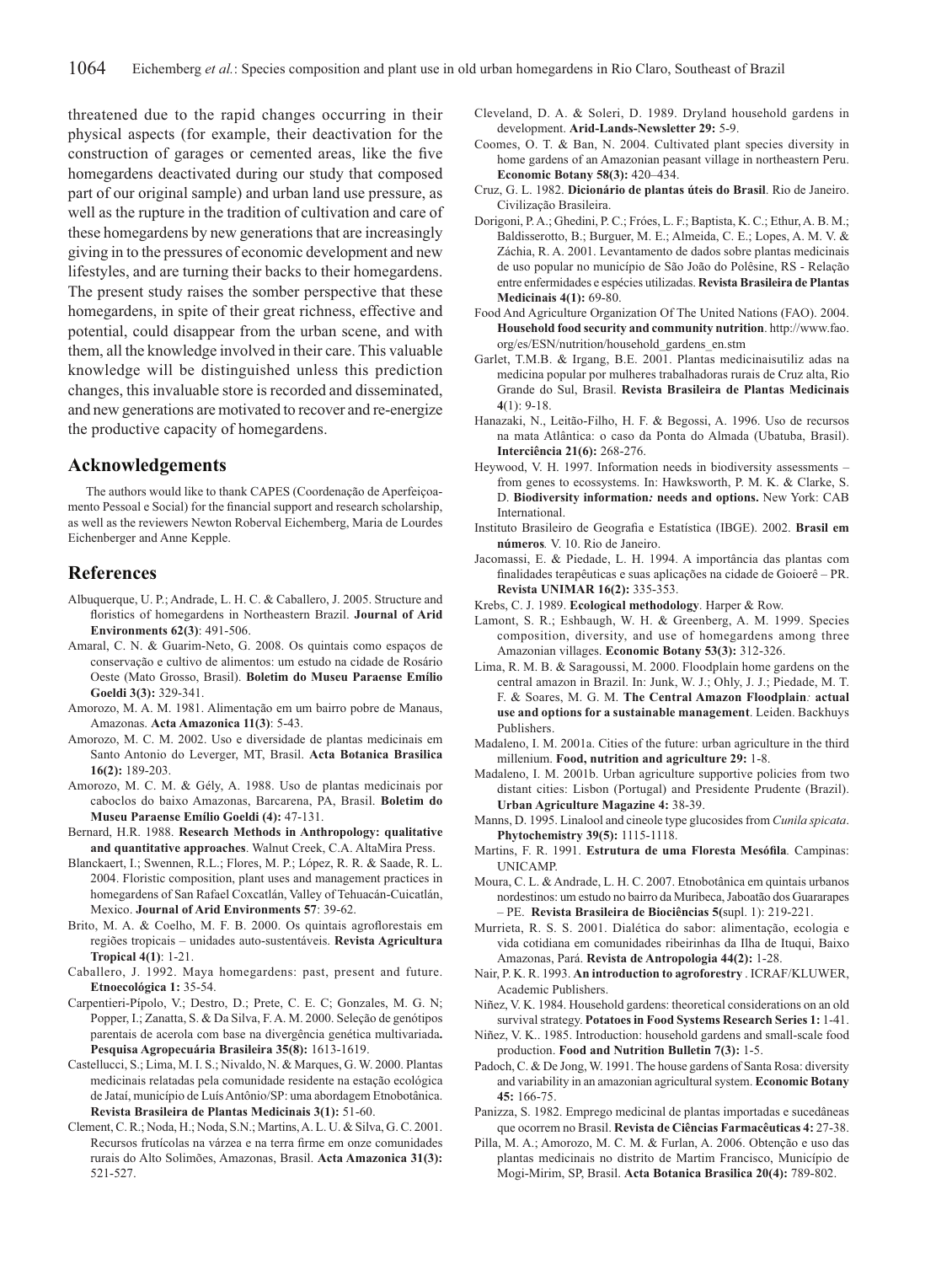- Rico-Gray, V.; Garcia-Franco, J. G.; Chemas, A. & Sima, P. 1990. Species, composition, similarity and structure of Maya homegardens in Tixpeual and Tixcacaltuyub, Yucatan, Mexico**. Economic Botany 44(4):** 470-87.
- Santhakumar, V. 2003. Biodiversity in homegardens towards a viable conservation strategy. http://sdnp.delhi.nic.in/nbsap/subthemes/ homegardens.html.
- Semedo, R. J. C. G. & Barbosa, R. I. 2007. Árvores frutíferas nos quintais urbanos de Boa Vista, Roraima, Amazônia brasileira. **Acta Amazonica 37(4):** 497-504.
- Siegel, S. 1975. **Estatística Não-paramétrica para as Ciências do Comportamento**. São Paulo. McGraw-Hill do Brasil.

Silva, S. & Tassara, H. 2001. **Frutas no Brasil**. São Paulo. Nobel.

- Silva-Almeida, M. F. & Amorozo, M. C. M. 1998. Medicina popular no distrito de Ferraz – município de Rio Claro-SP. **Brazilian Journal of Ecology 2:** 36-46.
- Soemarwoto, O. 1987. Home gardens: a traditional agroforestry system with a promising future. In*:* H.A Steppler & P.K.R. Nair (eds.) **Agorofrestry: A Decade of Development.** ICRAF,Nairobi, Kenya.
- Soemarwoto, O. & Conway, G. R. 1991. The javanese homegarden. **Journal for Farming Systems Research Extension 2(3):** 95-117.
- Soemarwoto, O.; Soemarwoto, I.; Soekartadiredja, K.E.M. & Ramlan, A. 1985. The javanese home garden as an integrated agro-ecosystem. **Food and Nutrition Bulletin 7(3):** 44-47.
- Torquebiau, E. 1992. Are tropical agroforestry home gardens sustainable? **Agriculture, Ecosystem and Environment 41:** 189-207.
- Troppmair, H. 1992. **Atlas da Qualidade ambiental e de vida de Rio Claro – SP**. Rio Claro.
- United Nations. 2003. World urbanization prospects: the 2003 revision. http://www.un.org/esa/population/publications/wup2003/ WUP2003Report.pdf
- Valle, T. L. 2000. Coleta de germoplasma de plantas cultivadas. In: Amorozo, M. C M.; Ming, L. C. & Silva, S. P. (Ed.). **Métodos de coleta e análise de dados em etnobiologia, etnoecologia e disciplinas correlatas**. UNESP.
- Veiga, J. E. 2003. **Cidades imaginárias o Brasil é menos urbano do que se calcula**. Campinas. Editora Autores Associados.
- Winklerprins, A. M. G. A. 2002. House-lot gardens in Santarém, Pará, Brazil: Linking rural with urban. **Urban Ecosystems 6:** 43-65.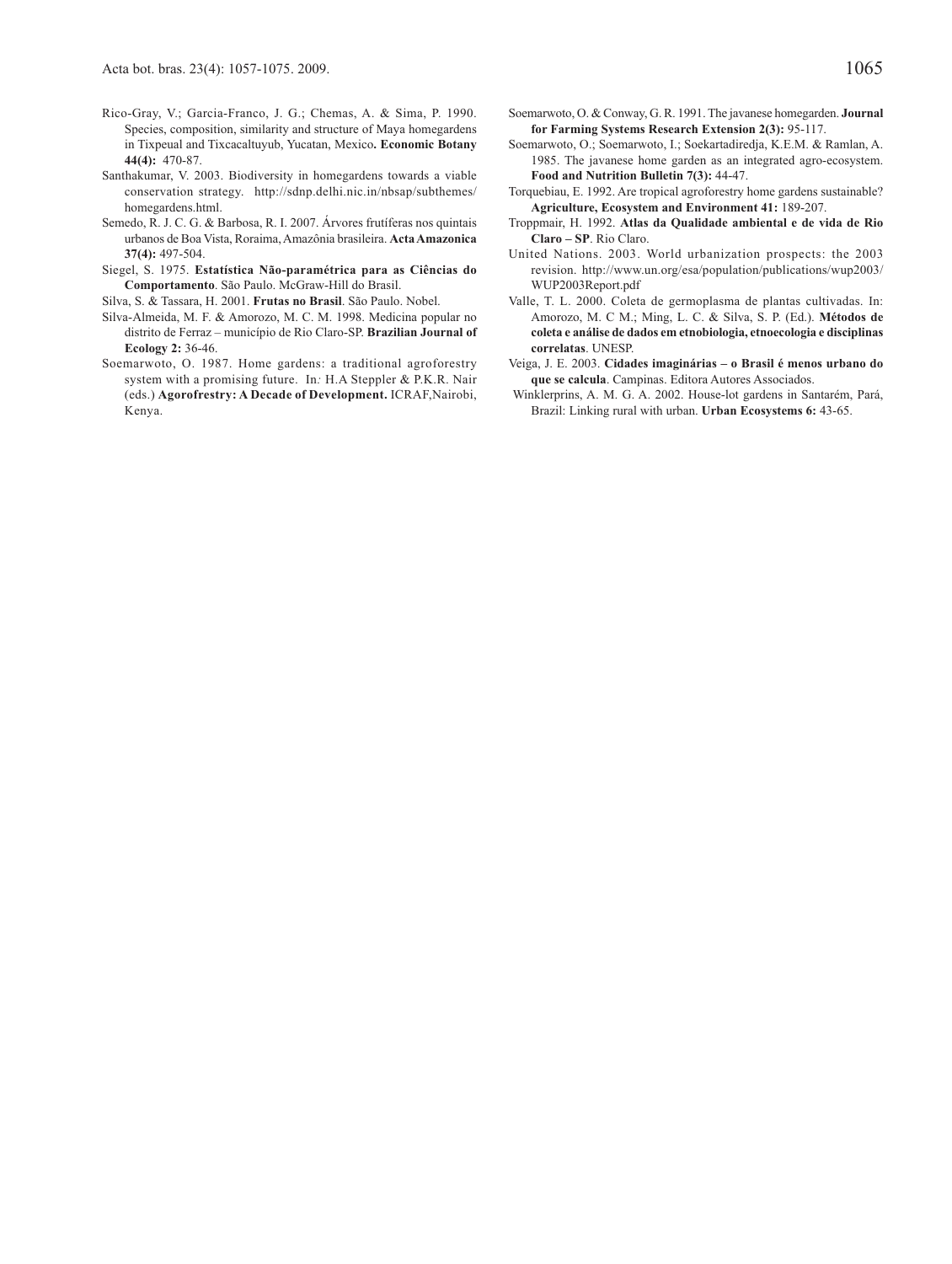Appendix 1. Species found in urban homegardens in Rio Claro.

| Species (Record's number)                                                       | Common name - English/Portuguese                       | Uses                    | $No$ houses    |
|---------------------------------------------------------------------------------|--------------------------------------------------------|-------------------------|----------------|
| Family: Acanthaceae                                                             |                                                        |                         |                |
| Asystasia gangetica T.Anders. (Eichemberg, M.T. n° 283)                         | Flowering vine/ Flor tipo trepadeira                   | $\mathcal{O}$           | 1              |
| Crossandra infundibuliformis Nees "Mona wallhead" (Eichemberg, M.T. nº 670)     | Flower/Flor                                            | $\mathcal{O}$           | 1              |
| Eranthemum nervosum R.Br. ex. Roem. & Schult (Eichemberg, M.T. n° 626)          | Flower/Flor                                            | O                       | 1              |
| Hypoestes sanguinolenta (Van Houtte) Hook. (Eichemberg, M.T. n° 309, 427, 571)  | Green plant / Folhagem                                 | $\Omega$                | 3              |
| Justicia brandegeana Wassh.& Lor.B.Sm. (Eichemberg, M.T. nº 266, 440)           | Shrimp plant / camarão                                 | O                       | $\overline{4}$ |
| Justicia carnea Lindl. (Eichemberg, M.T. n° 280)                                | Flower/Flor                                            | O                       | 1              |
| Pachystachys lutea Nees (Eichemberg, M.T. nº 265, 436)                          | Golden shrimp plant/Camarão/língua-de-sogra            | $\mathcal{O}$           | 3              |
| Ruellia brevifolia (Pohl.) C.Ezcurra (Eichemberg, M.T. n° 447)                  | Flower/Flor                                            | O                       | $\mathbf{1}$   |
| Sanchezia nobilis Hook. (Eichemberg, M.T. n° 294)                               | Green plant/Folhagem                                   | O                       | 1              |
| Thunbergia mysorensis (Wight) T.Anders ex Bedd (Eichemberg, M.T. n° 449)        | Clock Vine/Trepadeira sapatinho-de-judia               | $\mathcal{O}$           | 1              |
| indet. (Eichemberg, M.T. $n^{\circ}$ 332, 667)                                  | Green plant/Folhagem                                   | O                       | 1              |
| Family: Amaranthaceae                                                           |                                                        |                         |                |
| Alternanthera bettzickiana (Regel) Standl. (Eichemberg, M.T. n° 421)            | Green plant /Folhagem                                  | $\mathcal{O}$           | 1              |
| Alternanthera brasiliana (L.)O. Kuntze (Eichemberg, M.T. nº 15)                 | ---/ Penicilina                                        | М                       | $\overline{4}$ |
| Alternanthera ficoidea (L.) P. Beauv (Eichemberg, M.T. n° 471)                  | ---/ Periquito                                         | $\mathcal{O}$           | 1              |
| Celosia cristata Linn (Eichemberg, M.T. nº 442)                                 | Bombay purple/ Crista-de-galo                          | $\mathcal{O}$           | $\overline{2}$ |
| Gomphrena celosioides Mart. (Eichemberg, M.T. nº 551)                           | Flower/Flor                                            | O                       | 1              |
| Gomphrena globosa Linn (Eichemberg, M.T. n° 559)                                | Globe amaranth/ Perpétua                               | O                       | $\overline{2}$ |
| Family: Amaryllidaceae                                                          |                                                        |                         |                |
| Crinum cf powellii Hort. Ex Baker                                               | Crinum/Açucena                                         | $\mathcal{O}$           | $\overline{2}$ |
| Crinum sp                                                                       | Amariyllis/ Amarilis                                   | O                       | $\overline{2}$ |
| <i>Eucharis grandiflora</i> Planch. & Linden (Eichemberg, M.T. n° 573)          | ---/ Estrela-D'Alva                                    | $\Omega$                | 3              |
| Hippeastrum reginae (L.)Herb. (Eichemberg, M.T. n° 646)                         | ---/ Açucena                                           | O                       | 1              |
| Scadoxus multiflorus (Martyn) Raf. (Eichemberg, M.T. n° 210)                    | Africa blood lily/ Coroa-do-império                    | O                       | 1              |
| Family: Anacardiaceae                                                           |                                                        |                         |                |
| Anacardium occidentale Linn (Eichemberg, M.T. n° 10, 58, 581)                   | Cashew fruit/ Cajú                                     | A/M                     | 6              |
| Mangifera indica Linn (Eichemberg, M.T. n° 2, 7, 590)                           | Mango/ *Manga espada/coquinho<br>/bourbon/Ades/abacaxi | А                       | 14             |
| Spondias purpurea Linn (Eichemberg, M.T. n° 528)                                | ---/ Siriguela                                         | А                       | 1              |
| Family: Annonaceae                                                              |                                                        |                         |                |
| Annona muricata Linn (Eichemberg, M.T. n° 527)                                  | Soursop/ Graviola                                      | A/M                     | 1              |
| Annona reticulata Linn (Eichemberg, M.T. n° 1, 65, 456)                         | ---/ fruta-do-conde                                    | A/M                     | 3              |
| Rollinia mucosa (Jacq.)Baill (Eichemberg, M.T. nº 105)                          | $---/$ Pinha                                           | А                       | 6              |
| <i>Rollinia</i> sp (Eichemberg, M.T. n° 129)                                    | ---/ Fruta-do-conde                                    | A/M                     | 1              |
| Family: Apiaceae                                                                |                                                        |                         |                |
| Daucus carota Linn                                                              | Carrot/ Cenoura                                        | А                       | -1             |
| <i>Foeniculum vulgare</i> Linn (Eichemberg, M.T. n° 24)                         | ---/ Erva-doce                                         | М                       | 1              |
| Petroselinum sativum Hoffm. (Eichemberg, M.T. nº 124)                           | Parsley/ Salsa                                         | $\mathrm{A}/\mathrm{M}$ | 9              |
| Family: Apocynaceae                                                             |                                                        |                         |                |
| Allamanda cathartica Linn (Eichemberg, M.T. n° 438, 693)                        | Golden trumpet/ Alamanda                               | O                       | 1              |
| Catharanthus roseus (L.)G.Don (Eichemberg, M.T. n° 368, 464, 494)               | Madagascar periwinkle/ Beijo/boa-noite                 | $\mathcal{O}$           | 3              |
| Ervatamia coronaria (Jacq.)Stapf. (Eichemberg, M.T. n°341,470, 539, 627)        | ---/ Árvore da flor branca/Jasmim                      | $\mathcal{O}$           | $\overline{4}$ |
| Nerium oleander Linn (Eichemberg, M.T. nº 245, 562, 647)                        | Oleander/ Espirradeira                                 | O/M                     | 3              |
| Trachelospermum jasminoides Lem. (Eichemberg, M.T. n° 503)                      | Star jasmine / Jasmim miúdo                            | $\mathcal{O}$           | 1              |
| Family: Aquifoliaceae                                                           |                                                        |                         |                |
| <i>Ilex</i> cf <i>aquifolium</i> Linn (Eichemberg, M.T. n° 243, 642)            | ---/ Azevinho/Espinheira-Santa                         | М                       | 1              |
| Family: Araceae                                                                 |                                                        |                         |                |
| Aglaonema commutatum Schott. (Eichemberg, M.T. nº 510)                          | Green plant /Folhagem                                  | O                       | $\mathbf{1}$   |
| Aglaonema pseudo-bracteatum Hort. (Eichemberg, M.T. n° 146, 346, 425, 449, 538) | ---/ Comigo ninguém pode                               | $\mathcal{O}$           | 5              |
| Alocasia cuprea K.Koch (Eichemberg, M.T. n° 196)                                | ---/ Costela-de-Adão                                   | $\mathcal{O}$           | 1              |
| Alocasia macrorhiza Schott (Eichemberg, M.T. nº 130, 385)                       | Giant taro / Taioba/orelha-de-elefante                 | M/A                     | 3              |
| Anthurium andraeanum Linden (Eichemberg, M.T. n° 163, 194, 430)                 | Tailflower/Antúrio                                     | $\mathcal{O}$           | 5              |
| Anthurium froebelii Hort. (Eichemberg, M.T. nº 256, 267, 282, 362)              | Tailflower/ Antúrio                                    | O                       | 11             |
| Caladium x hortulanum Birdsey (Eichemberg, M.T. nº 161, 212)                    | ---/ Coração-de-boi                                    | O                       | 3              |
| cf Philodendron martianum Engl. (Eichemberg, M.T. n° 406)                       | Green plant/Folhagem                                   | $\mathcal{O}$           | $\mathbf{1}$   |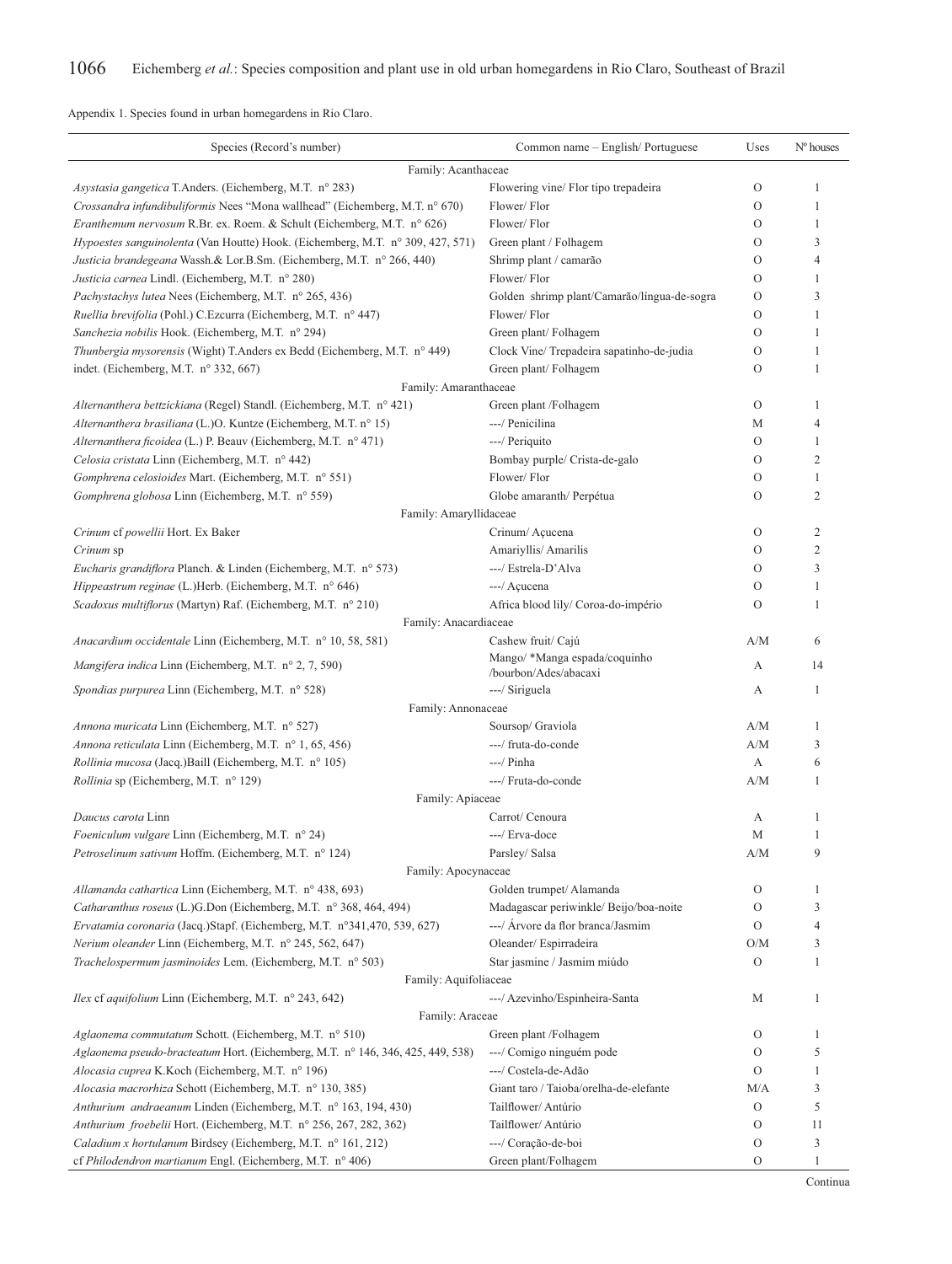| Species (Record's number)                                                                                  | Common name - English/Portuguese             | Uses          | $No$ houses    |
|------------------------------------------------------------------------------------------------------------|----------------------------------------------|---------------|----------------|
| Dieffenbachia amoena Bull. (Eichemberg, M.T. nº 269, 313, 431, 433, 445, 509, 517)                         | Dumb Cane / Comigo-ninguém-pode              | Out/O         | 5              |
| Monstera adansonii Schott (Eichemberg, M.T. nº 270, 344)                                                   | Green plant/Folhagem/Guembê                  | $\mathbf{O}$  | $\overline{2}$ |
| Monstera deliciosa Liebm.                                                                                  | Green plant/Folhagem                         | $\circ$       | 1              |
| Philodendron bipinnatifidum Schott ex Endl. (Eichemberg, M.T. n° 319)                                      | ---/ Banana-de-macaco/Guembé                 | M/O           | 1              |
| Philodendron cf imbe Schott. (Eichemberg, M.T. nº 172, 211)                                                | Green plant / Folhagem                       | $O/O$ ut      | $\overline{2}$ |
| Philodendron selloum C.Koch (Eichemberg, M.T. n° 154)                                                      | ---/ Guembê                                  | O/M           | 1              |
| Scindapsus aureus Engl. (Eichemberg, M.T. n° 157, 363, 386, 502, 512)                                      | ---/ Jibóia/Costela-de-Adão                  | $\circ$       | 5              |
| Spathiphyllum wallisi Regel (Eichemberg, M.T. nº 217, 392, 673)                                            | Peace lily/ Lírio da paz                     | $\circ$       | 7              |
| Syngonium angustatum Schott (Eichemberg, M.T. n° 158, 171, 215, 216, 271, 327,<br>350, 424, 428, 461, 492) | ---/ Orelha-de-burro/cabeça-de-cavalo        | $\mathcal{O}$ | 9              |
| Zantedeschia aethiopica Spreng.                                                                            | Calla lily/ Copo de leite                    | $\mathbf{O}$  | 1              |
| Family: Araliaceae                                                                                         |                                              |               |                |
| Hedera helix Linn (Eichemberg, M.T. n° 514)                                                                | Vine/Trepadeira                              | $\circ$       | 1              |
| Polyscias balfouriana L.H.Bailey (Eichemberg, M.T. nº 426)                                                 | Flower/green plant / Flor/Folhagem           | $\Omega$      | 1              |
| Polyscias fruticosa Harms (Eichemberg, M.T. nº 177)                                                        | Ming aralia / Arvore-da-felicidade/Dinheiro  | $O/O$ ut      | 7              |
| Polyscias guilfoylei L.H.Bailey (Eichemberg, M.T. nº 496)                                                  | Ming aralia/ Árvore-da-felicidade            | $\mathbf{O}$  | $\overline{c}$ |
| Schefflera arboricola (Hayata) Merr. (Eichemberg, M.T. n° 168, 380, 513)                                   | ---/ Chefléria                               | $\circ$       | 3              |
| Family: Arecaceae                                                                                          |                                              |               |                |
| Coccothrinax argentata (N.J.Jacquim) L.H.Bailey                                                            | Palm/ Palmeira                               | $\mathcal{O}$ | 1              |
| Cocos nucifera Linn                                                                                        | Coconut/ Côco                                | А             | 1              |
| Dypsis lutescens (H.Wendl.) Beentje & J.Dransf.                                                            | Bamboo/ Bambú                                | $\circ$       | 5              |
| <i>Rhapis excelsa</i> (Thunberg) Henry ex. Rehder (Eichemberg, M.T. n° 289)                                | Palm/Palmeira                                | $\circ$       | 1              |
| Indet.                                                                                                     | Palm/ Palmeira                               | А             | 1              |
| Family: Asclepiadaceae                                                                                     |                                              |               |                |
| Hoya carnosa R.Br. (Eichemberg, M.T. n° 272, 429)                                                          | Wax flower or porcelain flower/ Flor-de-cêra | $\circ$       | $\overline{c}$ |
| Stapelia hirsuta Linn (Eichemberg, M.T. n° 628)                                                            | Cactus                                       | $\circ$       | 3              |
| Stephanotis floribunda Brongn. (Eichemberg, M.T. n° 268)                                                   | ---/ Estefanorte                             | $\circ$       | 3              |
| Family: Aspleniaceae                                                                                       |                                              |               | $\mathbf{1}$   |
| Asplenium nidus Linn                                                                                       | ---/ Esplênio                                | $\circ$       |                |
| Family: Asteraceae                                                                                         | ---/ Anador                                  | М             | 1              |
| <i>Achillea millefolium</i> Linn (Eichemberg, M.T. n° 374)                                                 | ---/ Mentrasto                               | М             | 1              |
| Ageratum conyzoides Linn (Eichemberg, M.T. n° 553)<br>Anthemis nobilis Linn (Eichemberg, M.T. n° 35)       | ---/ Macelinha galega                        | М             | 1              |
| Artemisia absinthium Linn (Eichemberg, M.T. n° 37)                                                         | $---/$ Losna                                 | М             | 3              |
| Artemisia camphorata Vill. (Eichemberg, M.T. n° 66, 125)                                                   | ---/ Cânfora                                 | М             | 3              |
| Baccharis trimera (Less) DC. (Eichemberg, M.T. nº 34, 593)                                                 | ---/ Carqueja                                | М             | 3              |
| Bidens pilosa Linn (Eichemberg, M.T. n° 676)                                                               | ---/ Picão                                   | М             | 1              |
| Bidens sulphurea Sch. Bip. (Eichemberg, M.T. n° 688)                                                       | ---/ Flor-do-campo                           | $\circ$       | 1              |
| Callistephus chinensis Nees (Eichemberg, M.T. nº 378)                                                      | ---/ Rainha-de-margarida                     | $\Omega$      | 1              |
| Chrysanthemum leucanthemum Linn (Eichemberg, M.T. n° 481, 505)                                             | ---/ Margarida/Olga                          | $\mathcal{O}$ | 3              |
| Chrysanthemum parthenium Bernh.                                                                            | ---/ Artemija                                | O/M           | 1              |
| Cichorium intybus Linn (Eichemberg, M.T. n° 586)                                                           | ---/ Almeirão                                | А             | 5              |
| Dahlia pinnata Cav. (Eichemberg, M.T. nº 463)                                                              | ---/ Dália                                   | $\mathcal{O}$ | $\overline{2}$ |
| Dendranthema grandiflorum (Ramat.) Kitam. (Eichemberg, M.T. n° 192, 226, 358)                              | ---/ Artemísia/Bom-Senhor/crisantema         | M/O           | 6              |
| Emilia sonchifolia (L.)D.C. (Eichemberg, M.T. n° 684)                                                      | ---/ Serraia                                 | A/M           | 1              |
| Gerbera jamesoni Bolus (Eichemberg, M.T. nº 377)                                                           | ---/ Gerbra                                  | $\rm{O}$      | 1              |
| Helichrysum bracteatum Andr.                                                                               | ---/ Sempre-viva                             | $\circ$       | $\overline{2}$ |
| Lactuca sativa Linn                                                                                        | Lettuce/Alface                               | А             | 1              |
| Mikania glomerata Spreng. (Eichemberg, M.T. n° 621)                                                        | ---/ Guaco                                   | М             | 1              |
| Mikania cordifolia (L.f.) Willd. (Eichemberg, M.T. nº 36, 630)                                             | $---/$ Guaco                                 | М             | 4              |
| Porophyllum ruderale (Jacq.) Coss. (Eichemberg, M.T. nº 93, 678)                                           | ---/ Arnica                                  | М             | 3              |
| Tagetes erecta Linn (Eichemberg, M.T. n° 312)                                                              | ---/ Cravo-de-defunto                        | O/M           | 1              |
| Tithonia diversifolia A.Gray (Eichemberg, M.T. n° 142)                                                     | ---/ Mão-de-Deus                             | $\rm{O}$      | 1              |
| Vernonia condensata Baker (Eichemberg, M.T. nº 137, 189, 639)                                              | ---/ Estomalina                              | М             | 2              |
| Zinnia elegans Jacq. (Eichemberg, M.T. n° 387)                                                             | ---/ Capitão                                 | $\circ$       | 1              |
| Family: Balsaminaceae                                                                                      |                                              |               |                |
| <i>Impatiens balsamina</i> Linn (Eichemberg, M.T. n° 555)                                                  | $---/$ Beijo                                 | $\mathcal{O}$ | $\overline{2}$ |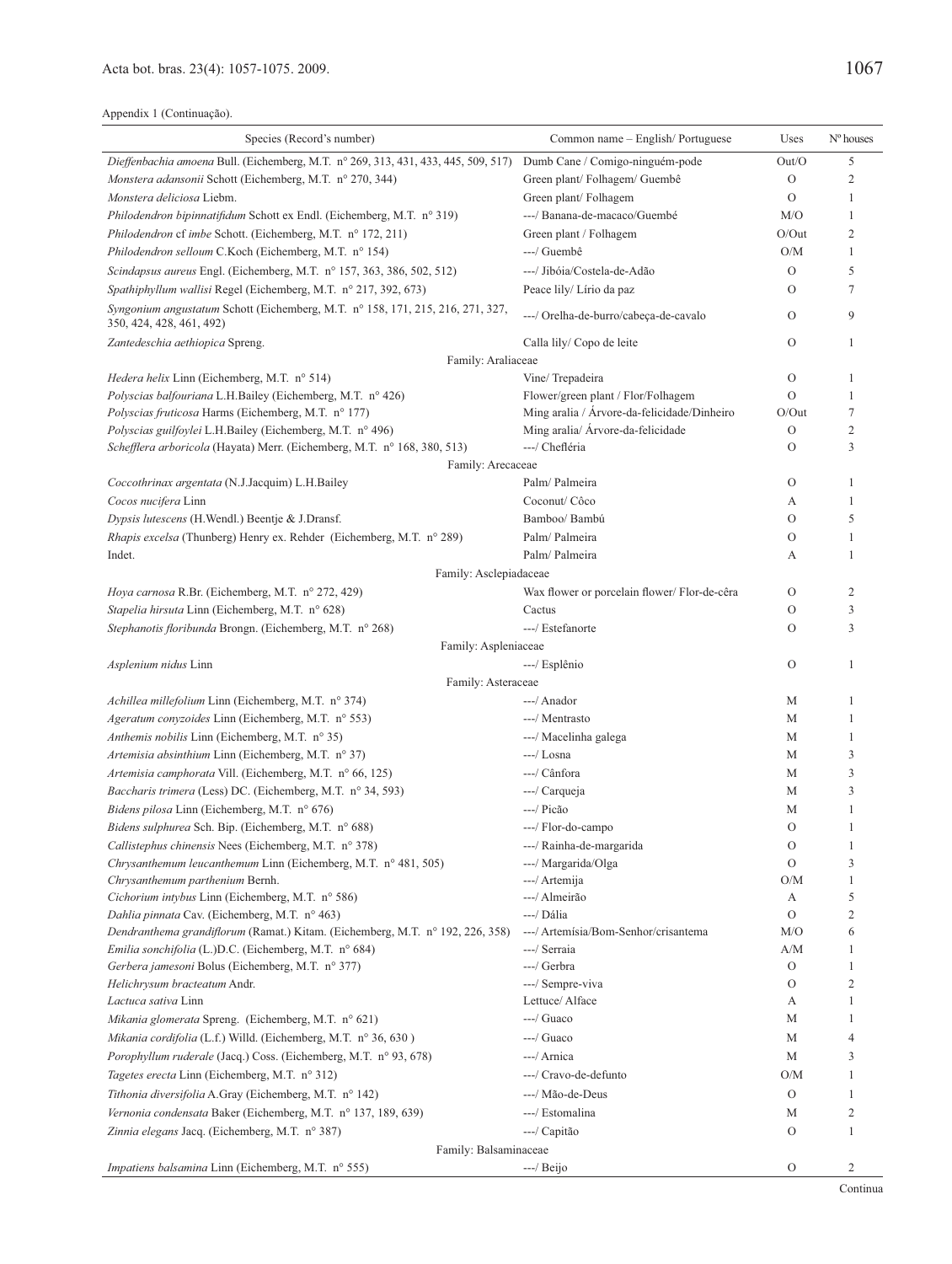| Impatiens walleriana Hook.f.<br>---/ Beijo/Maria sem vergonha<br>$\mathcal{O}$<br>6<br>Impatiens walleriana Hook.f."Nana" (Eichemberg, M.T. nº 159, 552, 602)<br>Beijo-alemão<br>Family: Begoniaceae<br>$\mathcal{O}$<br>3<br>Begonia aconitifolia A. DC. (Eichemberg, M.T. nº 273, 329, 521)<br>---/ Begônia /alfinete-de-moça<br>$\circ$<br>Begonia boveri Ziesenh. "Nigramarga" (Eichemberg, M.T. n° 572)<br>Begonia<br>1<br>Begonia cf ulmifolia Willd. (Eichemberg, M.T. n° 288)<br>Begonia<br>O<br>1<br>Begonia coccinea Hook. (Eichemberg, M.T. nº 278)<br>Begonia<br>O<br>1<br>---/ Azedinha<br>Begonia cucullata Willd. (Eichemberg, M.T. nº 224)<br>O<br>1<br>Begonia elatior Hort. ex Steud. (Eichemberg, M.T. nº 472)<br>Green plant/Folhagem<br>$\circ$<br>1<br>$\overline{2}$<br>Begonia manicata Cels. ex Vis. (Eichemberg, M.T. nº 173, 315)<br>Begonia /green plant/ Folhagem<br>$\circ$<br><i>Begonia</i> sp (Eichemberg, M.T. n° 179, 281, 366, 530, 645)<br>---/ Begônia<br>O<br>5<br>Family: Bignoniaceae<br><i>Podranea ricasoliana Sprague (Eichemberg, M.T. nº 478)</i><br>Vine/ sete-léguas<br>O<br>1<br>Pyrostegia venusta Miers (Eichemberg, M.T. nº 525)<br>---/ Flor-de-São João<br>$\mathcal{O}$<br>1<br>Tabebuia sp (Eichemberg, M.T. n° 648)<br>---/ Ipê-amarelo<br>O<br>1<br>---/ Ipê-roxo<br>Indet. (Eichemberg, M.T. $n^{\circ}$ 257)<br>$\Omega$<br>1<br>Family: Boraginaceae<br>---/ Café-de-bugre<br>Cordia ecalyculata Vell. (Eichemberg, M.T. nº 72, 671)<br>М<br>1<br>Comfrey/Confrei<br>$\overline{2}$<br>Symphytum officinale Linn (Eichemberg, M.T. n° 39, 466)<br>М<br>Family: Brassicaceae<br>Brassica oleracea Linn v. italica (Eichemberg, M.T. nº 620)<br>Brocoli/Brócolis<br>А<br>1<br>Brassica oleracea Linn v. acephala (Eichemberg, M.T. nº 594)<br>Cabbage/ Couve<br>A/M<br>11<br>Eruca sativa Mill. (Eichemberg, M.T. n° 689)<br>2<br>Arugula/Rúcula<br>А<br>Mustadr/Mostarda<br>Sinapsis arvensis Linn (Eichemberg, M.T. n°231, 687)<br>4<br>А<br>Family: Bromeliaceae<br>Ananas ananassoides (Baker) L.B.Smith (Eichemberg, M.T. n° 92)<br>Ornamental pineapple<br>3<br>А<br>$\mathcal{O}$<br>Pineapple/Abacaxi<br>6<br>Ananas comosus (L.) Merr.<br>Pineapple/Abacaxi<br>Bromelia cf balansae Mez<br>O<br>1<br>---/ Bromelia<br>O<br>Guzmania ligulata Mez<br>1<br>Family: Buxaceae<br>---/ Buchinha<br>$\Omega$<br>1<br><i>Buxus sempervirens</i> Linn (Eichemberg, M.T. n° 533)<br>Family: Cactaceae<br>---/ Cactus<br>Cereus cf jamacaru DC.<br>O<br>1<br>Hylocereus undatus Britton & Rose<br>---/ Cactus<br>O<br>1<br>Rhipsalis baccifera (Mill.) Stearn (Eichemberg, M.T. n° 18, 164)<br>---/ Cactus/Flor-da-miséria<br>O<br>7<br>Rhipsalis cf oblonga Loefgr.<br>---/ Cactus<br>$\mathcal{O}$<br>$\mathfrak{2}$<br>8<br>Schlumbergera truncata (Haw.) Moran (Eichemberg, M.T. n° 201, 390)<br>Holiday cactus/ Flor-de-maio<br>O<br>$\overline{c}$<br>---/ Cactus<br>indet1<br>O<br>$\overline{2}$<br>---/ Cactus<br>indet2<br>$\circ$<br>indet3<br>$---/$ Cactus 5<br>O<br>1<br>indet4<br>---/ Cactus 6<br>$\rm{O}$<br>1<br>---/ Cactus 8<br>$\circ$<br>indet <sub>5</sub><br>1<br>Family: Campanulaceae<br>Isotoma longiflora J.Presl (Eichemberg, M.T. nº 473)<br>---/ Folha espinhuda<br>O<br>1<br>Family: Cannaceae<br>Canna denudata Roscoe (Eichemberg, M.T. nº 219, 482)<br>Coloral, green plant/Folhagem<br>A/O<br>2<br>Canna x generalis L.H.Bailey<br>---/ Lírio/Palma-de-São José<br>$\overline{2}$<br>O<br>Family: Caprifoliaceae<br>---/ Trepadeira madressilva<br>Lonicera japonica Thunb. (Eichemberg, M.T. nº 252)<br>O<br>1<br>Family: Caricaceae<br>*Mamão/Mamão amarelo/Mamão bola/Mamão<br>Carica papaya Linn<br>A/M<br>16<br>papaya<br>Family: Caryophyllaceae<br>Carnation/Cravinho<br>Dianthus caryophyllus Linn (Eichemberg, M.T. n° 484)<br>O<br>1<br>Family: Celastraceae<br>Shrub/Arbusto<br><i>Euonymus japonica</i> Linn f. (Eichemberg, M.T. n° 19)<br>O<br>1<br>Family: Chenopodiaceae<br>Chenopodium ambrosioides Linn (Eichemberg, M.T. n° 38)<br>---/ Erva-de-Santa Maria<br>М<br>6<br>Spinacia oleracea Linn (Eichemberg, M.T. nº 589)<br>Spinach/Espinafre<br>А<br>1 | Species (Record's number) | Common name - English/Portuguese | Uses | $No$ houses |
|---------------------------------------------------------------------------------------------------------------------------------------------------------------------------------------------------------------------------------------------------------------------------------------------------------------------------------------------------------------------------------------------------------------------------------------------------------------------------------------------------------------------------------------------------------------------------------------------------------------------------------------------------------------------------------------------------------------------------------------------------------------------------------------------------------------------------------------------------------------------------------------------------------------------------------------------------------------------------------------------------------------------------------------------------------------------------------------------------------------------------------------------------------------------------------------------------------------------------------------------------------------------------------------------------------------------------------------------------------------------------------------------------------------------------------------------------------------------------------------------------------------------------------------------------------------------------------------------------------------------------------------------------------------------------------------------------------------------------------------------------------------------------------------------------------------------------------------------------------------------------------------------------------------------------------------------------------------------------------------------------------------------------------------------------------------------------------------------------------------------------------------------------------------------------------------------------------------------------------------------------------------------------------------------------------------------------------------------------------------------------------------------------------------------------------------------------------------------------------------------------------------------------------------------------------------------------------------------------------------------------------------------------------------------------------------------------------------------------------------------------------------------------------------------------------------------------------------------------------------------------------------------------------------------------------------------------------------------------------------------------------------------------------------------------------------------------------------------------------------------------------------------------------------------------------------------------------------------------------------------------------------------------------------------------------------------------------------------------------------------------------------------------------------------------------------------------------------------------------------------------------------------------------------------------------------------------------------------------------------------------------------------------------------------------------------------------------------------------------------------------------------------------------------------------------------------------------------------------------------------------------------------------------------------------------------------------------------------------------------------------------------------------------------------------------------------------------------------------------------------------------------------------------------------------|---------------------------|----------------------------------|------|-------------|
|                                                                                                                                                                                                                                                                                                                                                                                                                                                                                                                                                                                                                                                                                                                                                                                                                                                                                                                                                                                                                                                                                                                                                                                                                                                                                                                                                                                                                                                                                                                                                                                                                                                                                                                                                                                                                                                                                                                                                                                                                                                                                                                                                                                                                                                                                                                                                                                                                                                                                                                                                                                                                                                                                                                                                                                                                                                                                                                                                                                                                                                                                                                                                                                                                                                                                                                                                                                                                                                                                                                                                                                                                                                                                                                                                                                                                                                                                                                                                                                                                                                                                                                                                                           |                           |                                  |      |             |
|                                                                                                                                                                                                                                                                                                                                                                                                                                                                                                                                                                                                                                                                                                                                                                                                                                                                                                                                                                                                                                                                                                                                                                                                                                                                                                                                                                                                                                                                                                                                                                                                                                                                                                                                                                                                                                                                                                                                                                                                                                                                                                                                                                                                                                                                                                                                                                                                                                                                                                                                                                                                                                                                                                                                                                                                                                                                                                                                                                                                                                                                                                                                                                                                                                                                                                                                                                                                                                                                                                                                                                                                                                                                                                                                                                                                                                                                                                                                                                                                                                                                                                                                                                           |                           |                                  |      |             |
|                                                                                                                                                                                                                                                                                                                                                                                                                                                                                                                                                                                                                                                                                                                                                                                                                                                                                                                                                                                                                                                                                                                                                                                                                                                                                                                                                                                                                                                                                                                                                                                                                                                                                                                                                                                                                                                                                                                                                                                                                                                                                                                                                                                                                                                                                                                                                                                                                                                                                                                                                                                                                                                                                                                                                                                                                                                                                                                                                                                                                                                                                                                                                                                                                                                                                                                                                                                                                                                                                                                                                                                                                                                                                                                                                                                                                                                                                                                                                                                                                                                                                                                                                                           |                           |                                  |      |             |
|                                                                                                                                                                                                                                                                                                                                                                                                                                                                                                                                                                                                                                                                                                                                                                                                                                                                                                                                                                                                                                                                                                                                                                                                                                                                                                                                                                                                                                                                                                                                                                                                                                                                                                                                                                                                                                                                                                                                                                                                                                                                                                                                                                                                                                                                                                                                                                                                                                                                                                                                                                                                                                                                                                                                                                                                                                                                                                                                                                                                                                                                                                                                                                                                                                                                                                                                                                                                                                                                                                                                                                                                                                                                                                                                                                                                                                                                                                                                                                                                                                                                                                                                                                           |                           |                                  |      |             |
|                                                                                                                                                                                                                                                                                                                                                                                                                                                                                                                                                                                                                                                                                                                                                                                                                                                                                                                                                                                                                                                                                                                                                                                                                                                                                                                                                                                                                                                                                                                                                                                                                                                                                                                                                                                                                                                                                                                                                                                                                                                                                                                                                                                                                                                                                                                                                                                                                                                                                                                                                                                                                                                                                                                                                                                                                                                                                                                                                                                                                                                                                                                                                                                                                                                                                                                                                                                                                                                                                                                                                                                                                                                                                                                                                                                                                                                                                                                                                                                                                                                                                                                                                                           |                           |                                  |      |             |
|                                                                                                                                                                                                                                                                                                                                                                                                                                                                                                                                                                                                                                                                                                                                                                                                                                                                                                                                                                                                                                                                                                                                                                                                                                                                                                                                                                                                                                                                                                                                                                                                                                                                                                                                                                                                                                                                                                                                                                                                                                                                                                                                                                                                                                                                                                                                                                                                                                                                                                                                                                                                                                                                                                                                                                                                                                                                                                                                                                                                                                                                                                                                                                                                                                                                                                                                                                                                                                                                                                                                                                                                                                                                                                                                                                                                                                                                                                                                                                                                                                                                                                                                                                           |                           |                                  |      |             |
|                                                                                                                                                                                                                                                                                                                                                                                                                                                                                                                                                                                                                                                                                                                                                                                                                                                                                                                                                                                                                                                                                                                                                                                                                                                                                                                                                                                                                                                                                                                                                                                                                                                                                                                                                                                                                                                                                                                                                                                                                                                                                                                                                                                                                                                                                                                                                                                                                                                                                                                                                                                                                                                                                                                                                                                                                                                                                                                                                                                                                                                                                                                                                                                                                                                                                                                                                                                                                                                                                                                                                                                                                                                                                                                                                                                                                                                                                                                                                                                                                                                                                                                                                                           |                           |                                  |      |             |
|                                                                                                                                                                                                                                                                                                                                                                                                                                                                                                                                                                                                                                                                                                                                                                                                                                                                                                                                                                                                                                                                                                                                                                                                                                                                                                                                                                                                                                                                                                                                                                                                                                                                                                                                                                                                                                                                                                                                                                                                                                                                                                                                                                                                                                                                                                                                                                                                                                                                                                                                                                                                                                                                                                                                                                                                                                                                                                                                                                                                                                                                                                                                                                                                                                                                                                                                                                                                                                                                                                                                                                                                                                                                                                                                                                                                                                                                                                                                                                                                                                                                                                                                                                           |                           |                                  |      |             |
|                                                                                                                                                                                                                                                                                                                                                                                                                                                                                                                                                                                                                                                                                                                                                                                                                                                                                                                                                                                                                                                                                                                                                                                                                                                                                                                                                                                                                                                                                                                                                                                                                                                                                                                                                                                                                                                                                                                                                                                                                                                                                                                                                                                                                                                                                                                                                                                                                                                                                                                                                                                                                                                                                                                                                                                                                                                                                                                                                                                                                                                                                                                                                                                                                                                                                                                                                                                                                                                                                                                                                                                                                                                                                                                                                                                                                                                                                                                                                                                                                                                                                                                                                                           |                           |                                  |      |             |
|                                                                                                                                                                                                                                                                                                                                                                                                                                                                                                                                                                                                                                                                                                                                                                                                                                                                                                                                                                                                                                                                                                                                                                                                                                                                                                                                                                                                                                                                                                                                                                                                                                                                                                                                                                                                                                                                                                                                                                                                                                                                                                                                                                                                                                                                                                                                                                                                                                                                                                                                                                                                                                                                                                                                                                                                                                                                                                                                                                                                                                                                                                                                                                                                                                                                                                                                                                                                                                                                                                                                                                                                                                                                                                                                                                                                                                                                                                                                                                                                                                                                                                                                                                           |                           |                                  |      |             |
|                                                                                                                                                                                                                                                                                                                                                                                                                                                                                                                                                                                                                                                                                                                                                                                                                                                                                                                                                                                                                                                                                                                                                                                                                                                                                                                                                                                                                                                                                                                                                                                                                                                                                                                                                                                                                                                                                                                                                                                                                                                                                                                                                                                                                                                                                                                                                                                                                                                                                                                                                                                                                                                                                                                                                                                                                                                                                                                                                                                                                                                                                                                                                                                                                                                                                                                                                                                                                                                                                                                                                                                                                                                                                                                                                                                                                                                                                                                                                                                                                                                                                                                                                                           |                           |                                  |      |             |
|                                                                                                                                                                                                                                                                                                                                                                                                                                                                                                                                                                                                                                                                                                                                                                                                                                                                                                                                                                                                                                                                                                                                                                                                                                                                                                                                                                                                                                                                                                                                                                                                                                                                                                                                                                                                                                                                                                                                                                                                                                                                                                                                                                                                                                                                                                                                                                                                                                                                                                                                                                                                                                                                                                                                                                                                                                                                                                                                                                                                                                                                                                                                                                                                                                                                                                                                                                                                                                                                                                                                                                                                                                                                                                                                                                                                                                                                                                                                                                                                                                                                                                                                                                           |                           |                                  |      |             |
|                                                                                                                                                                                                                                                                                                                                                                                                                                                                                                                                                                                                                                                                                                                                                                                                                                                                                                                                                                                                                                                                                                                                                                                                                                                                                                                                                                                                                                                                                                                                                                                                                                                                                                                                                                                                                                                                                                                                                                                                                                                                                                                                                                                                                                                                                                                                                                                                                                                                                                                                                                                                                                                                                                                                                                                                                                                                                                                                                                                                                                                                                                                                                                                                                                                                                                                                                                                                                                                                                                                                                                                                                                                                                                                                                                                                                                                                                                                                                                                                                                                                                                                                                                           |                           |                                  |      |             |
|                                                                                                                                                                                                                                                                                                                                                                                                                                                                                                                                                                                                                                                                                                                                                                                                                                                                                                                                                                                                                                                                                                                                                                                                                                                                                                                                                                                                                                                                                                                                                                                                                                                                                                                                                                                                                                                                                                                                                                                                                                                                                                                                                                                                                                                                                                                                                                                                                                                                                                                                                                                                                                                                                                                                                                                                                                                                                                                                                                                                                                                                                                                                                                                                                                                                                                                                                                                                                                                                                                                                                                                                                                                                                                                                                                                                                                                                                                                                                                                                                                                                                                                                                                           |                           |                                  |      |             |
|                                                                                                                                                                                                                                                                                                                                                                                                                                                                                                                                                                                                                                                                                                                                                                                                                                                                                                                                                                                                                                                                                                                                                                                                                                                                                                                                                                                                                                                                                                                                                                                                                                                                                                                                                                                                                                                                                                                                                                                                                                                                                                                                                                                                                                                                                                                                                                                                                                                                                                                                                                                                                                                                                                                                                                                                                                                                                                                                                                                                                                                                                                                                                                                                                                                                                                                                                                                                                                                                                                                                                                                                                                                                                                                                                                                                                                                                                                                                                                                                                                                                                                                                                                           |                           |                                  |      |             |
|                                                                                                                                                                                                                                                                                                                                                                                                                                                                                                                                                                                                                                                                                                                                                                                                                                                                                                                                                                                                                                                                                                                                                                                                                                                                                                                                                                                                                                                                                                                                                                                                                                                                                                                                                                                                                                                                                                                                                                                                                                                                                                                                                                                                                                                                                                                                                                                                                                                                                                                                                                                                                                                                                                                                                                                                                                                                                                                                                                                                                                                                                                                                                                                                                                                                                                                                                                                                                                                                                                                                                                                                                                                                                                                                                                                                                                                                                                                                                                                                                                                                                                                                                                           |                           |                                  |      |             |
|                                                                                                                                                                                                                                                                                                                                                                                                                                                                                                                                                                                                                                                                                                                                                                                                                                                                                                                                                                                                                                                                                                                                                                                                                                                                                                                                                                                                                                                                                                                                                                                                                                                                                                                                                                                                                                                                                                                                                                                                                                                                                                                                                                                                                                                                                                                                                                                                                                                                                                                                                                                                                                                                                                                                                                                                                                                                                                                                                                                                                                                                                                                                                                                                                                                                                                                                                                                                                                                                                                                                                                                                                                                                                                                                                                                                                                                                                                                                                                                                                                                                                                                                                                           |                           |                                  |      |             |
|                                                                                                                                                                                                                                                                                                                                                                                                                                                                                                                                                                                                                                                                                                                                                                                                                                                                                                                                                                                                                                                                                                                                                                                                                                                                                                                                                                                                                                                                                                                                                                                                                                                                                                                                                                                                                                                                                                                                                                                                                                                                                                                                                                                                                                                                                                                                                                                                                                                                                                                                                                                                                                                                                                                                                                                                                                                                                                                                                                                                                                                                                                                                                                                                                                                                                                                                                                                                                                                                                                                                                                                                                                                                                                                                                                                                                                                                                                                                                                                                                                                                                                                                                                           |                           |                                  |      |             |
|                                                                                                                                                                                                                                                                                                                                                                                                                                                                                                                                                                                                                                                                                                                                                                                                                                                                                                                                                                                                                                                                                                                                                                                                                                                                                                                                                                                                                                                                                                                                                                                                                                                                                                                                                                                                                                                                                                                                                                                                                                                                                                                                                                                                                                                                                                                                                                                                                                                                                                                                                                                                                                                                                                                                                                                                                                                                                                                                                                                                                                                                                                                                                                                                                                                                                                                                                                                                                                                                                                                                                                                                                                                                                                                                                                                                                                                                                                                                                                                                                                                                                                                                                                           |                           |                                  |      |             |
|                                                                                                                                                                                                                                                                                                                                                                                                                                                                                                                                                                                                                                                                                                                                                                                                                                                                                                                                                                                                                                                                                                                                                                                                                                                                                                                                                                                                                                                                                                                                                                                                                                                                                                                                                                                                                                                                                                                                                                                                                                                                                                                                                                                                                                                                                                                                                                                                                                                                                                                                                                                                                                                                                                                                                                                                                                                                                                                                                                                                                                                                                                                                                                                                                                                                                                                                                                                                                                                                                                                                                                                                                                                                                                                                                                                                                                                                                                                                                                                                                                                                                                                                                                           |                           |                                  |      |             |
|                                                                                                                                                                                                                                                                                                                                                                                                                                                                                                                                                                                                                                                                                                                                                                                                                                                                                                                                                                                                                                                                                                                                                                                                                                                                                                                                                                                                                                                                                                                                                                                                                                                                                                                                                                                                                                                                                                                                                                                                                                                                                                                                                                                                                                                                                                                                                                                                                                                                                                                                                                                                                                                                                                                                                                                                                                                                                                                                                                                                                                                                                                                                                                                                                                                                                                                                                                                                                                                                                                                                                                                                                                                                                                                                                                                                                                                                                                                                                                                                                                                                                                                                                                           |                           |                                  |      |             |
|                                                                                                                                                                                                                                                                                                                                                                                                                                                                                                                                                                                                                                                                                                                                                                                                                                                                                                                                                                                                                                                                                                                                                                                                                                                                                                                                                                                                                                                                                                                                                                                                                                                                                                                                                                                                                                                                                                                                                                                                                                                                                                                                                                                                                                                                                                                                                                                                                                                                                                                                                                                                                                                                                                                                                                                                                                                                                                                                                                                                                                                                                                                                                                                                                                                                                                                                                                                                                                                                                                                                                                                                                                                                                                                                                                                                                                                                                                                                                                                                                                                                                                                                                                           |                           |                                  |      |             |
|                                                                                                                                                                                                                                                                                                                                                                                                                                                                                                                                                                                                                                                                                                                                                                                                                                                                                                                                                                                                                                                                                                                                                                                                                                                                                                                                                                                                                                                                                                                                                                                                                                                                                                                                                                                                                                                                                                                                                                                                                                                                                                                                                                                                                                                                                                                                                                                                                                                                                                                                                                                                                                                                                                                                                                                                                                                                                                                                                                                                                                                                                                                                                                                                                                                                                                                                                                                                                                                                                                                                                                                                                                                                                                                                                                                                                                                                                                                                                                                                                                                                                                                                                                           |                           |                                  |      |             |
|                                                                                                                                                                                                                                                                                                                                                                                                                                                                                                                                                                                                                                                                                                                                                                                                                                                                                                                                                                                                                                                                                                                                                                                                                                                                                                                                                                                                                                                                                                                                                                                                                                                                                                                                                                                                                                                                                                                                                                                                                                                                                                                                                                                                                                                                                                                                                                                                                                                                                                                                                                                                                                                                                                                                                                                                                                                                                                                                                                                                                                                                                                                                                                                                                                                                                                                                                                                                                                                                                                                                                                                                                                                                                                                                                                                                                                                                                                                                                                                                                                                                                                                                                                           |                           |                                  |      |             |
|                                                                                                                                                                                                                                                                                                                                                                                                                                                                                                                                                                                                                                                                                                                                                                                                                                                                                                                                                                                                                                                                                                                                                                                                                                                                                                                                                                                                                                                                                                                                                                                                                                                                                                                                                                                                                                                                                                                                                                                                                                                                                                                                                                                                                                                                                                                                                                                                                                                                                                                                                                                                                                                                                                                                                                                                                                                                                                                                                                                                                                                                                                                                                                                                                                                                                                                                                                                                                                                                                                                                                                                                                                                                                                                                                                                                                                                                                                                                                                                                                                                                                                                                                                           |                           |                                  |      |             |
|                                                                                                                                                                                                                                                                                                                                                                                                                                                                                                                                                                                                                                                                                                                                                                                                                                                                                                                                                                                                                                                                                                                                                                                                                                                                                                                                                                                                                                                                                                                                                                                                                                                                                                                                                                                                                                                                                                                                                                                                                                                                                                                                                                                                                                                                                                                                                                                                                                                                                                                                                                                                                                                                                                                                                                                                                                                                                                                                                                                                                                                                                                                                                                                                                                                                                                                                                                                                                                                                                                                                                                                                                                                                                                                                                                                                                                                                                                                                                                                                                                                                                                                                                                           |                           |                                  |      |             |
|                                                                                                                                                                                                                                                                                                                                                                                                                                                                                                                                                                                                                                                                                                                                                                                                                                                                                                                                                                                                                                                                                                                                                                                                                                                                                                                                                                                                                                                                                                                                                                                                                                                                                                                                                                                                                                                                                                                                                                                                                                                                                                                                                                                                                                                                                                                                                                                                                                                                                                                                                                                                                                                                                                                                                                                                                                                                                                                                                                                                                                                                                                                                                                                                                                                                                                                                                                                                                                                                                                                                                                                                                                                                                                                                                                                                                                                                                                                                                                                                                                                                                                                                                                           |                           |                                  |      |             |
|                                                                                                                                                                                                                                                                                                                                                                                                                                                                                                                                                                                                                                                                                                                                                                                                                                                                                                                                                                                                                                                                                                                                                                                                                                                                                                                                                                                                                                                                                                                                                                                                                                                                                                                                                                                                                                                                                                                                                                                                                                                                                                                                                                                                                                                                                                                                                                                                                                                                                                                                                                                                                                                                                                                                                                                                                                                                                                                                                                                                                                                                                                                                                                                                                                                                                                                                                                                                                                                                                                                                                                                                                                                                                                                                                                                                                                                                                                                                                                                                                                                                                                                                                                           |                           |                                  |      |             |
|                                                                                                                                                                                                                                                                                                                                                                                                                                                                                                                                                                                                                                                                                                                                                                                                                                                                                                                                                                                                                                                                                                                                                                                                                                                                                                                                                                                                                                                                                                                                                                                                                                                                                                                                                                                                                                                                                                                                                                                                                                                                                                                                                                                                                                                                                                                                                                                                                                                                                                                                                                                                                                                                                                                                                                                                                                                                                                                                                                                                                                                                                                                                                                                                                                                                                                                                                                                                                                                                                                                                                                                                                                                                                                                                                                                                                                                                                                                                                                                                                                                                                                                                                                           |                           |                                  |      |             |
|                                                                                                                                                                                                                                                                                                                                                                                                                                                                                                                                                                                                                                                                                                                                                                                                                                                                                                                                                                                                                                                                                                                                                                                                                                                                                                                                                                                                                                                                                                                                                                                                                                                                                                                                                                                                                                                                                                                                                                                                                                                                                                                                                                                                                                                                                                                                                                                                                                                                                                                                                                                                                                                                                                                                                                                                                                                                                                                                                                                                                                                                                                                                                                                                                                                                                                                                                                                                                                                                                                                                                                                                                                                                                                                                                                                                                                                                                                                                                                                                                                                                                                                                                                           |                           |                                  |      |             |
|                                                                                                                                                                                                                                                                                                                                                                                                                                                                                                                                                                                                                                                                                                                                                                                                                                                                                                                                                                                                                                                                                                                                                                                                                                                                                                                                                                                                                                                                                                                                                                                                                                                                                                                                                                                                                                                                                                                                                                                                                                                                                                                                                                                                                                                                                                                                                                                                                                                                                                                                                                                                                                                                                                                                                                                                                                                                                                                                                                                                                                                                                                                                                                                                                                                                                                                                                                                                                                                                                                                                                                                                                                                                                                                                                                                                                                                                                                                                                                                                                                                                                                                                                                           |                           |                                  |      |             |
|                                                                                                                                                                                                                                                                                                                                                                                                                                                                                                                                                                                                                                                                                                                                                                                                                                                                                                                                                                                                                                                                                                                                                                                                                                                                                                                                                                                                                                                                                                                                                                                                                                                                                                                                                                                                                                                                                                                                                                                                                                                                                                                                                                                                                                                                                                                                                                                                                                                                                                                                                                                                                                                                                                                                                                                                                                                                                                                                                                                                                                                                                                                                                                                                                                                                                                                                                                                                                                                                                                                                                                                                                                                                                                                                                                                                                                                                                                                                                                                                                                                                                                                                                                           |                           |                                  |      |             |
|                                                                                                                                                                                                                                                                                                                                                                                                                                                                                                                                                                                                                                                                                                                                                                                                                                                                                                                                                                                                                                                                                                                                                                                                                                                                                                                                                                                                                                                                                                                                                                                                                                                                                                                                                                                                                                                                                                                                                                                                                                                                                                                                                                                                                                                                                                                                                                                                                                                                                                                                                                                                                                                                                                                                                                                                                                                                                                                                                                                                                                                                                                                                                                                                                                                                                                                                                                                                                                                                                                                                                                                                                                                                                                                                                                                                                                                                                                                                                                                                                                                                                                                                                                           |                           |                                  |      |             |
|                                                                                                                                                                                                                                                                                                                                                                                                                                                                                                                                                                                                                                                                                                                                                                                                                                                                                                                                                                                                                                                                                                                                                                                                                                                                                                                                                                                                                                                                                                                                                                                                                                                                                                                                                                                                                                                                                                                                                                                                                                                                                                                                                                                                                                                                                                                                                                                                                                                                                                                                                                                                                                                                                                                                                                                                                                                                                                                                                                                                                                                                                                                                                                                                                                                                                                                                                                                                                                                                                                                                                                                                                                                                                                                                                                                                                                                                                                                                                                                                                                                                                                                                                                           |                           |                                  |      |             |
|                                                                                                                                                                                                                                                                                                                                                                                                                                                                                                                                                                                                                                                                                                                                                                                                                                                                                                                                                                                                                                                                                                                                                                                                                                                                                                                                                                                                                                                                                                                                                                                                                                                                                                                                                                                                                                                                                                                                                                                                                                                                                                                                                                                                                                                                                                                                                                                                                                                                                                                                                                                                                                                                                                                                                                                                                                                                                                                                                                                                                                                                                                                                                                                                                                                                                                                                                                                                                                                                                                                                                                                                                                                                                                                                                                                                                                                                                                                                                                                                                                                                                                                                                                           |                           |                                  |      |             |
|                                                                                                                                                                                                                                                                                                                                                                                                                                                                                                                                                                                                                                                                                                                                                                                                                                                                                                                                                                                                                                                                                                                                                                                                                                                                                                                                                                                                                                                                                                                                                                                                                                                                                                                                                                                                                                                                                                                                                                                                                                                                                                                                                                                                                                                                                                                                                                                                                                                                                                                                                                                                                                                                                                                                                                                                                                                                                                                                                                                                                                                                                                                                                                                                                                                                                                                                                                                                                                                                                                                                                                                                                                                                                                                                                                                                                                                                                                                                                                                                                                                                                                                                                                           |                           |                                  |      |             |
|                                                                                                                                                                                                                                                                                                                                                                                                                                                                                                                                                                                                                                                                                                                                                                                                                                                                                                                                                                                                                                                                                                                                                                                                                                                                                                                                                                                                                                                                                                                                                                                                                                                                                                                                                                                                                                                                                                                                                                                                                                                                                                                                                                                                                                                                                                                                                                                                                                                                                                                                                                                                                                                                                                                                                                                                                                                                                                                                                                                                                                                                                                                                                                                                                                                                                                                                                                                                                                                                                                                                                                                                                                                                                                                                                                                                                                                                                                                                                                                                                                                                                                                                                                           |                           |                                  |      |             |
|                                                                                                                                                                                                                                                                                                                                                                                                                                                                                                                                                                                                                                                                                                                                                                                                                                                                                                                                                                                                                                                                                                                                                                                                                                                                                                                                                                                                                                                                                                                                                                                                                                                                                                                                                                                                                                                                                                                                                                                                                                                                                                                                                                                                                                                                                                                                                                                                                                                                                                                                                                                                                                                                                                                                                                                                                                                                                                                                                                                                                                                                                                                                                                                                                                                                                                                                                                                                                                                                                                                                                                                                                                                                                                                                                                                                                                                                                                                                                                                                                                                                                                                                                                           |                           |                                  |      |             |
|                                                                                                                                                                                                                                                                                                                                                                                                                                                                                                                                                                                                                                                                                                                                                                                                                                                                                                                                                                                                                                                                                                                                                                                                                                                                                                                                                                                                                                                                                                                                                                                                                                                                                                                                                                                                                                                                                                                                                                                                                                                                                                                                                                                                                                                                                                                                                                                                                                                                                                                                                                                                                                                                                                                                                                                                                                                                                                                                                                                                                                                                                                                                                                                                                                                                                                                                                                                                                                                                                                                                                                                                                                                                                                                                                                                                                                                                                                                                                                                                                                                                                                                                                                           |                           |                                  |      |             |
|                                                                                                                                                                                                                                                                                                                                                                                                                                                                                                                                                                                                                                                                                                                                                                                                                                                                                                                                                                                                                                                                                                                                                                                                                                                                                                                                                                                                                                                                                                                                                                                                                                                                                                                                                                                                                                                                                                                                                                                                                                                                                                                                                                                                                                                                                                                                                                                                                                                                                                                                                                                                                                                                                                                                                                                                                                                                                                                                                                                                                                                                                                                                                                                                                                                                                                                                                                                                                                                                                                                                                                                                                                                                                                                                                                                                                                                                                                                                                                                                                                                                                                                                                                           |                           |                                  |      |             |
|                                                                                                                                                                                                                                                                                                                                                                                                                                                                                                                                                                                                                                                                                                                                                                                                                                                                                                                                                                                                                                                                                                                                                                                                                                                                                                                                                                                                                                                                                                                                                                                                                                                                                                                                                                                                                                                                                                                                                                                                                                                                                                                                                                                                                                                                                                                                                                                                                                                                                                                                                                                                                                                                                                                                                                                                                                                                                                                                                                                                                                                                                                                                                                                                                                                                                                                                                                                                                                                                                                                                                                                                                                                                                                                                                                                                                                                                                                                                                                                                                                                                                                                                                                           |                           |                                  |      |             |
|                                                                                                                                                                                                                                                                                                                                                                                                                                                                                                                                                                                                                                                                                                                                                                                                                                                                                                                                                                                                                                                                                                                                                                                                                                                                                                                                                                                                                                                                                                                                                                                                                                                                                                                                                                                                                                                                                                                                                                                                                                                                                                                                                                                                                                                                                                                                                                                                                                                                                                                                                                                                                                                                                                                                                                                                                                                                                                                                                                                                                                                                                                                                                                                                                                                                                                                                                                                                                                                                                                                                                                                                                                                                                                                                                                                                                                                                                                                                                                                                                                                                                                                                                                           |                           |                                  |      |             |
|                                                                                                                                                                                                                                                                                                                                                                                                                                                                                                                                                                                                                                                                                                                                                                                                                                                                                                                                                                                                                                                                                                                                                                                                                                                                                                                                                                                                                                                                                                                                                                                                                                                                                                                                                                                                                                                                                                                                                                                                                                                                                                                                                                                                                                                                                                                                                                                                                                                                                                                                                                                                                                                                                                                                                                                                                                                                                                                                                                                                                                                                                                                                                                                                                                                                                                                                                                                                                                                                                                                                                                                                                                                                                                                                                                                                                                                                                                                                                                                                                                                                                                                                                                           |                           |                                  |      |             |
|                                                                                                                                                                                                                                                                                                                                                                                                                                                                                                                                                                                                                                                                                                                                                                                                                                                                                                                                                                                                                                                                                                                                                                                                                                                                                                                                                                                                                                                                                                                                                                                                                                                                                                                                                                                                                                                                                                                                                                                                                                                                                                                                                                                                                                                                                                                                                                                                                                                                                                                                                                                                                                                                                                                                                                                                                                                                                                                                                                                                                                                                                                                                                                                                                                                                                                                                                                                                                                                                                                                                                                                                                                                                                                                                                                                                                                                                                                                                                                                                                                                                                                                                                                           |                           |                                  |      |             |
|                                                                                                                                                                                                                                                                                                                                                                                                                                                                                                                                                                                                                                                                                                                                                                                                                                                                                                                                                                                                                                                                                                                                                                                                                                                                                                                                                                                                                                                                                                                                                                                                                                                                                                                                                                                                                                                                                                                                                                                                                                                                                                                                                                                                                                                                                                                                                                                                                                                                                                                                                                                                                                                                                                                                                                                                                                                                                                                                                                                                                                                                                                                                                                                                                                                                                                                                                                                                                                                                                                                                                                                                                                                                                                                                                                                                                                                                                                                                                                                                                                                                                                                                                                           |                           |                                  |      |             |
|                                                                                                                                                                                                                                                                                                                                                                                                                                                                                                                                                                                                                                                                                                                                                                                                                                                                                                                                                                                                                                                                                                                                                                                                                                                                                                                                                                                                                                                                                                                                                                                                                                                                                                                                                                                                                                                                                                                                                                                                                                                                                                                                                                                                                                                                                                                                                                                                                                                                                                                                                                                                                                                                                                                                                                                                                                                                                                                                                                                                                                                                                                                                                                                                                                                                                                                                                                                                                                                                                                                                                                                                                                                                                                                                                                                                                                                                                                                                                                                                                                                                                                                                                                           |                           |                                  |      |             |
|                                                                                                                                                                                                                                                                                                                                                                                                                                                                                                                                                                                                                                                                                                                                                                                                                                                                                                                                                                                                                                                                                                                                                                                                                                                                                                                                                                                                                                                                                                                                                                                                                                                                                                                                                                                                                                                                                                                                                                                                                                                                                                                                                                                                                                                                                                                                                                                                                                                                                                                                                                                                                                                                                                                                                                                                                                                                                                                                                                                                                                                                                                                                                                                                                                                                                                                                                                                                                                                                                                                                                                                                                                                                                                                                                                                                                                                                                                                                                                                                                                                                                                                                                                           |                           |                                  |      |             |
|                                                                                                                                                                                                                                                                                                                                                                                                                                                                                                                                                                                                                                                                                                                                                                                                                                                                                                                                                                                                                                                                                                                                                                                                                                                                                                                                                                                                                                                                                                                                                                                                                                                                                                                                                                                                                                                                                                                                                                                                                                                                                                                                                                                                                                                                                                                                                                                                                                                                                                                                                                                                                                                                                                                                                                                                                                                                                                                                                                                                                                                                                                                                                                                                                                                                                                                                                                                                                                                                                                                                                                                                                                                                                                                                                                                                                                                                                                                                                                                                                                                                                                                                                                           |                           |                                  |      |             |
|                                                                                                                                                                                                                                                                                                                                                                                                                                                                                                                                                                                                                                                                                                                                                                                                                                                                                                                                                                                                                                                                                                                                                                                                                                                                                                                                                                                                                                                                                                                                                                                                                                                                                                                                                                                                                                                                                                                                                                                                                                                                                                                                                                                                                                                                                                                                                                                                                                                                                                                                                                                                                                                                                                                                                                                                                                                                                                                                                                                                                                                                                                                                                                                                                                                                                                                                                                                                                                                                                                                                                                                                                                                                                                                                                                                                                                                                                                                                                                                                                                                                                                                                                                           |                           |                                  |      |             |
|                                                                                                                                                                                                                                                                                                                                                                                                                                                                                                                                                                                                                                                                                                                                                                                                                                                                                                                                                                                                                                                                                                                                                                                                                                                                                                                                                                                                                                                                                                                                                                                                                                                                                                                                                                                                                                                                                                                                                                                                                                                                                                                                                                                                                                                                                                                                                                                                                                                                                                                                                                                                                                                                                                                                                                                                                                                                                                                                                                                                                                                                                                                                                                                                                                                                                                                                                                                                                                                                                                                                                                                                                                                                                                                                                                                                                                                                                                                                                                                                                                                                                                                                                                           |                           |                                  |      |             |
|                                                                                                                                                                                                                                                                                                                                                                                                                                                                                                                                                                                                                                                                                                                                                                                                                                                                                                                                                                                                                                                                                                                                                                                                                                                                                                                                                                                                                                                                                                                                                                                                                                                                                                                                                                                                                                                                                                                                                                                                                                                                                                                                                                                                                                                                                                                                                                                                                                                                                                                                                                                                                                                                                                                                                                                                                                                                                                                                                                                                                                                                                                                                                                                                                                                                                                                                                                                                                                                                                                                                                                                                                                                                                                                                                                                                                                                                                                                                                                                                                                                                                                                                                                           |                           |                                  |      |             |
|                                                                                                                                                                                                                                                                                                                                                                                                                                                                                                                                                                                                                                                                                                                                                                                                                                                                                                                                                                                                                                                                                                                                                                                                                                                                                                                                                                                                                                                                                                                                                                                                                                                                                                                                                                                                                                                                                                                                                                                                                                                                                                                                                                                                                                                                                                                                                                                                                                                                                                                                                                                                                                                                                                                                                                                                                                                                                                                                                                                                                                                                                                                                                                                                                                                                                                                                                                                                                                                                                                                                                                                                                                                                                                                                                                                                                                                                                                                                                                                                                                                                                                                                                                           |                           |                                  |      |             |
|                                                                                                                                                                                                                                                                                                                                                                                                                                                                                                                                                                                                                                                                                                                                                                                                                                                                                                                                                                                                                                                                                                                                                                                                                                                                                                                                                                                                                                                                                                                                                                                                                                                                                                                                                                                                                                                                                                                                                                                                                                                                                                                                                                                                                                                                                                                                                                                                                                                                                                                                                                                                                                                                                                                                                                                                                                                                                                                                                                                                                                                                                                                                                                                                                                                                                                                                                                                                                                                                                                                                                                                                                                                                                                                                                                                                                                                                                                                                                                                                                                                                                                                                                                           |                           |                                  |      |             |
|                                                                                                                                                                                                                                                                                                                                                                                                                                                                                                                                                                                                                                                                                                                                                                                                                                                                                                                                                                                                                                                                                                                                                                                                                                                                                                                                                                                                                                                                                                                                                                                                                                                                                                                                                                                                                                                                                                                                                                                                                                                                                                                                                                                                                                                                                                                                                                                                                                                                                                                                                                                                                                                                                                                                                                                                                                                                                                                                                                                                                                                                                                                                                                                                                                                                                                                                                                                                                                                                                                                                                                                                                                                                                                                                                                                                                                                                                                                                                                                                                                                                                                                                                                           |                           |                                  |      |             |
|                                                                                                                                                                                                                                                                                                                                                                                                                                                                                                                                                                                                                                                                                                                                                                                                                                                                                                                                                                                                                                                                                                                                                                                                                                                                                                                                                                                                                                                                                                                                                                                                                                                                                                                                                                                                                                                                                                                                                                                                                                                                                                                                                                                                                                                                                                                                                                                                                                                                                                                                                                                                                                                                                                                                                                                                                                                                                                                                                                                                                                                                                                                                                                                                                                                                                                                                                                                                                                                                                                                                                                                                                                                                                                                                                                                                                                                                                                                                                                                                                                                                                                                                                                           |                           |                                  |      |             |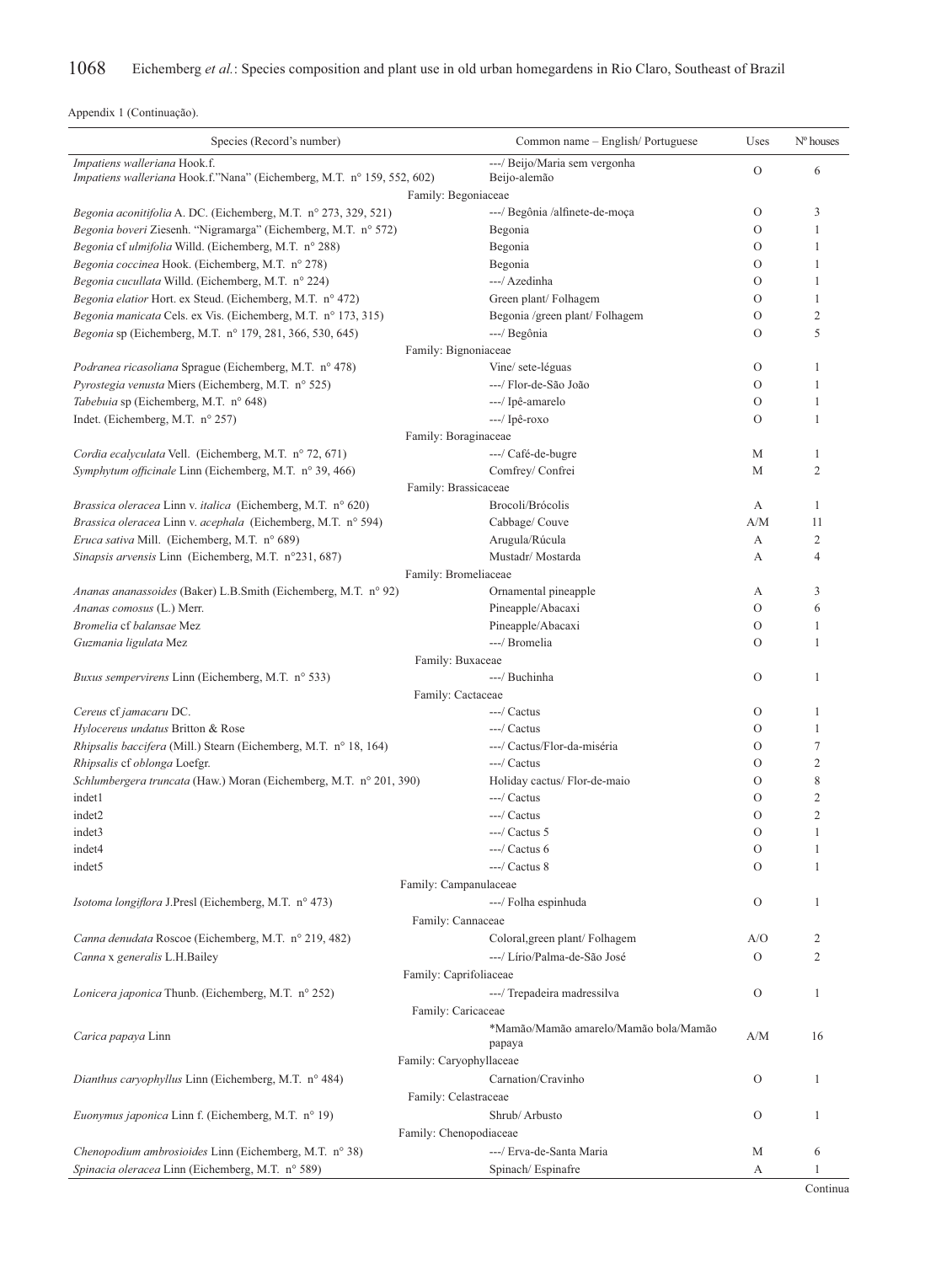| Species (Record's number)<br>Common name - English/Portuguese                                                                      | Uses          | $No$ houses    |
|------------------------------------------------------------------------------------------------------------------------------------|---------------|----------------|
| Family: Commelinaceae                                                                                                              |               |                |
| Commelina cf erecta Linn (Eichemberg, M.T. n° 548)<br>---/ Flor roxa                                                               | О             | 1              |
| Dichorisandra thyrsiflora J.C.Mikan (Eichemberg, M.T. nº 441)<br>Green plant/Folhagem                                              | $\circ$       | 2              |
| Family: Convolvulaceae                                                                                                             |               |                |
| ---/ Flor azul/florzinha miúda<br><i>Evolvulus glomeratus</i> Nees & Mart. (Eichemberg, M.T. n° 342, 410)                          | $\circ$       | 2              |
| Family: Costaceae                                                                                                                  |               |                |
| ---/ Cana-da-Índia/cana-do-brejo<br>Costus spiralis Roscoe (Eichemberg, M.T. n° 85, 261, 264, 275)                                 | O/M           | 7              |
| Family: Crassulaceae                                                                                                               |               |                |
| Bryophillum calycinum Salisb. (Eichemberg, M.T. n° 322)<br>---/ Mão-de-Deus                                                        | O             | 1              |
| Kalanchoe blossfeldiana Poelln. (Eichemberg, M.T. nº 199, 301)<br>---/ Balalaica/flor-dos-pais                                     | О             | 5              |
| ---/ Flor-dos-pais/flor-do-Ceará<br>Kalanchoe fedtschenkoi Hamet-Ahti & H.Perrier                                                  | О             | 2              |
| ---/ Remédio-para-câncer/Green plant/ Folhagem<br>Kalanchoe gastonis-bonnieri Hamet-Ahti & H.Perrier (Eichemberg, M.T. n° 33, 578) | М             | 3              |
| Sedum dendroideum Moc. & Sessé ex DC. (Eichemberg, M.T. n° 314)<br>---/ Bálsamo                                                    | M             | 7              |
| ---/ Dedo-de-moça<br>Sedum morganianum Walth. (Eichemberg, M.T. nº 497)                                                            | O/M           |                |
| Sedum spectabile Bor (Eichemberg, M.T. n° 255)<br>Green plant/Folhagem                                                             | $\mathcal{O}$ | 1              |
| Indet. (Eichemberg, M.T. n° 394)<br>Green plant/Folhagem                                                                           | $\circ$       | 1              |
| Indet. (Eichemberg, M.T. n° 395)<br>Green plant/Folhagem                                                                           | $\circ$       | -1             |
| Family: Cucurbitaceae                                                                                                              |               |                |
| Melon/Melão<br>Cucumis melo Linn                                                                                                   | A             | 1              |
| Cucurbita maxima Duch.<br>---/ Moranga                                                                                             | А             | 1              |
| Cucurbita moschata Duch. (Eichemberg, M.T. n° 61)<br>Squash/Abóbora                                                                | А             | 3              |
| Luffa cylindrica (L) Roem. (Eichemberg, M.T. n° 110)<br>Loofah sponge gourd/ Bucha vegetal                                         | Outros        | 1              |
| Chayote/ Chuchu/Machuchu<br>Sechium edule (Jacq.)Sw. (Eichemberg, M.T. n° 49)                                                      | А             | 2              |
| Family: Cupressaceae                                                                                                               |               |                |
| ---/ Pinheiro/cipreste<br><i>Chamaecyparis obtusa Sieb. &amp; Zucc. (Eichemberg, M.T. n° 653)</i>                                  | O             | 1              |
| Family: Cycadaceae                                                                                                                 |               |                |
| Cycas circinalis Roxb.<br>Cica/palmeira                                                                                            | О             | 3              |
| Cycas revoluta Thunb.<br>---/ Coqueiro                                                                                             | O             | 1              |
| Family: Cyclanthaceae                                                                                                              |               |                |
| ---/ Coqueiro<br>Carludovica palmata Ruiz & Pav. (Eichemberg, M.T. n° 393)                                                         | О             | 2              |
| Family: Davalliaceae                                                                                                               |               |                |
| Davallia fijiensis Hook (Eichemberg, M.T. n° 203, 235, 384)<br>Davallia fern/Renda-portuguesa                                      | О             | 11             |
| Nephrolepis biserrata (Sw) Schott. (Eichemberg, M.T. n° 532, 566)<br>Fern/ Samambaia                                               | $\circ$       | 2              |
| Fern/ Samambaia<br>Nephrolepis exaltata Schott. (Eichemberg, M.T. nº 401, 567)                                                     | $\circ$       | $\overline{4}$ |
| <i>Nephrolepis pectinata</i> (Willd.) Schott (Eichemberg, M.T. n° 206, 616)<br>Fern/ Samambaia                                     | $\circ$       | 1              |
| Fern/ Samambaia<br><i>Nephrolepis</i> sp1                                                                                          | О             | 1              |
| Fern/ Samambaia<br>Nephrolepis sp2                                                                                                 | $\circ$       | 1              |
| Fern/ Samambaia<br>Nephrolepis sp3                                                                                                 | O             |                |
| Nephrolepis sp4 (Eichemberg, M.T. n° 486)<br>Fern / Samambaia                                                                      | O             | 1              |
| Nephrolepis sp5 (Eichemberg, M.T. n° 32, 364)<br>Fern / Samambaia paulistinha                                                      | O/M           | 3              |
| Nephrolepis sp6 (Eichemberg, M.T. n° 169)<br>Fern / Samambaia-de-metro                                                             | О             | 1              |
| Nephrolepis sp7 (Eichemberg, M.T. n° 365)<br>Fern / Samambaia saia-de-baiana                                                       | О             | 1              |
| Nephrolepis sp8 (Eichemberg, M.T. n° 204)<br>Fern / Samambaia cabelo-de-anjo                                                       | O             | 3              |
| Nephrolepis sp9 (Eichemberg, M.T. n° 205)<br>Fern / Samambaia/samambaia-cabeluda                                                   | О             | 3              |
| Family: Dryopteridaceae                                                                                                            |               |                |
| Fern/ Samambaia<br><i>Rumohra adiantiformis</i> (F) Ching (Eichemberg, M.T. n° 160)                                                | O             | 2              |
| Family: Ebenaceae                                                                                                                  |               |                |
| Diospyrus kaki Linn (Eichemberg, M.T. n° 82)<br>Persimmon/ Caqui                                                                   | А             | 5              |
| Family: Ericaceae                                                                                                                  |               |                |
| Azalia/ Azaléia<br>Rhododendron simsii Planch. (Eichemberg, M.T. nº 198, 308)                                                      | $\circ$       | 9              |
| Family: Euphorbiaceae                                                                                                              |               |                |
| Acalypha reptans Sw. (Eichemberg, M.T. n° 382)<br>---/ Rabo-de-gato                                                                | О             | 2              |
| Acalypha wilkesiana Müll.Arg. (Eichemberg, M.T. n° 432, 518)<br>Tree/green plant / Folhagem                                        | О             | 3              |
| Breynia nivosa Small (Eichemberg, M.T. nº 227, 522)<br>Green plant / Folhagem                                                      | О             | 2              |
| Codiaeum variegatum Blume (Eichemberg, M.T. nº 147, 337)<br>Green plant/Folhagem                                                   | O             | $\mathfrak{2}$ |
| Euphorbia milii Des Moul. ex Boiss. "Milii"<br>---/ Coroa-de-Cristo                                                                | O/M           | 1              |
| ---/ Flor-de-maio/papagaio/bico-de-papagaio<br><i>Euphorbia pulcherrima</i> Willd.ex Klotzsch (Eichemberg, M.T. n° 144, 223)       | O             | 5              |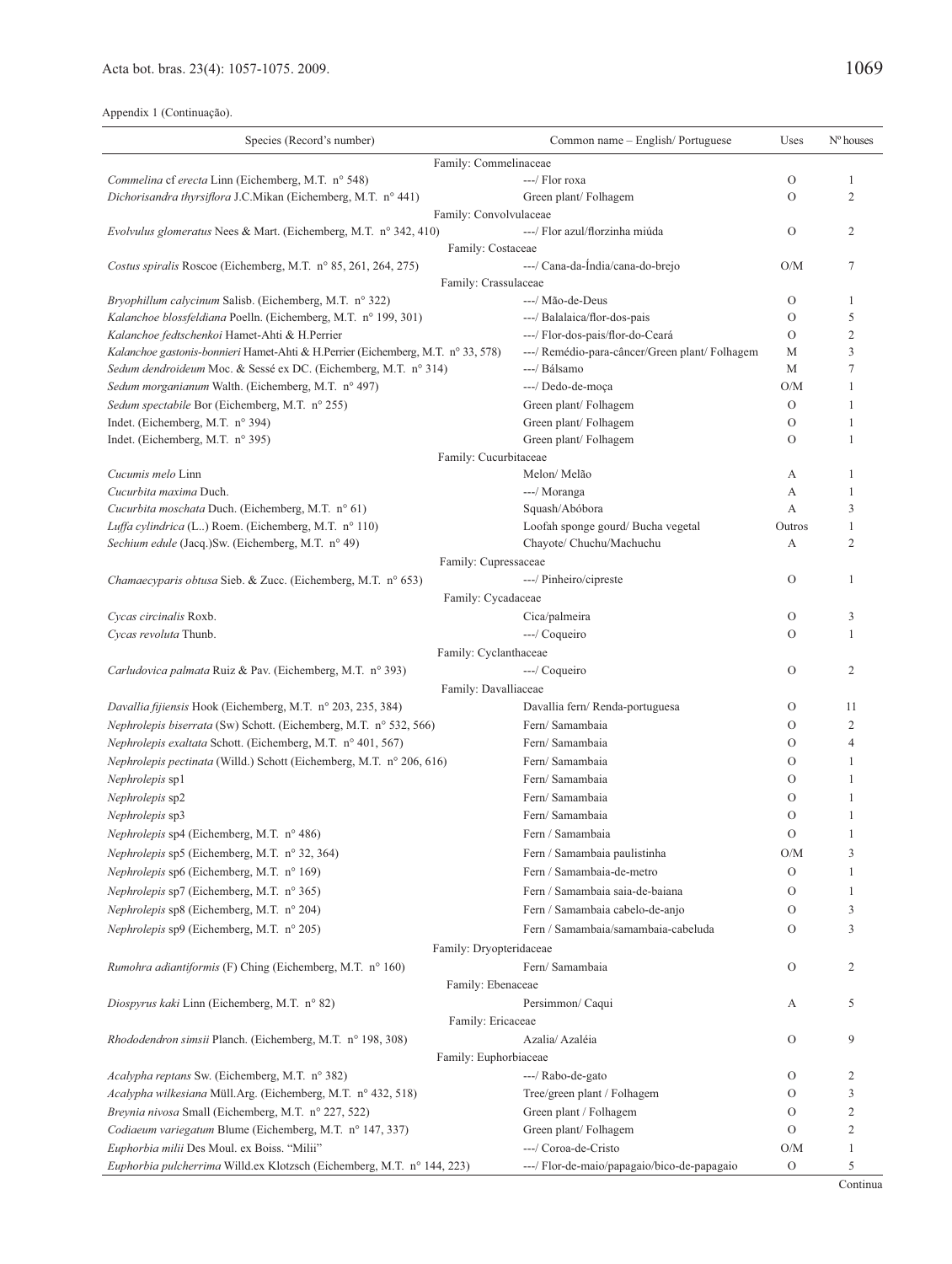| Species (Record's number)                                                              | Common name - English/Portuguese                                | Uses           | Nº houses                        |
|----------------------------------------------------------------------------------------|-----------------------------------------------------------------|----------------|----------------------------------|
| Jatropha gossypiifolia Linn (Eichemberg, M.T. nº 114, 680)                             | ---/ Pinhão                                                     | А              | 1                                |
| Manihot esculenta Crantz (Eichemberg, M.T. n° 608)                                     | *Mandioca/amarela/ branca/ pão do céu/<br>vassourinha (cassava) | A/M            | 10                               |
| Pedilanthus tithymaloides Poit. (Eichemberg, M.T. n° 408, 632)                         | Green plant / Folhagem                                          | O              | 1                                |
| Phyllanthus tenellus Roxb. (Eichemberg, M.T. nº 190, 604)                              | ---/ Quebra-pedra                                               | M              | $\overline{4}$                   |
| Ricinus communis Linn                                                                  | ---/ Mamona                                                     | $\mathcal{O}$  | 1                                |
| Indet. (Eichemberg, M.T. $n^{\circ}$ 651)                                              | ---/ Bálsamo branco                                             | M              | $\overline{2}$                   |
| Family: Geraniaceae                                                                    |                                                                 |                |                                  |
| Pelargonium hortorum L.H.Bailey (Eichemberg, M.T. n° 218)                              | Geranium/ Gerânio                                               | О              | 8                                |
| Family: Gesneriaceae                                                                   |                                                                 |                |                                  |
| Nematanthus wettsteinii (Fritsch) H.E.Moore (Eichemberg, M.T. n° 151, 413)             | ---/ Flor vermelha 7                                            | О              | 2                                |
| Saintpaulia ionantha H. Wendl. (Eichemberg, M.T. nº 251, 306)                          | Violet/Violeta africana/violeta                                 | O              | 7                                |
| Family: Heliconiaceae                                                                  |                                                                 |                |                                  |
| Heliconia hirsuta Linn. (Eichemberg, M.T. n° 276)                                      | Green plant/Folhagem                                            | О              | 1                                |
| Heliconia rostrata Ruiz & Pav. (Eichemberg, M.T. nº 284)                               | Green plant/bananeira-ornamental/ Folhagem                      | $\mathcal{O}$  | 1                                |
| Family: Iridaceae                                                                      |                                                                 |                |                                  |
| Belamcanda chinensis DC.                                                               | ---/ Palma                                                      | О              | 1                                |
| Gladiolus hortulanus L.H.Bailey                                                        | ---/ Palma                                                      | О              | 1                                |
| Neomarica caerulea Sprague                                                             | $-\frac{1}{\pi}$                                                | $\overline{O}$ | 1                                |
| Neomarica candida Sprague                                                              | $-$ / Íris                                                      | $\Omega$       | 1                                |
| Family: Lamiaceae                                                                      |                                                                 |                |                                  |
| Lavandula officinalis Chaix & Kitt. (Eichemberg, M.T. n° 25)                           | ---/ Cânfora                                                    | M              | 1                                |
| Leonotis nepetaefolia (L.) R.Br. (Eichemberg, M.T. n° 596)                             | ---/ Rubim                                                      | M              | 1                                |
| Leonurus japonicus Hoult (Eichemberg, M.T. n° 126, 691)                                | $---/$ Rubi                                                     | M              | 1                                |
| Melissa officinalis Linn (Eichemberg, M.T. nº 321)                                     | Balm mint/Cidreira-em-folha                                     | M              | $\mathfrak{2}$                   |
| Mentha citrata Ehrh. (Eichemberg, M.T. nº 654)                                         | ---/ Solevante                                                  | M              | $\mathbf{1}$                     |
| Mentha pulegium Linn (Eichemberg, M.T. n° 70, 121, 323)                                | Pennyroyal/Poejo                                                | M              | 6                                |
| Mentha sp1 (Eichemberg, M.T. $n^{\circ}$ 31, 69, 75)                                   | Peppermint/Hortelã                                              | M              | 10                               |
| Mentha cf arvensis Linn (Eichemberg, M.T. nº 477, 601)                                 | Spearmint/Hortelã/Menta                                         | A/M            | 2                                |
| Mentha sp2 (Eichemberg, M.T. n° 356)                                                   | Pennyroyal/Poejo                                                | M              | 1                                |
| Ocimum basilicum Linn (Eichemberg, M.T. nº 48, 540)                                    | Basil/Manjericão                                                | А              | 8                                |
| Ocimum gratissimum Linn (Eichemberg, M.T. n° 29, 120, 230)                             | ---/ Alfavação<br>---/ Atroverã                                 | M              | $\overline{4}$<br>$\overline{4}$ |
| Ocimum selloi Benth. (Eichemberg, M.T. nº 27, 56)                                      | ---/ Alfavaca                                                   | M              | 3                                |
| Ocimum sp1 (Eichemberg, M.T. n° 41, 117)<br>Ocimum sp2 (Eichemberg, M.T. n° 55, 187)   | Italian basil/ Manjericão-da-Itália                             | А<br>А         | 3                                |
| Origanum majorana Linn (Eichemberg, M.T. n° 74, 122, 355)                              | Marjoram/Manjerona                                              | А              | 5                                |
| Origanum vulgare Linn (Eichemberg, M.T. nº 123)                                        | Oregano/ Orégano                                                | А              | $\mathfrak{2}$                   |
| Plectranthus amboinicus (Lour.) Spreng. (Eichemberg, M.T. n° 20, 592)                  | Northern mint/Hortelã-do-Norte                                  | M              | 1                                |
| Plectranthus barbatus Andrews (Eichemberg, M.T. n° 6, 84, 113)                         | ---/ Boldo                                                      | M              | 9                                |
| Plectranthus neochilus Schlechter (Eichemberg, M.T. n° 30, 83)                         | Chilean boldo/Boldo-do-Chile                                    | M              | 2                                |
| Plectranthus nummularius Briq. (Eichemberg, M.T. n° 148)                               | ---/ Dinheiro-em-penca                                          | $\overline{O}$ | 2                                |
| Rosmarinus officinalis Linn (Eichemberg, M.T. nº 28, 68)                               | Rosemary/Alecrim                                                | A/M/Ou         | 8                                |
| Salvia officinalis Linn (Eichemberg, M.T. n° 26)                                       | Sage/ Sálvia                                                    | A/M            | 1                                |
| Salvia splendens Ker Gawl. (Eichemberg, M.T. n° 247)                                   | Sangue-de-Adão                                                  | Outros         | 1                                |
| Satureja sp (Eichemberg, M.T. n° 42)                                                   |                                                                 |                |                                  |
|                                                                                        | ---/ Siguréia                                                   | А<br>О         | 1<br>3                           |
| Solenostemon scutellarioides (L.)Codd. (Eichemberg, M.T. n° 338)                       | Green plant/Folhagem                                            | $\overline{O}$ | 1                                |
| Solenostemon sp (Eichemberg, M.T. n° 465)                                              | Green plant/Folhagem                                            |                |                                  |
| Tetradenia riparia (Hochst.) Codd. (Eichemberg, M.T. n° 143, 327)<br>Family: Lauraceae | ---/ Incenso                                                    | Outros         | 5                                |
| Laurus nobilis Linn (Eichemberg, M.T. n° 53, 607)                                      | Bay leaf/Louro                                                  | A/M            | 7                                |
| Persea americana Mill. (Eichemberg, M.T. n° 47, 610)                                   | Avocado/ Abacate                                                | А              | $\overline{4}$                   |
|                                                                                        | Family: Leeaceae                                                |                |                                  |
| Leea rubra Blume (Eichemberg, M.T. n° 519)                                             | ---/ Planta de flor vermelha                                    | О              | 1                                |
|                                                                                        | Family: Leguminosae-Caesalpinioideae                            |                |                                  |
| Cassia sp (Eichemberg, M.T. n° 339)                                                    | ---/ Cássia                                                     | O              | 1                                |
| Bauhinia forficata Link (Eichemberg, M.T. n° 88)                                       | ---/ Unha-de-vaca                                               | M              | 1                                |
|                                                                                        | Family: Leguminosae-Mimosoideae                                 |                |                                  |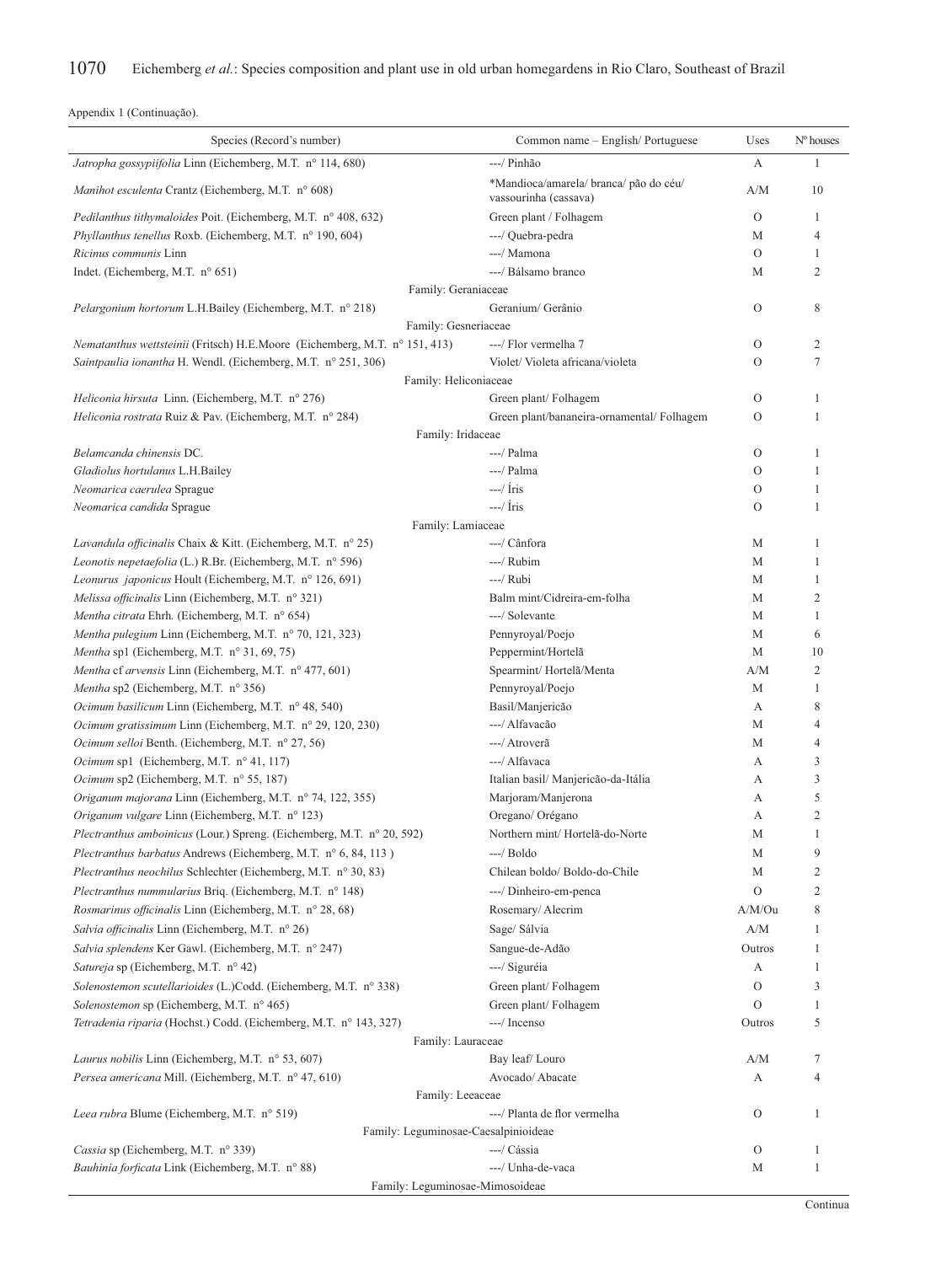| Species (Record's number)                                                                           | Common name - English/Portuguese                              | Uses          | Nº houses      |
|-----------------------------------------------------------------------------------------------------|---------------------------------------------------------------|---------------|----------------|
| Acacia farnesiana (L.) Willd. (Eichemberg, M.T. nº 468)                                             | ---/ Esponjinha                                               | $\Omega$      | 1              |
| Calliandra brevipes Benth. (Eichemberg, M.T. n° 156)                                                | ---/ Cabelo-de-anjo                                           | $\mathcal{O}$ | 1              |
| Inga cf vera Willd. (Eichemberg, M.T. nº 107, 679)                                                  | ---/ Kiwi                                                     | А             | 1              |
| Family: Leguminosae-Papilionoideae                                                                  |                                                               |               |                |
| Cajanus cajan Linn (Eichemberg, M.T. n° 188)                                                        | Pigeon pea/ Feijão guandú                                     | A/M           | 1              |
| <i>Phaseolus lunatus</i> Linn (Eichemberg, M.T. n° 109)                                             | Wild lima bean/ Feijão-de-vagem                               | А             | 1              |
| Phaseolus vulgaris Linn (Eichemberg, M.T. nº 561)                                                   | Kidney bean/Feijão                                            | А             | 1              |
| Family: Liliaceae                                                                                   |                                                               |               |                |
| Agapanthus africanus Hoffn. (Eichemberg, M.T. n° 213, 579)                                          | ---/ Acapã/Mirilis                                            | $\mathcal{O}$ | 3              |
| Allium fistulosum Linn (Eichemberg, M.T. nº 583, 611)                                               | Welsh onion/ Cebolinha graúda                                 | А             | 12             |
| Allium schoenoprasum Linn (Eichemberg, M.T. n° 584)                                                 | Chives/ Cebolinha miúda                                       | А             | 3              |
| Aloe arborescens Mill. (Eichemberg, M.T. nº 577)                                                    | Aloe/ Babosa                                                  | М             | $\overline{2}$ |
| Aloe vera Linn (Eichemberg, M.T. n° 599)                                                            | Aloe/ Babosa                                                  | М             | 9              |
| Aspidistra elatior Blume (Eichemberg, M.T. nº 370)                                                  | Green plant/Folhagem                                          | $\mathcal{O}$ | 1              |
| Asparagus densiflorus (Kunth) Jessop "Sprengeri" (Eichemberg, M.T. n° 111, 150)                     | Bambuzinho/rabo-de-gato                                       | $\mathcal{O}$ | 10             |
| Asparagus setaceus (Kunth) Jessop (Eichemberg, M.T. nº 184, 369, 516)                               | ---/ Melindro                                                 | $\mathcal{O}$ | 5              |
| Cordyline terminalis Kunth (Eichemberg, M.T. nº 254, 287, 335)                                      | Green plant/Folhagem                                          | $\mathcal{O}$ | 5              |
| Dracaena deremensis Engl. (Eichemberg, M.T. nº 165)                                                 | Shrub / Arbusto                                               | $\Omega$      | 1              |
| Dracaena fragrans Ker Gawl. (Eichemberg, M.T. nº 495, 520)                                          | Shrub/green plant/ Folhagem                                   | $O/O$ utro    | $\overline{2}$ |
| Dracaena godseffiana Hort. (Eichemberg, M.T. nº 298)                                                | Green plant/Folhagem                                          | $\mathcal{O}$ | 1              |
| Dracaena marginata Lam. (Eichemberg, M.T. nº 138, 297)                                              | Shrub/green plant/ Folhagem                                   | $\mathcal{O}$ | 5              |
| Dracaena sanderiana Hort. Sand. (Eichemberg, M.T. nº 349, 423)                                      | Green plant / Folhagem                                        | $\mathcal{O}$ | 3              |
| Sansevieria cylindrica Bojer (Eichemberg, M.T. n° 600)                                              | ---/ Rabo-de-gato                                             | $\Omega$      | 1              |
| Sansevieria trifasciata Hort ex Paine "Hahnii"<br>Sansevieria trifasciata Hort ex Paine "Laurentii" | ---/ Erva-de-São Jorge pequena<br>Espada-de-São Jorge         | O/Outro       | 6              |
| Indet. (Eichemberg, M.T. $n^{\circ}$ 40, 545)                                                       | ---/ alho-em-folha/alho-de-cheiro                             | A             | $\overline{4}$ |
| Family: Loganiaceae                                                                                 |                                                               |               |                |
| <i>Buddleia brasiliensis Jacq.exSpreng. (Eichemberg, M.T. n° 556)</i>                               | ---/ Calção-de-véia                                           | М             | 1              |
| Family: Lythraceae                                                                                  |                                                               |               |                |
| Cuphea gracilis H.B. & K. (Eichemberg, M.T. n° 376, 483)                                            | ---/ Cerquinha/mosquitinho                                    | $\mathcal{O}$ | 3              |
| Family: Magnoliaceae                                                                                |                                                               |               |                |
| Magnolia sp (Eichemberg, M.T. n° 239)                                                               | Magnolia/ Magnólia                                            | $\mathcal{O}$ | 1              |
| Family: Malpighiaceae                                                                               |                                                               |               |                |
| Malpighia glabra Linn (Eichemberg, M.T. n° 5)                                                       | ---/ Acerola                                                  | A/M           | 14             |
| Malpighia ilicifolia Mill. (Eichemberg, M.T. nº 508)                                                | ---/ Carvalho/Green plant / Folhagem                          | $\Omega$      | 2              |
| Family: Malvaceae                                                                                   |                                                               |               |                |
| Alcea rosea Linn (Eichemberg, M.T. nº 222, 439, 672)                                                | ---/ Flor/papoula/malva                                       | $\mathcal{O}$ | $\overline{2}$ |
| Hibiscus esculentus Linn (Eichemberg, M.T. nº 311)                                                  | Okra/ Quiabo                                                  | А             | 3              |
| Hibiscus rosa-sinensis Linn (Eichemberg, M.T. n° 389, 480)                                          | *Red/pink/yellow hybiscus/ Hibisco vermelho/<br>rosa /amarelo | $\rm{O}$      | $\overline{c}$ |
| Hibiscus syriacus Linn (Eichemberg, M.T. n° 574)                                                    | ---/ Mimo                                                     | $\mathbf{O}$  | 2              |
| Malva moschata Linn (Eichemberg, M.T. n° 655)                                                       | ---/ Malva-de-cheiro                                          | O/M           | 1              |
| Malva parviflora Linn (Eichemberg, M.T. nº 692)                                                     | ---/ Malva                                                    | М             | 1              |
| Family: Marantaceae                                                                                 |                                                               |               |                |
| Calathea medio-picta Jacob-Makoy ex E.Morris (Eichemberg, M.T. n° 367)                              | Green plant/Folhagem                                          | $\mathcal{O}$ | 1              |
| Calathea ornata Körn. (Eichemberg, M.T. nº 534)                                                     | Green plant / Folhagem                                        | $\mathcal{O}$ | $\mathbf{2}$   |
| Calathea sp (Eichemberg, M.T. nº 166)                                                               | Green plant/Folhagem                                          | $\mathcal{O}$ | 1              |
| Calathea veitchiana Veitch ex Hook.f. (Eichemberg, M.T. nº 197)                                     | Green plant / Folhagem                                        | $\mathbf{O}$  | $\overline{2}$ |
| Calathea zebrina Lindl. (Eichemberg, M.T. nº 345)                                                   | Green plant / Folhagem                                        | $\mathbf{O}$  | 1              |
| Ctenanthe oppenheimiana K.Schum. (Eichemberg, M.T. n° 300)                                          | Green plant/Folhagem                                          | $\mathbf{O}$  | 1              |
| Ctenanthe setosa Eichl. (Eichemberg, M.T. n° 507)                                                   | Green plant / Folhagem                                        | $\rm{O}$      | 1              |
| Maranta arundinacea Linn (Eichemberg, M.T. nº 347, 665)                                             | Green plant/Folhagem                                          | $\mathbf{O}$  | 1              |
| Family: Melastomataceae                                                                             |                                                               |               |                |
| Tibouchina mutabilis Cogn. "Nana" (Eichemberg, M.T. n° 499)                                         | ---/ Manacá-da-Serra                                          | $\rm{O}$      | 1              |
| Tibouchina semidecandra Cogn. (Eichemberg, M.T. nº 462)                                             | ---/ Flor roxa                                                | $\mathcal{O}$ | $\mathbf{1}$   |
| Family: Moraceae                                                                                    |                                                               |               |                |
| Dorstenia sp (Eichemberg, M.T. nº 554)                                                              | ---/ Carapiá                                                  | М             | $\mathbf{1}$   |
| Ficus ef insipida Willd (Eichemberg, M.T. n° 87)                                                    | ---/ Figueira                                                 | Outros        | 1              |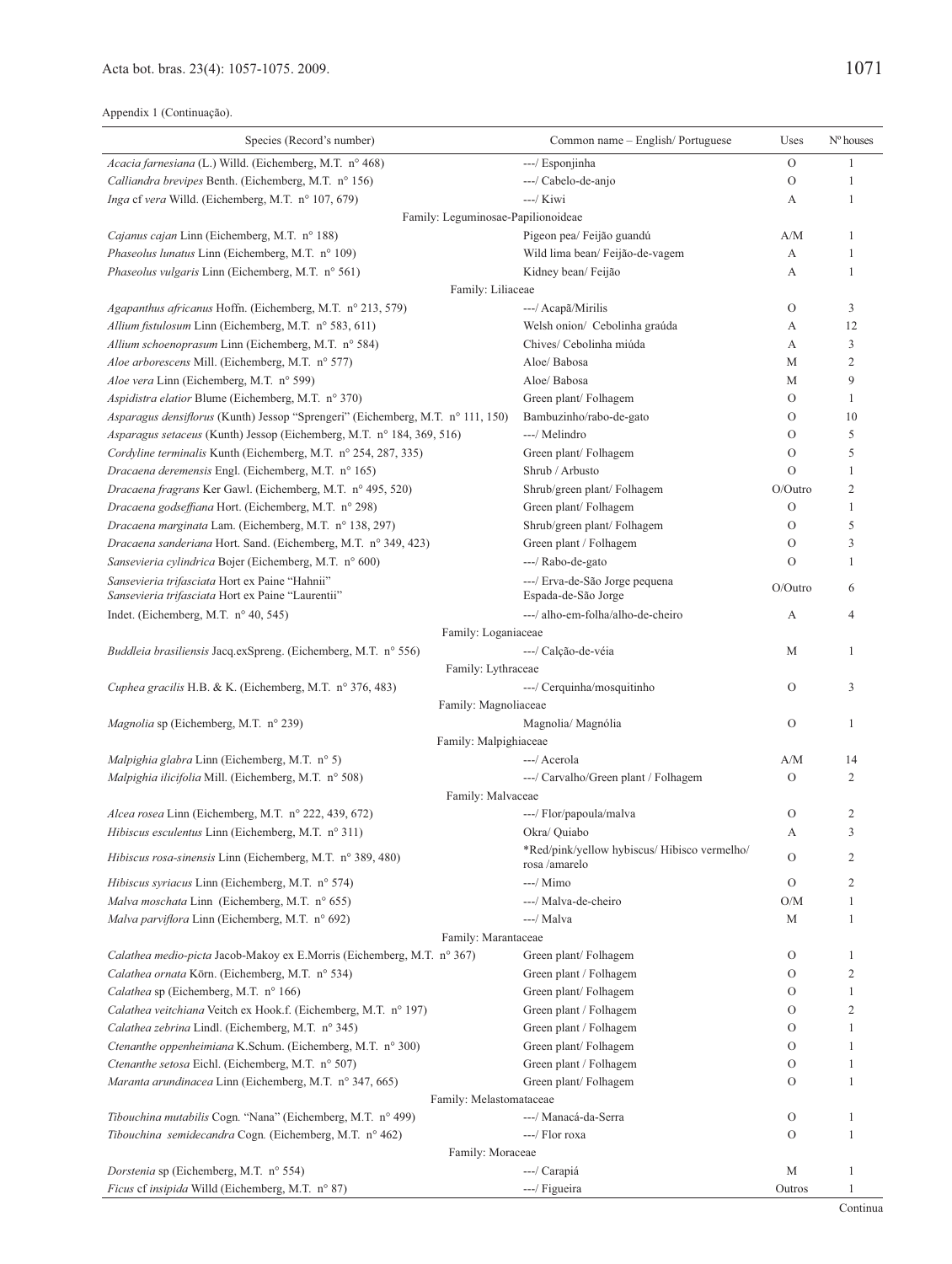| Species (Record's number)                                          | Common name - English/Portuguese                        | Uses               | $No$ houses    |
|--------------------------------------------------------------------|---------------------------------------------------------|--------------------|----------------|
| Ficus benjamina Linn (Eichemberg, M.T. nº 354)                     | Green plant/Folhagem                                    | $\overline{O}$     | 1              |
| Ficus carica Linn (Eichemberg, M.T. n° 43)                         | ---/ Figo miúdo                                         | A/M                | 8              |
| Ficus pumila Linn                                                  | ---/ Unha-de-gato                                       | $\overline{O}$     | 1              |
| Morus nigra Linn (Eichemberg, M.T. $n^{\circ}$ 50, 116)            | Mulberry/Amora                                          | A/M                | $\overline{2}$ |
| Indet. (Eichemberg, M.T. n° 685)                                   | ---/ Fruta-pão                                          | А                  | 1              |
|                                                                    | Family: Musaceae                                        |                    |                |
| <i>Musa sapientum</i> Linn                                         | *Banana figo/maçã/ouro/prata/<br>São Domingos           | А                  | 4              |
| Musa cavendishii Lamb. Ex Paxton                                   | *Banana nanica/nanicão                                  | А                  | 4              |
| Musa cf parasidiaca Linn                                           | Banana Serra-d'água                                     | А                  | 1              |
| Strelitzia reginae Banks (Eichemberg, M.T. n° 200)                 | --- / Ave-do-paraíso                                    | $\Omega$           | 1              |
|                                                                    | Family: Myrsinaceae                                     |                    |                |
| Ardisia crenata Sims (Eichemberg, M.T. n° 285, 511)                | Green plant / Folhagem                                  | $\mathcal{O}$      | 2              |
|                                                                    | Family: Myrtaceae                                       |                    |                |
| Eugenia brasiliensis Lam. (Eichemberg, M.T. n° 229)                | ---/ Grumixama                                          | А                  | 1              |
| Eugenia involucrata DC. (Eichemberg, M.T. n° 86)                   | Cherry of the Rio Grande/ Cereja                        | А                  | 1              |
| Eugenia pyriformis Camb. (Eichemberg, M.T. n° 101, 524)            | ---/ Uvalha/ Orvalha/ Uvaia                             | А                  | $\overline{2}$ |
| Eugenia uniflora Linn (Eichemberg, M.T. n° 8, 103, 598)            | ---/ Pitanga                                            | A/M                | 9              |
| Myrciaria cauliflora Berg (Eichemberg, M.T. nº 13, 77, 108)        | ---/ *Jaboticaba/Sabará/Punhema                         | A/M                | 15             |
| Myrciaria glomerata O. Berg (Eichemberg, M.T. nº 4, 44, 131)       | Cabelluda or yello jaboticaba/ Cabeludinha              | А                  | 3              |
| <i>Psidium guajava</i> Linn (Eichemberg, M.T. n° 51)               | Strawberry guava/ Goiaba                                | A/M                | 10             |
| Psidium cattleianum Sabine (Eichemberg, M.T. n° 12, 89, 501)       | ---/ Araçá/goiabinha-do-mato/gabiroba                   | А                  | 4              |
| Syzygium jambos (L.) Alston (Eichemberg, M.T. n° 132, 529)         | Rose apple/ Jambo                                       | А                  | $\overline{c}$ |
|                                                                    | Family: Nyctaginaceae                                   |                    |                |
| Bougainvillea spectabilis Willd. (Eichemberg, M.T. n° 328, 351)    | ---/ Primavera branca                                   | $\mathcal{O}$      | 1              |
| Mirabilis jalapa Linn (Eichemberg, M.T. $n^{\circ}$ 683)           | ---/ Maravilha/flor                                     | $\Omega$           | $\overline{c}$ |
|                                                                    | Family: Ochnaceae                                       |                    |                |
| Ochna serrulata Walp. (Eichemberg, M.T. n° 244)                    | ---/ Brinco-de-mulata                                   | $\mathcal{O}$      | 1              |
|                                                                    | Family: Oleaceae                                        |                    |                |
| Jasminum azoricum Linn (Eichemberg, M.T. n° 259)                   | Jasmime/ Jasmim                                         | $\mathcal{O}$      | 1              |
| Jasminum polyanthum Franch.                                        | Jasmime/ Jasmim                                         | $\Omega$           | 1              |
| Jasminum sambac Sol.                                               | ---/ Flor/jasmim mosqueta                               | O                  | $\overline{c}$ |
| Osmanthus fragrans Lour.                                           | ---/ Jasmim-do-imperador                                | $\Omega$           | 1              |
|                                                                    | Family: Orchidaceae                                     |                    |                |
| Cypripedium calceolus Linn                                         | ---/ Orquídea sapatinho<br>---/ Orquídea olho de boneca | $\mathcal{O}$      | $\mathbf{2}$   |
| Dendrobium nobile Lindl.<br>Oncidium varicosum Lindl.              | ---/ Orquídea chuva de ouro/bailarina                   | $\mathcal{O}$<br>O | 12<br>6        |
|                                                                    | Family: Oxalidaceae                                     |                    |                |
| Averrhoa carambola Linn (Eichemberg, M.T. n° 52)                   | Star friut/Carambola                                    | А                  | 2              |
| cf Oxalis sp1                                                      | ---/ Avenca japonesa                                    | $\Omega$           | 1              |
| $Oxalis$ sp2                                                       | ---/ Trevo-de-quatro-folhas                             | Outros             | 1              |
| Oxalis sp3 (Eichemberg, M.T. $n^{\circ}$ 307)                      | ---/ Trevo-roxo                                         | $\mathcal{O}$      | 2              |
|                                                                    | Family: Passifloraceae                                  |                    |                |
| <i>Passiflora edulis</i> Sims (Eichemberg, M.T. n° 54, 613, 674)   | Passionfruit/ Maracujá                                  | А                  | 3              |
|                                                                    | Family: Phytolaccaceae                                  |                    |                |
| <i>Petiveria alliacea</i> Linn (Eichemberg, M.T. n° 112, 225)      | ---/ Guiné/comigo-ninguém-pode                          | Out/O/M            | 4              |
|                                                                    | Family: Piperaceae                                      |                    |                |
| Peperomia obtusifolia A.Dietr. (Eichemberg, M.T. nº 141, 167, 299) | Green plant / Folhagem                                  | $\mathcal{O}$      | 4              |
| Peperomia sandersii C.DC. (Eichemberg, M.T. nº 149)                | Watermelon/Melancia                                     | O                  | 1              |
| Peperomia scandens Ruiz & Pav. (Eichemberg, M.T. nº 409)           | Green plant / Folhagem                                  | 0                  | 1              |
| Pothomorphe umbellata Miq. (Eichemberg, M.T. nº 23, 182, 455)      | ---/ Pariparoba/chapéu-de-couro                         | М                  | 4              |
|                                                                    | Family: Plantaginaceae                                  |                    |                |
| <i>Plantago major</i> Linn (Eichemberg, M.T. n° 549)               | Natural antibiotic/ Antibiótico natural                 | М                  | 1              |
|                                                                    | Family: Plumbaginaceae                                  |                    |                |
| <i>Plumbago capensis</i> Thunb. (Eichemberg, M.T. n° 330)          | ---/ Flor azul                                          | $\rm{O}$           | $\mathbf{1}$   |
|                                                                    | Family: Poaceae                                         |                    |                |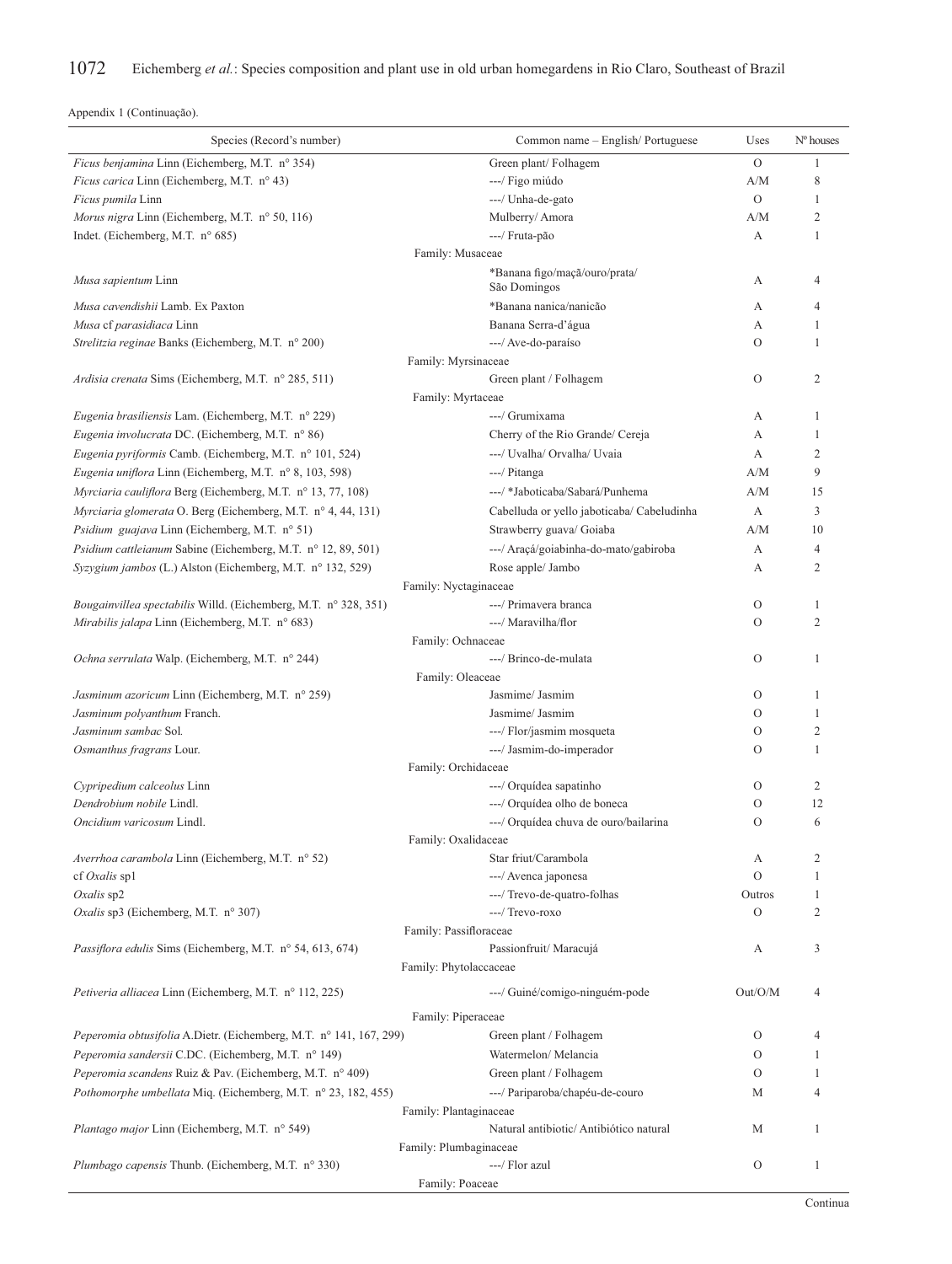| Species (Record's number)                                                                                                              | Common name – English/Portuguese          | Uses                                                                                                                                                      | $No$ houses    |
|----------------------------------------------------------------------------------------------------------------------------------------|-------------------------------------------|-----------------------------------------------------------------------------------------------------------------------------------------------------------|----------------|
| Bambusa gracilis Hort. ex C.Rivière (Eichemberg, M.T. nº 274)                                                                          | Ornamental bamboo/ Bambú ornamental       | $\overline{O}$                                                                                                                                            | $\mathbf{1}$   |
| Coix lacrima-jobi Linn. (Eichemberg, M.T. n° 557)                                                                                      | ---/ Rosário                              | Outros                                                                                                                                                    | 1              |
| Cymbopogon citratus (DC.) Stapf. (Eichemberg, M.T. n° 580)                                                                             | Lemongrass/ Erva cidreira/ Capim cheiroso | M                                                                                                                                                         | 14             |
| Saccharum officinarum Linn.                                                                                                            | Sugar cane/ Cana-de-açúcar                | A/M                                                                                                                                                       | $\mathfrak{2}$ |
| Zea mays Linn                                                                                                                          | Corn/Milho                                | А                                                                                                                                                         | 1              |
|                                                                                                                                        | Family: Polemoniaceae                     |                                                                                                                                                           |                |
| Phlox drummondii Hook. (Eichemberg, M.T. n° 675)                                                                                       | Phlox/Flocos                              | О                                                                                                                                                         | 1              |
|                                                                                                                                        | Family: Polypodiaceae                     |                                                                                                                                                           |                |
| Phymatosorus scolopendria (Burm.f.) Pic. - Serm.<br>(Eichemberg, M.T. n° 153, 233, 476)                                                | Fern/ Samambaia                           | О                                                                                                                                                         | 3              |
| Platycerium bifurcatum (Cav.) Chr (Eichemberg, M.T. n° 318, 417)                                                                       | ---/ Chifre-de-veado                      | О                                                                                                                                                         | 5              |
| Polypodium decumanum Willd. (Eichemberg, M.T. nº 399, 638)                                                                             | Fern/ Samambaia                           | О                                                                                                                                                         | 3              |
| Polypodium persicifolium Schrad. (Eichemberg, M.T. n° 135, 207, 615, 402)                                                              | Fern/samambaia-de-metro                   | О                                                                                                                                                         | $\tau$         |
| Polypodium punctatum (L.) Sw. (Eichemberg, M.T. n° 170, 400)                                                                           | ---/ Chifre-de-veado                      | $\circ$                                                                                                                                                   | $\overline{2}$ |
|                                                                                                                                        | Family: Portulacaceae                     |                                                                                                                                                           |                |
| Portulaca grandiflora Hook.                                                                                                            | ---/ Onze-horas                           | О                                                                                                                                                         | 1              |
| Portulaca oleracea Linn (Eichemberg, M.T. nº 352)                                                                                      | ---/ Onze-horas amarela/flor amarela      | О                                                                                                                                                         | $\overline{2}$ |
| Portulacaria afra Jacq. (Eichemberg, M.T. nº 404, 506)                                                                                 | Green plant / Folhagem                    | О                                                                                                                                                         | $\overline{2}$ |
|                                                                                                                                        | Family: Proteaceae                        | А<br>О<br>О<br>О<br>О<br>A/M<br>О<br>А<br>О<br>А<br>А<br>A/M<br>А<br>А<br>$\rm{O}$<br>О<br>О<br>O/M<br>О<br>О<br>A/M<br>О<br>О<br>О<br>О<br>О<br>A/M<br>А |                |
| Macadamia integrifolia Maid. & Bet. (Eichemberg, M.T. nº 526)                                                                          | ---/ Castanha                             |                                                                                                                                                           | 1              |
|                                                                                                                                        | Family: Pteridaceae                       |                                                                                                                                                           |                |
| Adiantum cf subcordatum Sw. (Eichemberg, M.T. nº 195, 643)                                                                             | ---/ Avencão                              |                                                                                                                                                           | $\overline{4}$ |
| Adiantum raddianum Presl. (Eichemberg, M.T. n° 174, 202)                                                                               | ---/ Avenca                               |                                                                                                                                                           | 11             |
| Pteris cretica Linn (Eichemberg, M.T. n° 407, 631)                                                                                     | Green plant / Folhagem                    |                                                                                                                                                           | 1              |
| Pteris vittata Linn (Eichemberg, M.T. n° 487)                                                                                          | Fern/ Samambaia                           |                                                                                                                                                           | 1              |
|                                                                                                                                        | Family: Punicaceae                        |                                                                                                                                                           | 8              |
| <i>Punica granatum</i> Linn (Eichemberg, M.T. n° 6, 16, 316)                                                                           | Pomegranate/Romã                          |                                                                                                                                                           |                |
| Consolida ajacis Nieuwl. (Eichemberg, M.T. n° 669)                                                                                     | Family: Ranunculaceae<br>---/ Esporinha   |                                                                                                                                                           | 1              |
|                                                                                                                                        | Family: Rhamnaceae                        |                                                                                                                                                           |                |
| <i>Hovenia dulcis</i> Thunb. (Eichemberg, M.T. n° 550)                                                                                 | Japanese grape/ Uva japonesa              |                                                                                                                                                           | 1              |
|                                                                                                                                        | Family: Rosaceae                          |                                                                                                                                                           |                |
| Cotoneaster horizontalis Decne. (Eichemberg, M.T. n° 420)                                                                              | Green plant / Folhagem                    |                                                                                                                                                           | 1              |
| Cydonia oblonga Mill. (Eichemberg, M.T. nº 59)                                                                                         | ---/ Marmelo                              |                                                                                                                                                           | 1              |
| Eriobotrya japonica Lindl. (Eichemberg, M.T. n° 73, 136)                                                                               | Plum/Ameixa                               |                                                                                                                                                           | 3              |
| Malus sp (Eichemberg, M.T. n° 118)                                                                                                     | Green apple/ Maçã verde                   |                                                                                                                                                           | 1              |
| Pirus comunis Linn. (Eichemberg, M.T. n° 14, 57, 76)                                                                                   | *Pêra d'água/Pêra chilena                 |                                                                                                                                                           | 6              |
| <i>Prunus persica</i> (L.) Sieb & Zucc. (Eichemberg, M.T. n° 106)                                                                      | Peach/Pêssego                             |                                                                                                                                                           | 2              |
| Rosa chinensis Jacq. var. semperflorens Koehne, R.chinensis Jacq var. minima<br>Rhd., R. rouletti Hort. (Eichemberg, M.T. n° 303, 388) | Rosa miúda/rosinha                        |                                                                                                                                                           | 3              |
| Rosa x grandiflora Hort. (Eichemberg, M.T. nº 193, 302)                                                                                | Rose/Rosa                                 |                                                                                                                                                           | 14             |
| Rosa sp (Eichemberg, M.T. n° 304)                                                                                                      | ---/ Rosa-da-folha-dupla                  |                                                                                                                                                           | 1              |
| Rosa x wichuraiana Crép. (Eichemberg, M.T. nº 221, 656)                                                                                | ---/ Rosinha-branca-de-penca              |                                                                                                                                                           | 3              |
| Spiraea cantoniensis Lour. (Eichemberg, M.T. nº 467, 569, 622, 629)                                                                    | ---/ Flor-das-noivas/coroa-de-noiva       |                                                                                                                                                           | 4              |
| Spiraea x vanhouttei Zabel (Eichemberg, M.T. n° 537)                                                                                   | ---/ Arvore da flor branca                |                                                                                                                                                           | 1              |
|                                                                                                                                        | Family: Rubiaceae                         |                                                                                                                                                           |                |
| Coffea arabica Linn (Eichemberg, M.T. nº 127)                                                                                          | Coffee/ Café                              |                                                                                                                                                           | $\overline{c}$ |
| Ixora coccinea Linn (Eichemberg, M.T. nº 249, 372, 474)                                                                                | ---/ Exaura/flor                          |                                                                                                                                                           |                |
| Mussaenda alicia Hort. (Eichemberg, M.T. n° 326)                                                                                       | Green plant/Folhagem                      |                                                                                                                                                           |                |
| Mussaenda philippica A.Rich. (Eichemberg, M.T. n° 334)                                                                                 | Green plant/Folhagem                      |                                                                                                                                                           | 1              |
| Pentas lanceolata Schum. (Eichemberg, M.T. nº 279)                                                                                     | Flower/Flor                               |                                                                                                                                                           | 1              |
| Serissa fetida Lam. (Eichemberg, M.T. nº 412, 606)                                                                                     | Florzinha/cerca natural                   |                                                                                                                                                           | 2              |
|                                                                                                                                        | Family: Rutaceae                          |                                                                                                                                                           |                |
| Citrus aurantifolia (Christm.) Swingle (Eichemberg, M.T. n°80)                                                                         | *Lima/lima-da-Pérsia/Limão galego         |                                                                                                                                                           | 5              |
| Citrus aurantium Linn (Eichemberg, M.T. n° 78)                                                                                         | Sour orange/ Laranja cavalo               |                                                                                                                                                           | 5              |
| Citrus latifolia Tan. (Eichemberg, M.T. nº 64, 94)                                                                                     | Lime/ Limão taiti                         | А                                                                                                                                                         | 6              |
| Citrus limon (L.) Burm.f. (Eichemberg, M.T. nº 9, 95)                                                                                  | Sicilian lime/ Limão siciliano            | A/M                                                                                                                                                       | 4              |
|                                                                                                                                        |                                           |                                                                                                                                                           |                |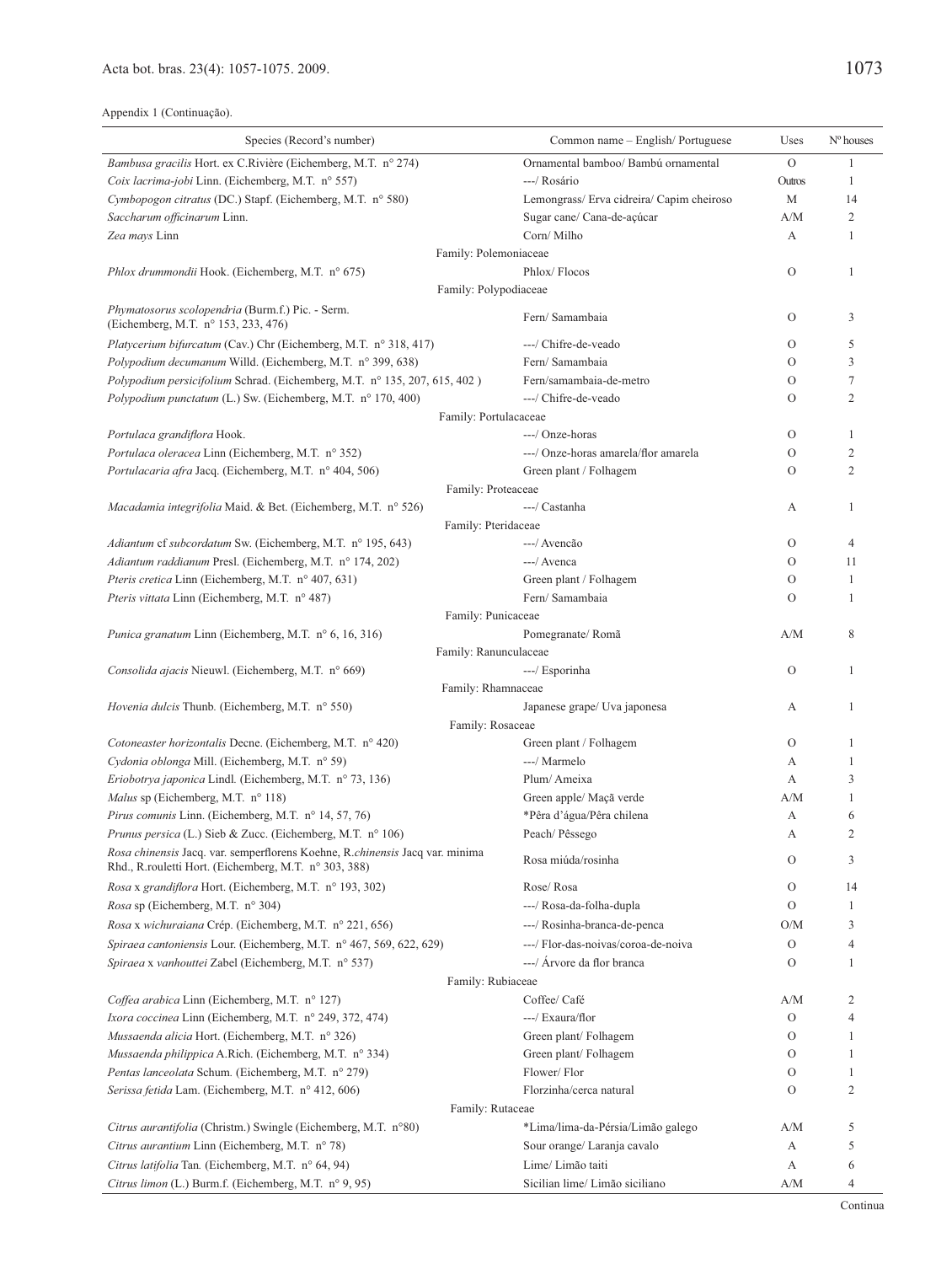| Species (Record's number)                                                                                                              | Common name - English/Portuguese                                    | Uses          | $No$ houses       |
|----------------------------------------------------------------------------------------------------------------------------------------|---------------------------------------------------------------------|---------------|-------------------|
| Citrus limonia (L.) Osbeck (Eichemberg, M.T. n° 63, 62, 96, 544)                                                                       | Rangpur lime/ Limão cravo/ Limão rosa                               | А             | 9                 |
| Citrus medica Linn (Eichemberg, M.T. n° 79)                                                                                            | ---/ Cidra                                                          | А             | $\overline{2}$    |
| Citrus reticulata Blanco (Eichemberg, M.T. n° 90, 91, 102)                                                                             | Orange/*Laranja cravo/Laranja pokan/Mixirica/<br>Tangerina miúda    | А             | 9                 |
| Citrus sinensis (L.) Osbeck (Eichemberg, M.T. n° 99, 115, 542, 612)                                                                    | Orange/*Laranja/baía/baianinha/cristal/lima/<br>pêra/ São Sebastião | А             | 9                 |
| <i>Fortunella</i> sp (Eichemberg, M.T. n° 97)                                                                                          | ---/ Laranjinha quicã                                               | А             | 1                 |
| Murraya paniculata (L.) Jack (Eichemberg, M.T. n° 46)                                                                                  | ---/ Murta/dama-da-noite                                            | $\Omega$      | 3                 |
| Ruta graveolens Linn (Eichemberg, M.T. n° 67, 642)                                                                                     | ---/ Arruda                                                         | Outro/M       | 7                 |
| Family: Sapindaceae                                                                                                                    |                                                                     |               |                   |
| Litchi chinensis Sonn. (Eichemberg, M.T. n° 100, 145, 500)                                                                             | ---/ Lichia/Uva-itália/Ameixa-do-Pará                               | А             | 3                 |
| Family: Sapotaceae                                                                                                                     |                                                                     |               |                   |
| Chrysophylum sp (Eichemberg, M.T. n° 644)<br>Lucuma caimito (Ruiz & Pav.) Roem & Schult. (Eichemberg, M.T. nº 650)                     | African star apple/ Sapoti<br>$---/$ Abiu                           | $\mathcal{O}$ | $\mathbf{1}$<br>1 |
| Family: Saxifragaceae                                                                                                                  |                                                                     | А             |                   |
| Hydrangea macrophylla Ser. (Eichemberg, M.T. nº 155, 220)                                                                              | Hydrangea/Hortência                                                 | $\Omega$      | 9                 |
| Family: Scrophulariaceae                                                                                                               |                                                                     |               |                   |
| Russelia equisetiformis Schltdl. & Cham. (Eichemberg, M.T. n° 250)                                                                     | ---/ Flor vermelha                                                  | $\mathcal{O}$ | 1                 |
| Family: Selaginellaceae                                                                                                                |                                                                     |               |                   |
| Selaginella umbrosa Hyeron. (Eichemberg, M.T. nº 416)                                                                                  | Green plant / Folhagem                                              | $\mathcal{O}$ | $\mathbf{1}$      |
| Family: Solanaceae                                                                                                                     |                                                                     |               |                   |
| Brugmansia suaveolens Bercht. & Presl. (Eichemberg, M.T. n° 681)                                                                       | ---/ Trombeta                                                       | M/O           | 3                 |
| Brunfelsia uniflora D.Don. (Eichemberg, M.T. nº 17, 469,657)                                                                           | ---/ Manacá                                                         | $\Omega$      | 4                 |
| Capsicum annuum Linn                                                                                                                   | Red pepper/ Pimentão vermelho                                       | А             | 1                 |
| Capsicum frutescens Linn (Eichemberg, M.T. n° 98, 324, 546)                                                                            | ---/ *Pimenta dedo-de-moça/ malagueta                               | A             | 5                 |
| Capsicum chinense Jacq.                                                                                                                | ---/ Pimenta chapéu-de-frade                                        | А             | $\mathbf{1}$      |
| Capsicum baccatum Linn (Eichemberg, M.T. n°46)                                                                                         | ---/ Pimenta cambari/dedo-de-moça                                   | А             | $\overline{4}$    |
| Cestrum nocturnum Linn (Eichemberg, M.T. n°391,570)                                                                                    | ---/ Dama-da-noite                                                  | $\mathcal{O}$ | $\mathbf{2}$      |
| Lycopersicon esculentum Mill. (Eichemberg, M.T. n° 186)                                                                                | Tomato/Tomate                                                       | А             | $\mathbf{2}$      |
| Lycopersicon pipinellifolium Mill. (Eichemberg, M.T. n° 228, 310)                                                                      | Cherry tomato/ Tomate cereja                                        | А             | $\overline{2}$    |
| Solanum albidum Dun. (Eichemberg, M.T. nº 3, 597, 625)                                                                                 | ---/ Jurubeba                                                       | М             | $\overline{2}$    |
| Solanum americanum Mill. (Eichemberg, M.T. nº 260)                                                                                     | ---/ Maria-preta                                                    | $\Omega$      | 1                 |
| Solanum pseudocapsicum Linn (Eichemberg, M.T. nº 475)                                                                                  | ---/ Bolinha vermelha                                               | $\Omega$      | 1                 |
| Solanum seaforthianum Andr. (Eichemberg, M.T. nº 248)                                                                                  | Vine/Trepadeira                                                     | $\Omega$      | 1                 |
|                                                                                                                                        |                                                                     |               |                   |
| Family: Theaceae                                                                                                                       | ---/ Camélia                                                        | $\mathcal{O}$ | 1                 |
| Camellia japonica Linn (Eichemberg, M.T. n° 246)<br>Family: Thelypteridaceae                                                           |                                                                     |               |                   |
| <i>Thelyptens dentata</i> (Forssk.) E.P.St.John (Eichemberg, M.T. n° 180)                                                              | Fern/ Samambaia                                                     | $\mathcal{O}$ | 1                 |
| Family: Tropaeolaceae                                                                                                                  |                                                                     |               |                   |
| Tropaeolum majus Linn (Eichemberg, M.T. n° 444)                                                                                        | Flower/Flor                                                         | $\mathcal{O}$ | 2                 |
| Family: Urticaceae                                                                                                                     |                                                                     |               |                   |
| Parietaria officinalis Linn (Eichemberg, M.T. n° 128, 585)                                                                             | ---/ Palitária                                                      | М             | $\overline{2}$    |
| Pilea microphylla Liebm. (Eichemberg, M.T. n° 422)                                                                                     | Green plant / Folhagem                                              | $\mathcal{O}$ | 1                 |
| Pilea nummularifolia Wedd. (Eichemberg, M.T. nº 234)                                                                                   | ---/ Dinheiro-em-penca                                              | $\mathcal{O}$ | 1                 |
| Family: Verbenaceae                                                                                                                    |                                                                     |               |                   |
| Clerodendron thomsonae Balf. (Eichemberg, M.T. n° 325)                                                                                 | Brinco-de-princesa                                                  | $\mathcal{O}$ | 1                 |
|                                                                                                                                        |                                                                     | $\mathcal{O}$ | 1                 |
| Clerodendron x speciosum Tiejism. & Binn. (Eichemberg, M.T. n° 333, 659)<br>Duranta repens Linn "Aurea" (Eichemberg, M.T. n° 371, 451) | Brinco-de-princesa                                                  |               |                   |
|                                                                                                                                        | Pingo-de-ouro/cerca viva/piriquito                                  | $O/O$ utros   | 3                 |
| Lantana camara Linn (Eichemberg, M.T. nº 317)                                                                                          | Flor/macela                                                         | O/M           | $\overline{2}$    |
| Lippia alba (Mill.) N.E.Br. (Eichemberg, M.T. nº 22, 236)                                                                              | Melissa                                                             | М             | 4                 |
| Petrea subserrata Cham (Eichemberg, M.T. nº 11, 253, 588)                                                                              | Flor-de-São Miguel                                                  | $\mathcal{O}$ | 2                 |
| Stachytarpheta cayennensis (L.P.Rich) Vahl. (Eichemberg, M.T. nº 558, 686)                                                             | Gerbão                                                              | M             | 1                 |
| Family: Violaceae                                                                                                                      |                                                                     |               |                   |
| Viola odorata Linn (Eichemberg, M.T. n° 104, 565)                                                                                      | Violeta                                                             | М             | $\overline{2}$    |
| Family: Vitaceae                                                                                                                       |                                                                     |               |                   |
| Cissus verticillata (L.) Nicholson & C.E.Jarvis (Eichemberg, M.T. n° 191)                                                              | Insulina vegetal                                                    | М             | 1                 |
| Vitis vinifera Linn (Eichemberg, M.T. n° 183, 414, 353)                                                                                | *Uva preta/Uva branca/Uva rosada                                    | А             | 5                 |